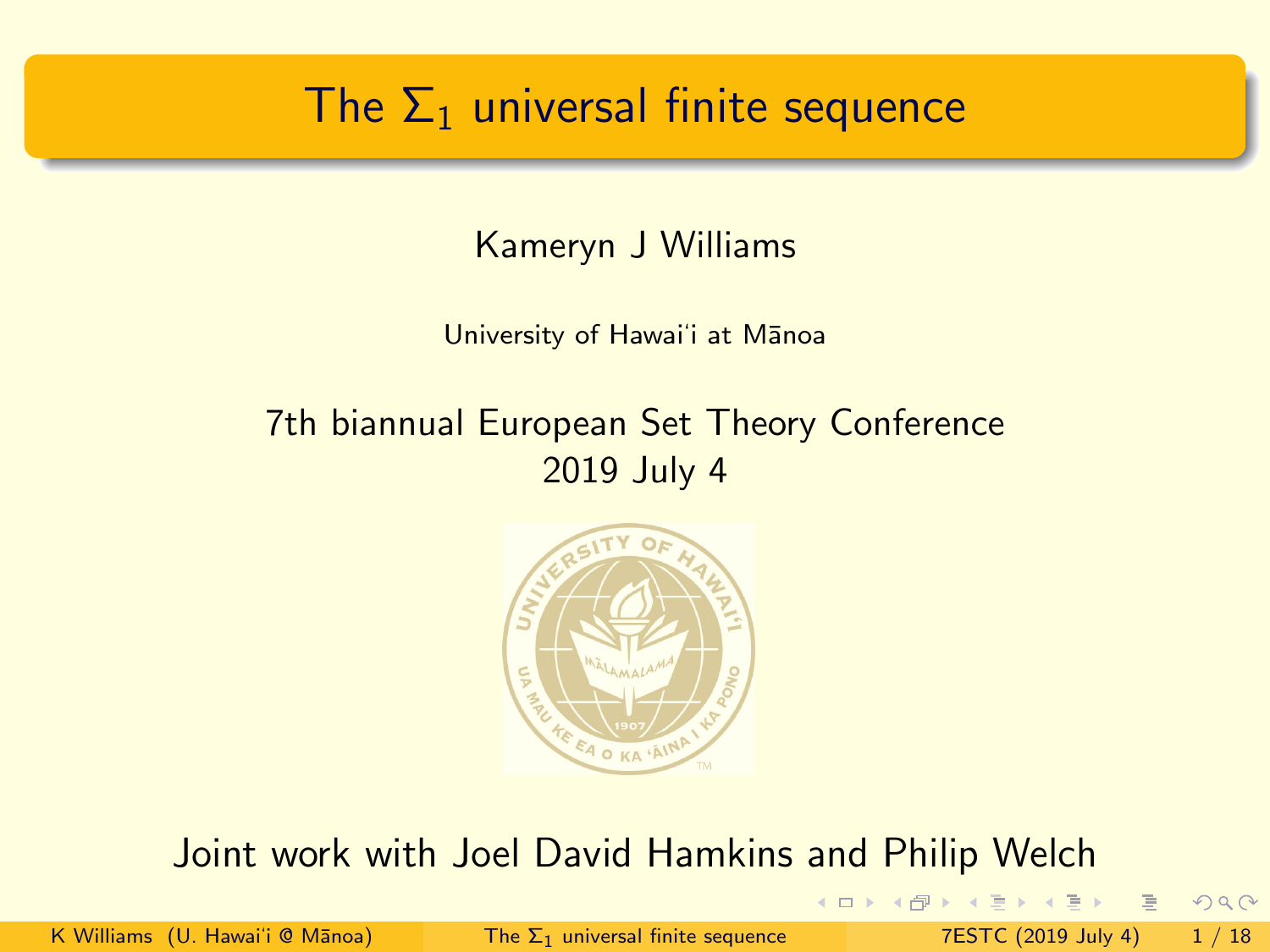#### Definition

A potentialist system  $(M, \subseteq)$  is a collection of worlds which are structures in a common signature, ordered by a reflexive, transitive relation  $\subset$  which refines the substructure relation.

Used to formalize the intuition of a dynamically growing domain.

 $\Omega$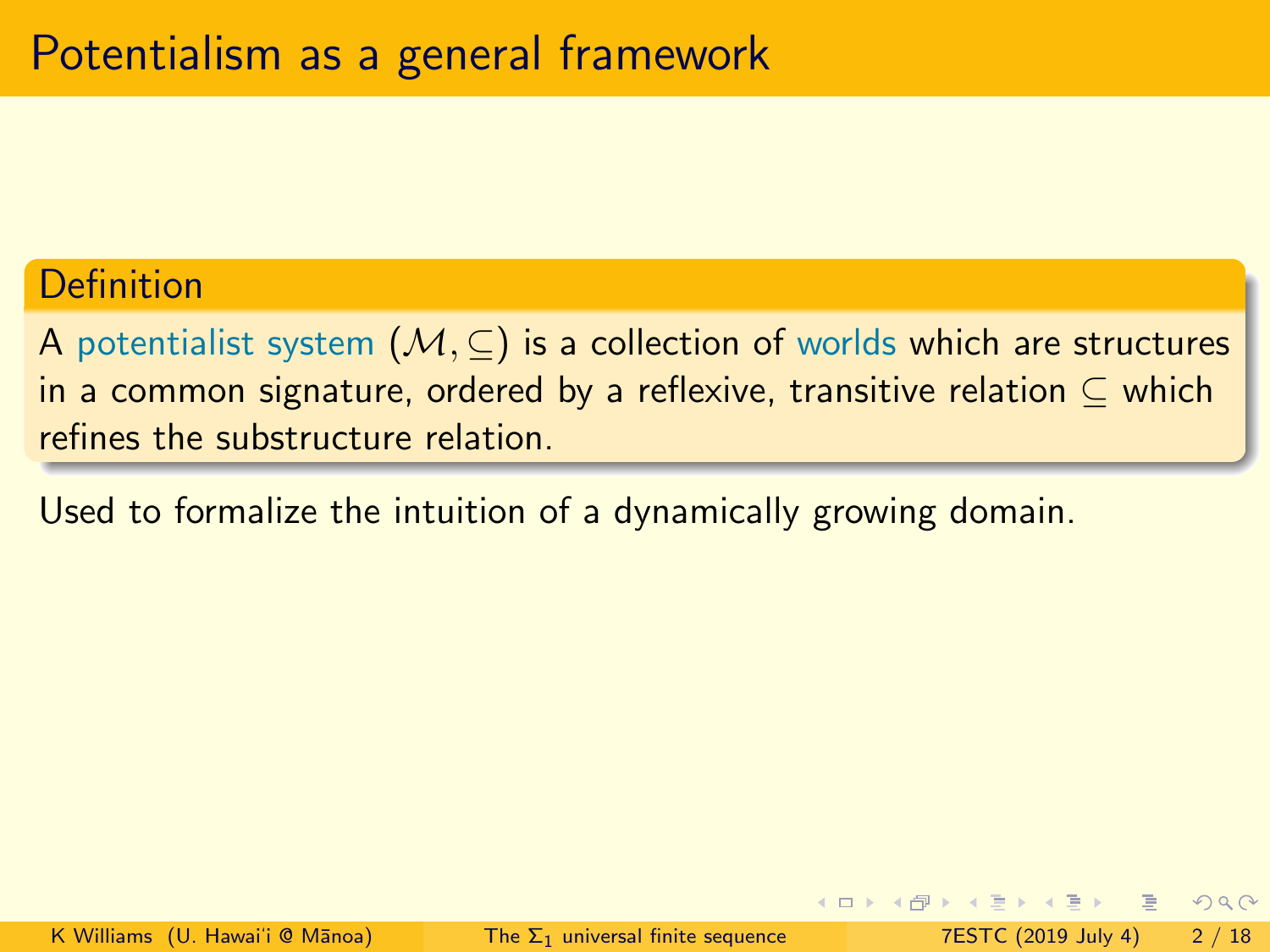#### Definition

A potentialist system  $(M, \subseteq)$  is a collection of worlds which are structures in a common signature, ordered by a reflexive, transitive relation ⊆ which refines the substructure relation.

Used to formalize the intuition of a dynamically growing domain.

For instance, Linnebo and Stewart used this framework to formalize Aristotle's notion of the potential infinite. In their potentialist system, worlds are finite initial segments of  $\omega$ , ordered by extension.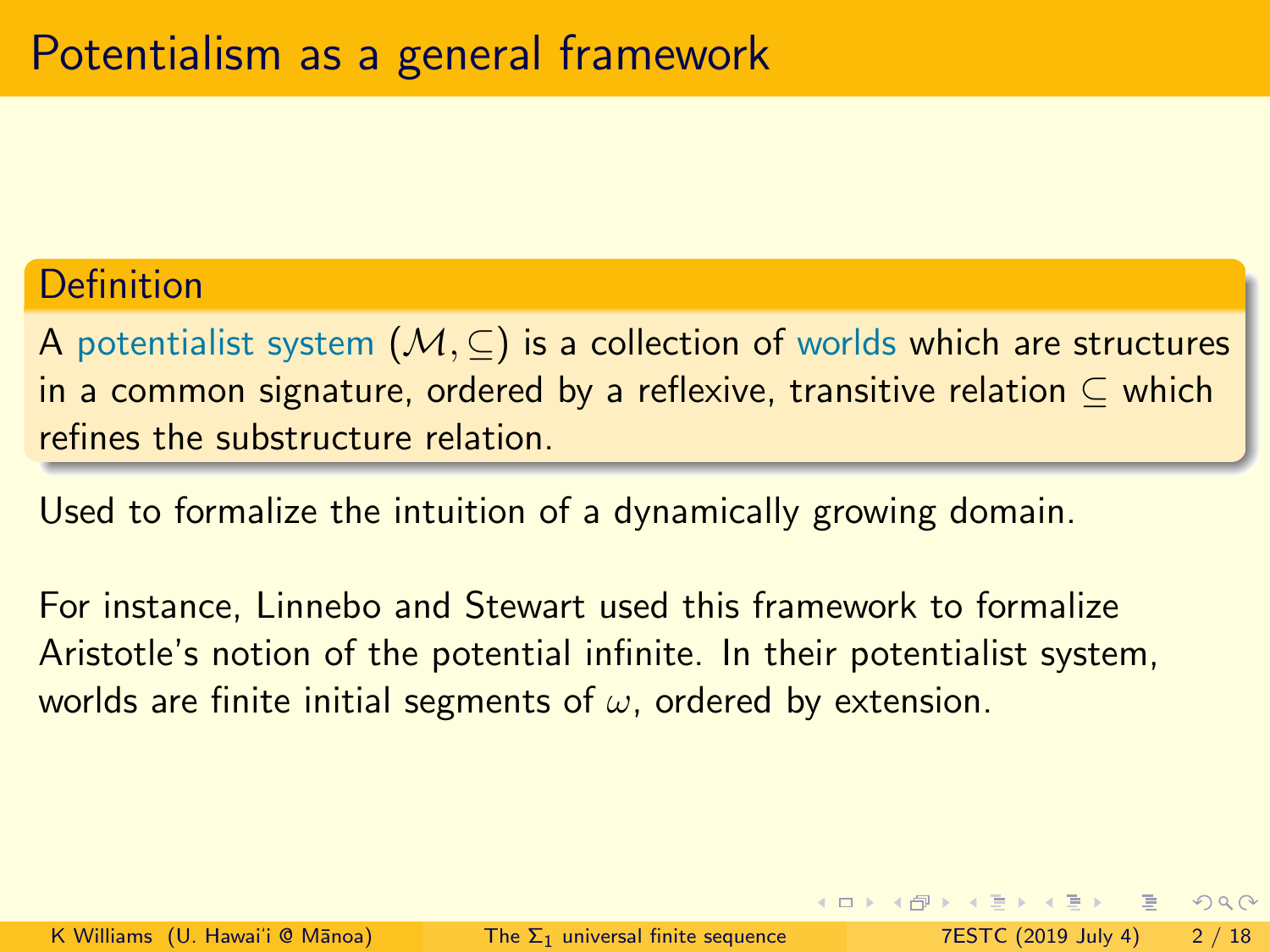K ロ ▶ K 個 ▶ K ミ ▶ K ミ ▶ │ ミ │ K 9 Q Q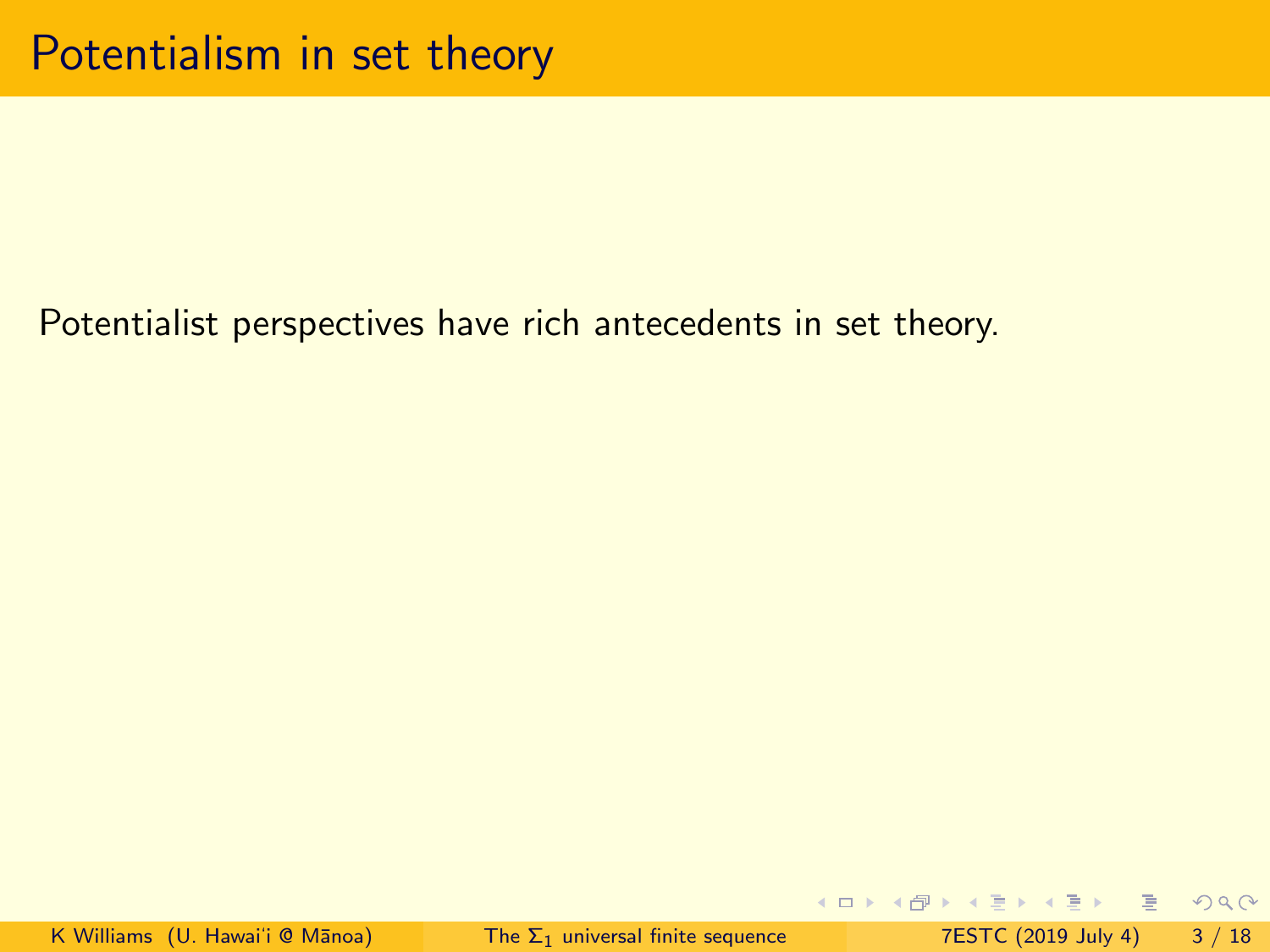• Zermeloian potentialism Worlds are  $V_{\kappa}$  for inaccessible  $\kappa$ .

**KOD KARD KED KED ARA**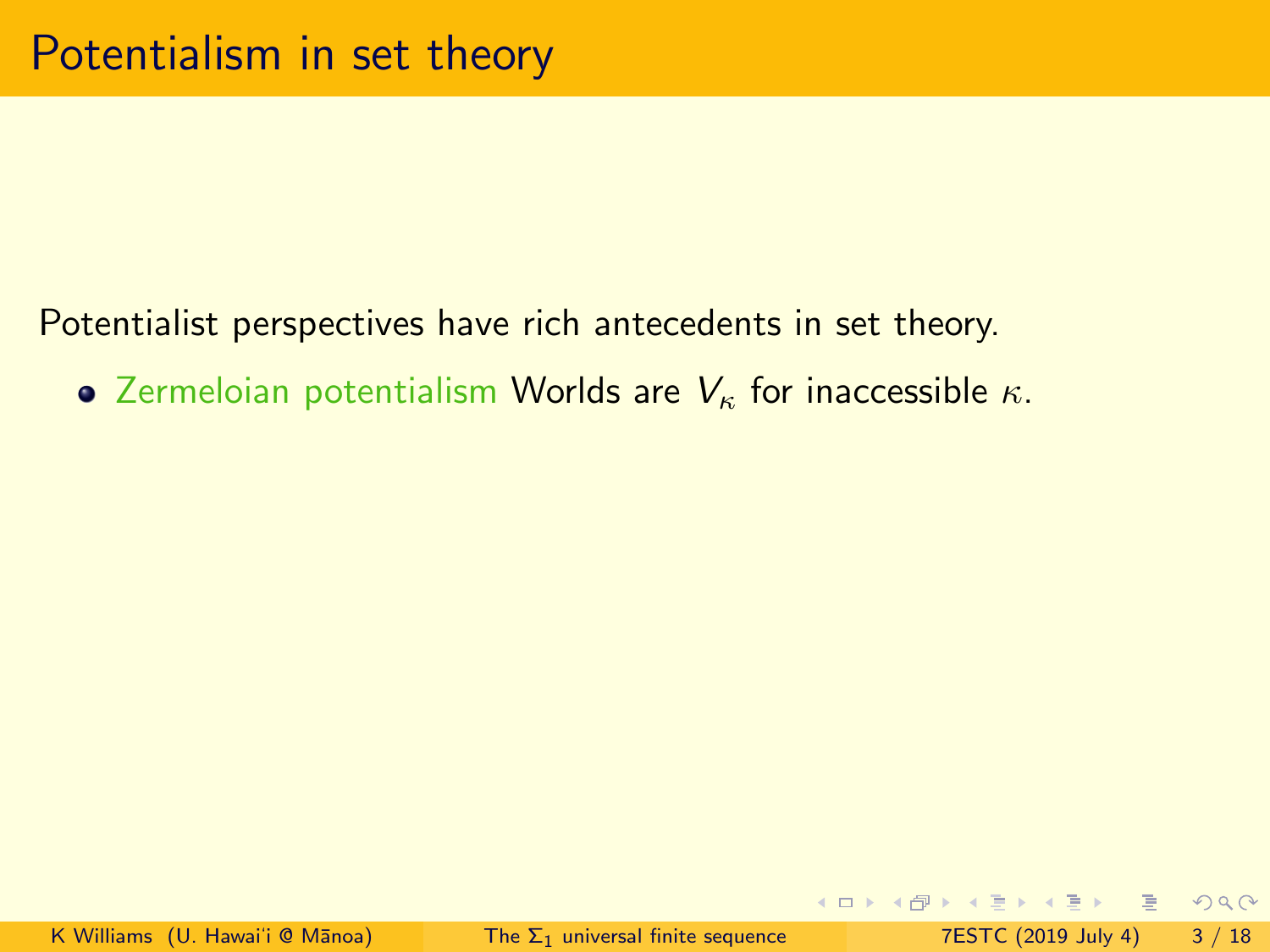- Zermeloian potentialism Worlds are  $V_{\kappa}$  for inaccessible  $\kappa$ .
- The generic multiverse Worlds are forcing extensions of a fixed universe of sets.

KEL KALE KEL KEL EL YOKA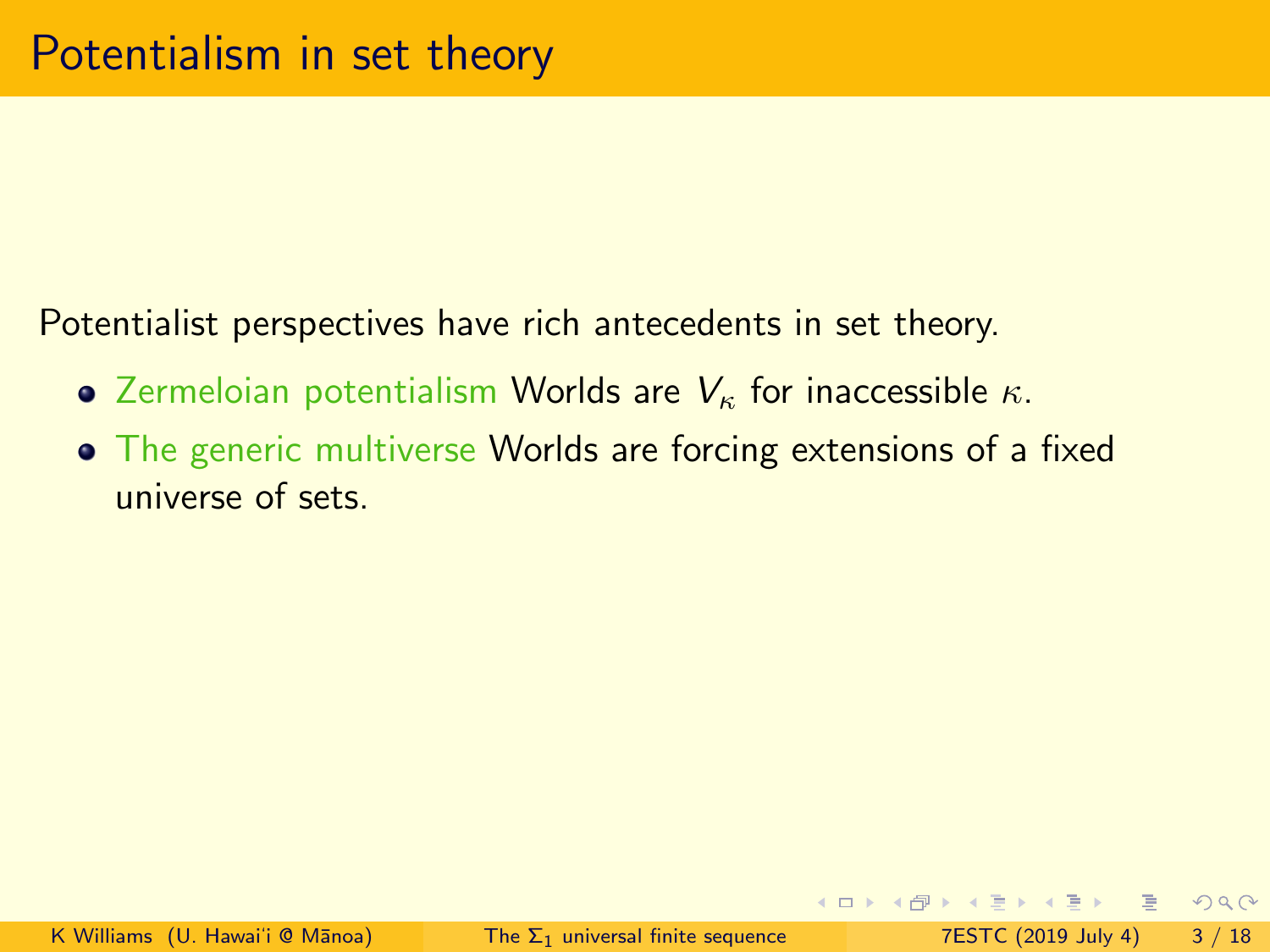- Zermeloian potentialism Worlds are  $V_{\kappa}$  for inaccessible  $\kappa$ .
- The generic multiverse Worlds are forcing extensions of a fixed universe of sets.
- The hyperverse of countable transitive models Worlds are countable transitive models.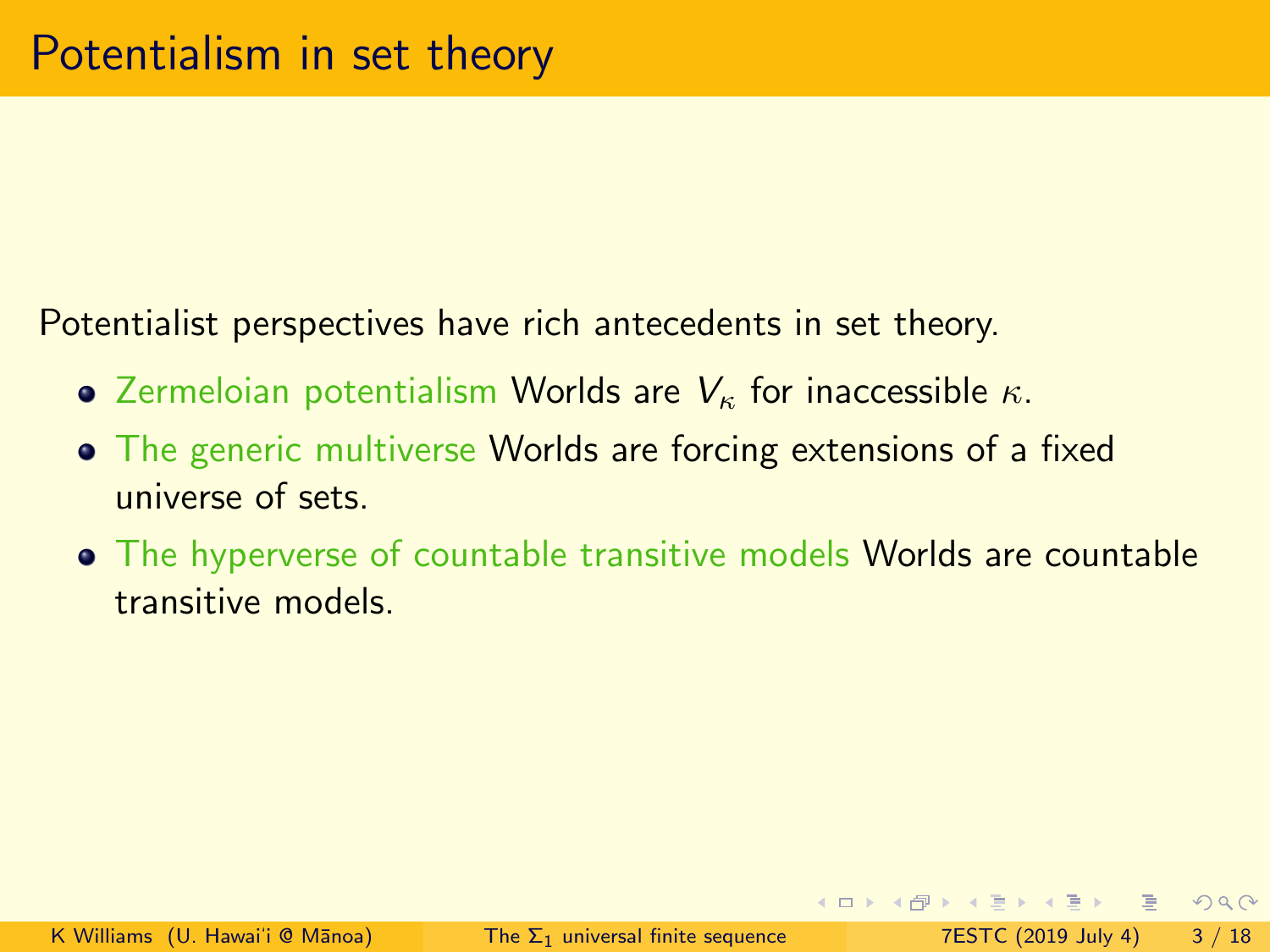# A modal interpretation

 $(\mathcal{M}, \subseteq)$  is a potentialist system.

- $\bullet \Diamond \varphi$  is true at a world M if  $\varphi$  is true in some extension  $N \supseteq M$ .
- $\bullet \Box \varphi$  is true at a world M if  $\varphi$  is true in every extension  $N \supset M$ .

KEL KALE KEL KEL EL YOKA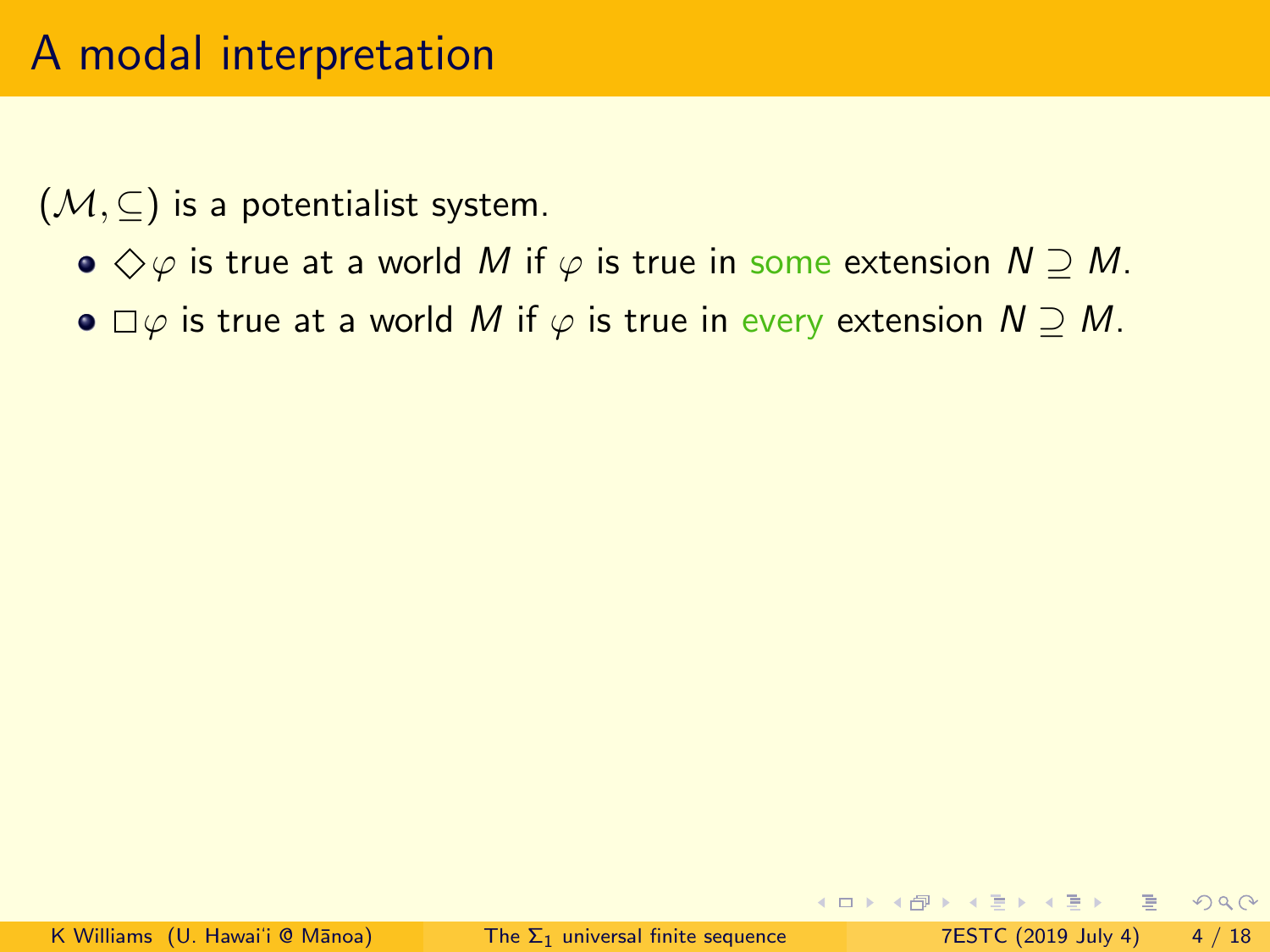# A modal interpretation

 $(\mathcal{M}, \subseteq)$  is a potentialist system.

- $\bullet \Diamond \varphi$  is true at a world M if  $\varphi$  is true in some extension  $N \supset M$ .
- $\bullet \Box \varphi$  is true at a world M if  $\varphi$  is true in every extension  $N \supset M$ .

The modal validities of  $M$  are the modal assertions which are true in every world (under any interpretation of the propositional variables).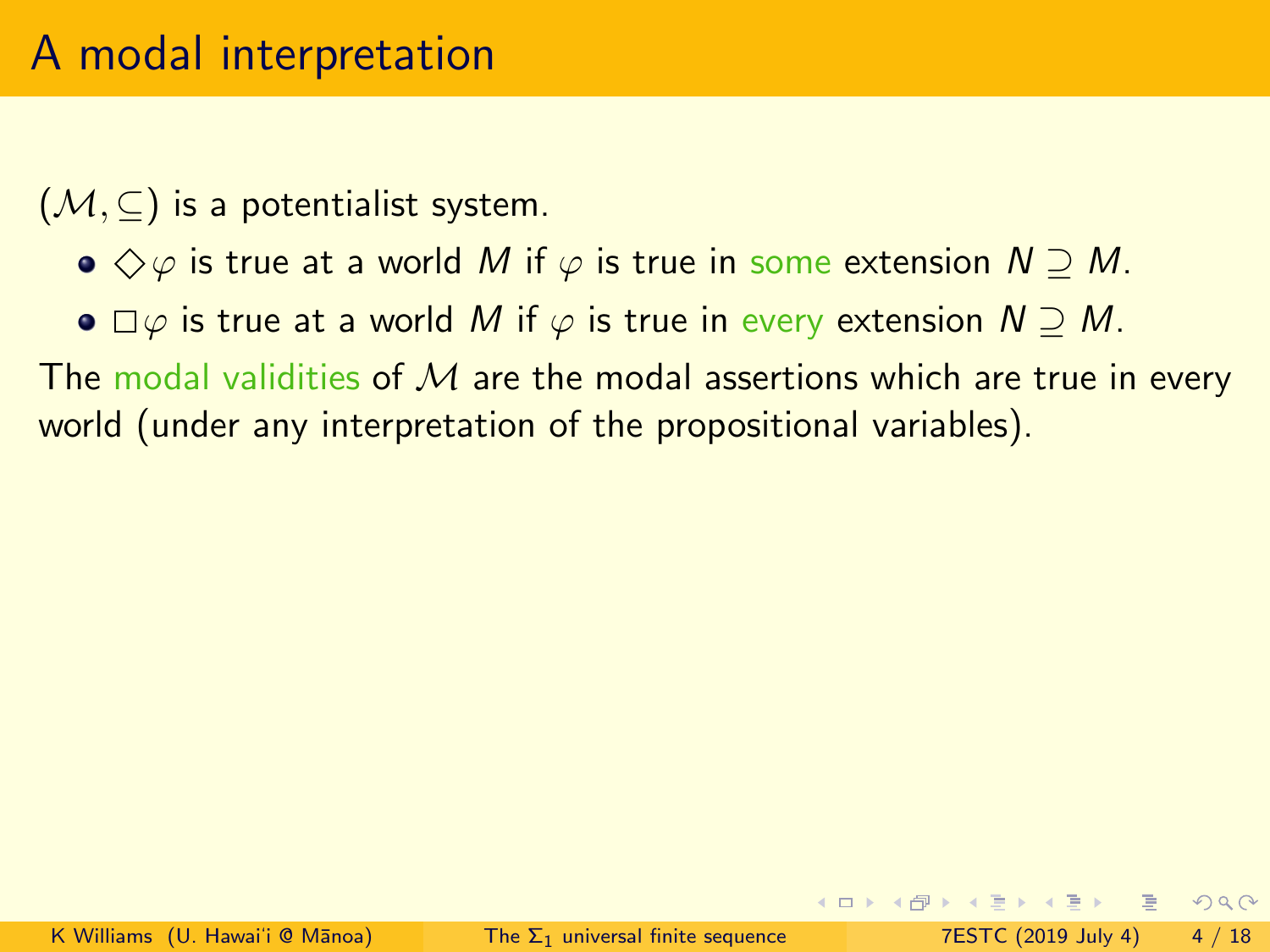$(\mathcal{M}, \subseteq)$  is a potentialist system.

- $\bullet \Diamond \varphi$  is true at a world M if  $\varphi$  is true in some extension  $N \supset M$ .
- $\bullet \Box \varphi$  is true at a world M if  $\varphi$  is true in every extension  $N \supset M$ .

The modal validities of  $M$  are the modal assertions which are true in every world (under any interpretation of the propositional variables).

The theory S4 is always a lower bound for the modal validities.

$$
\Box(p \Rightarrow q) \Rightarrow (\Box p \Rightarrow \Box q)
$$
  
\n
$$
\neg \Diamond p \Leftrightarrow \Box \neg p
$$
  
\n
$$
\Box p \Rightarrow p
$$
  
\n
$$
\Box p \Rightarrow \Box \Box p
$$

KEL KALEYKEN E YAN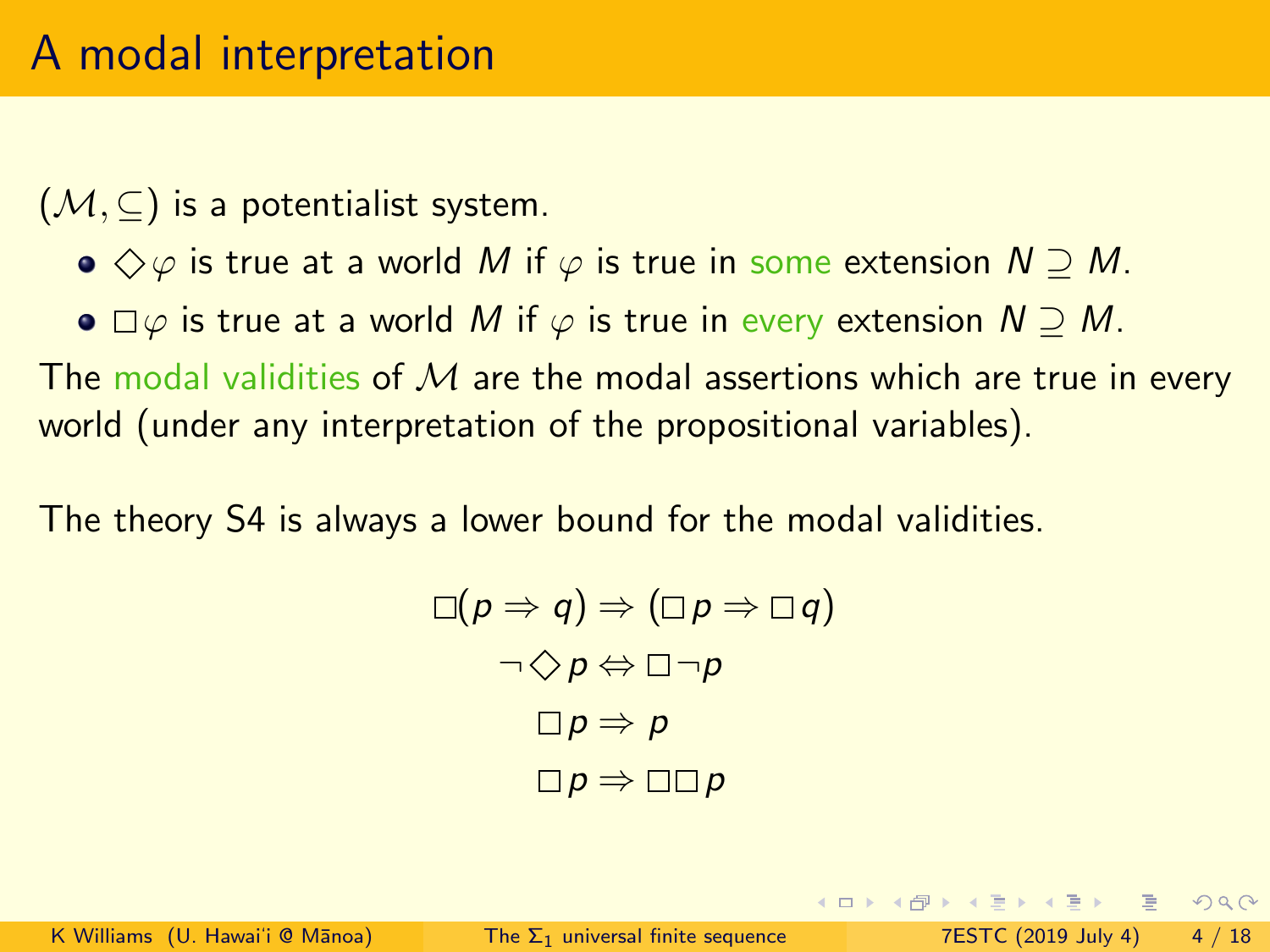# The modal logic of potentialism

- Zermeloian potentialism has S4.3 as its modal validities. (Hamkins–Linnebo)
- The generic multiverse has S4.2 as its modal validities. (Hamkins–Löwe)
- The hyperverse of countable transitive models has S4.2 as its modal validities. (Hamkins–Linnebo)

$$
(.2) \qquad \qquad \Diamond \Box \varphi \Rightarrow \Box \Diamond \varphi
$$

$$
(0.3) \qquad (\diamondsuit \varphi \land \diamondsuit \psi) \Rightarrow ((\varphi \land \diamondsuit \psi) \lor (\diamondsuit \varphi \land \psi))
$$

 $\Omega$ 

4 ロ > 4 何 > 4 ミ > 4 ミ > ニョ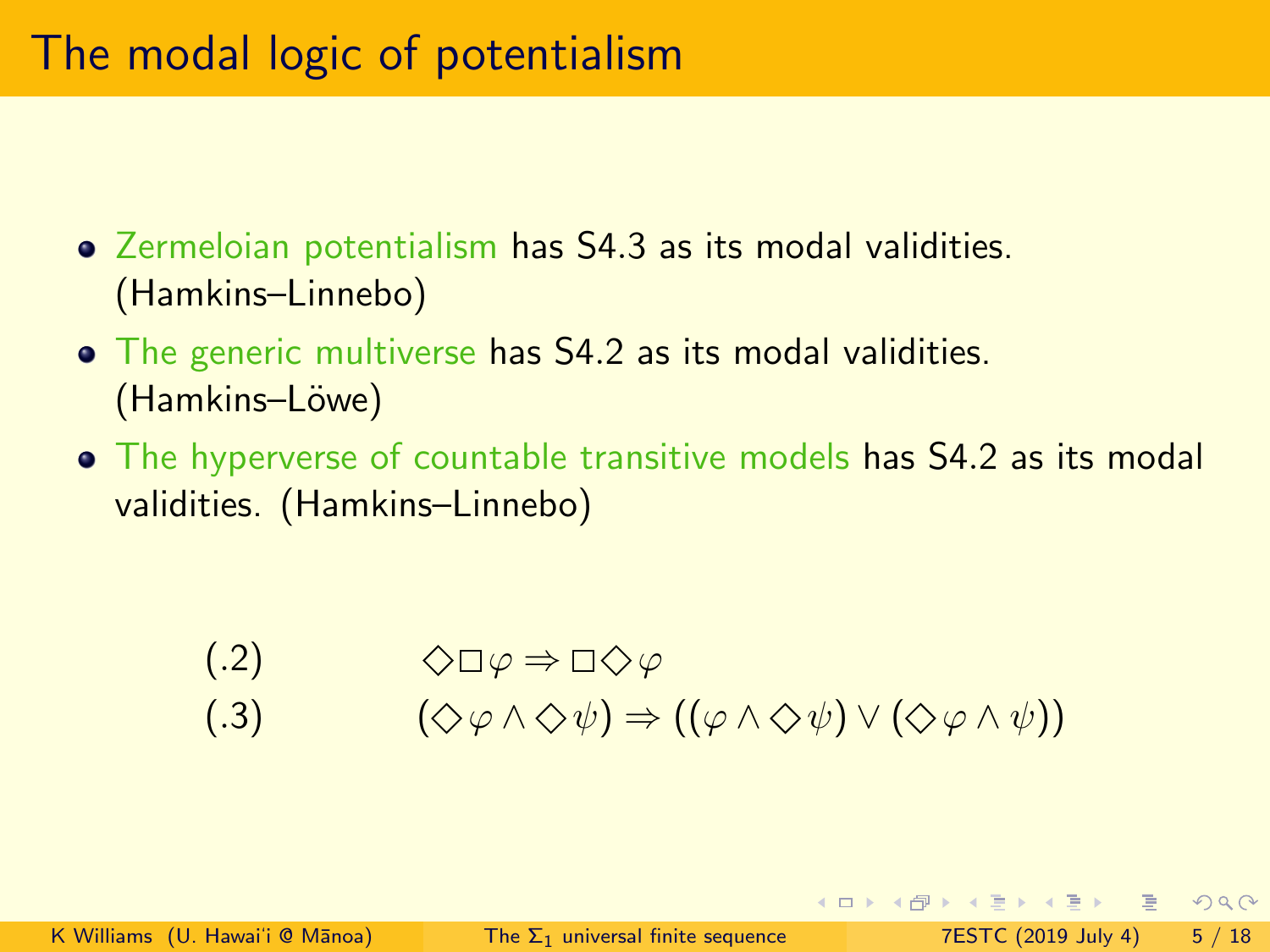Having S4.2 as modal validities expresses directedness of the modalities, while failures of the .2 axiom express that there is incompatible branching.

$$
\diamondsuit\Box\,\varphi\Rightarrow\Box\diamondsuit\,\varphi
$$

Directedness expresses a coherence to how we extend further and further, while branching expresses a more radical potentialism in which we have to make choices with permanent consequence.

 $\Omega$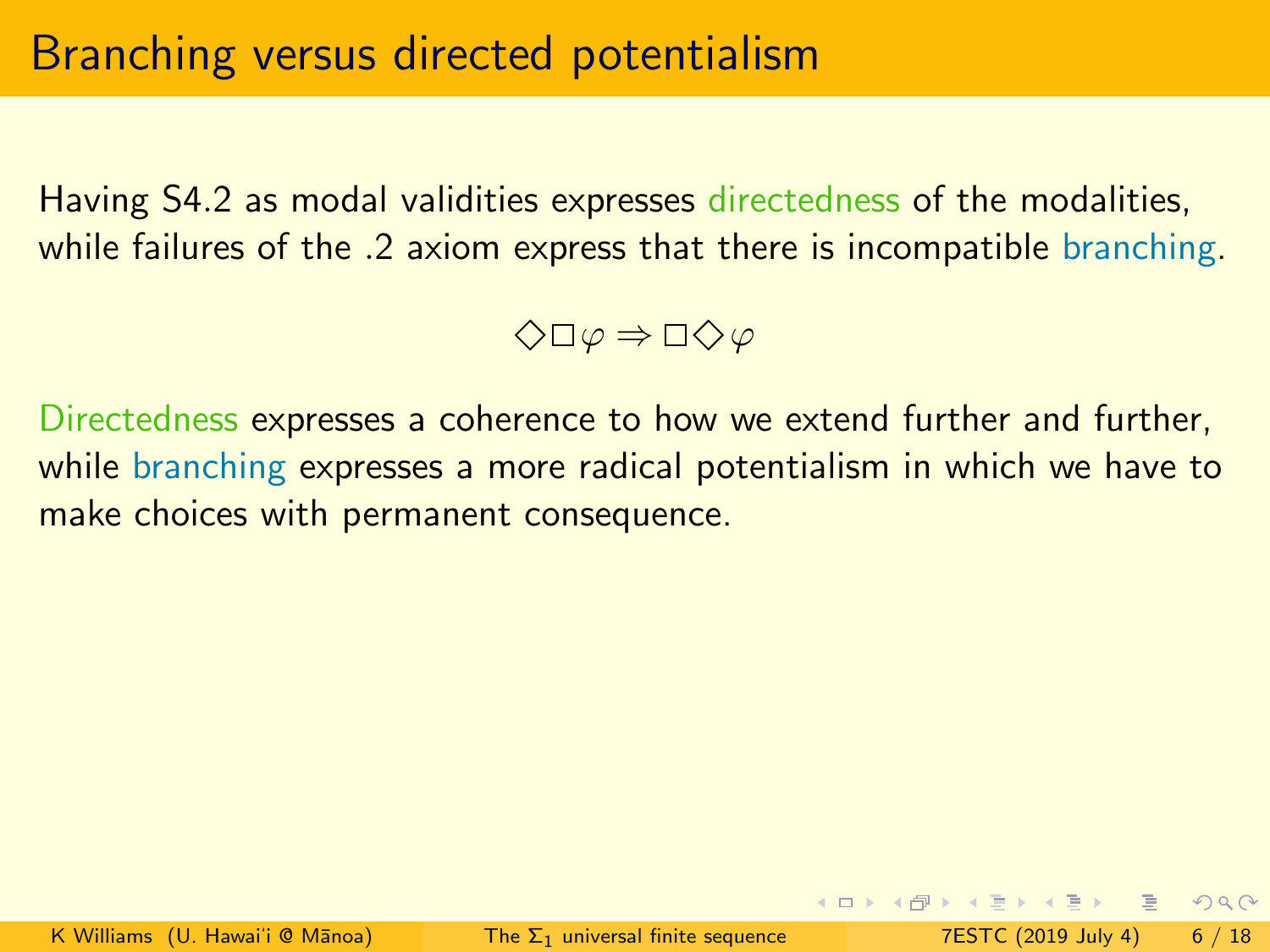Having S4.2 as modal validities expresses directedness of the modalities, while failures of the .2 axiom express that there is incompatible branching.

 $\Diamond$ ロ $\varphi \Rightarrow$  ロ $\Diamond \varphi$ 

Directedness expresses a coherence to how we extend further and further, while branching expresses a more radical potentialism in which we have to make choices with permanent consequence.

Warning! Directedness/branching of the modalities is not the same thing as directedness/branching of the order relation on the potentialist system. The generic multiverse is not directed as a partial order (Mostowski), but the modal validities for forcing potentialism are precisely S4.2 (Hamkins–Löwe).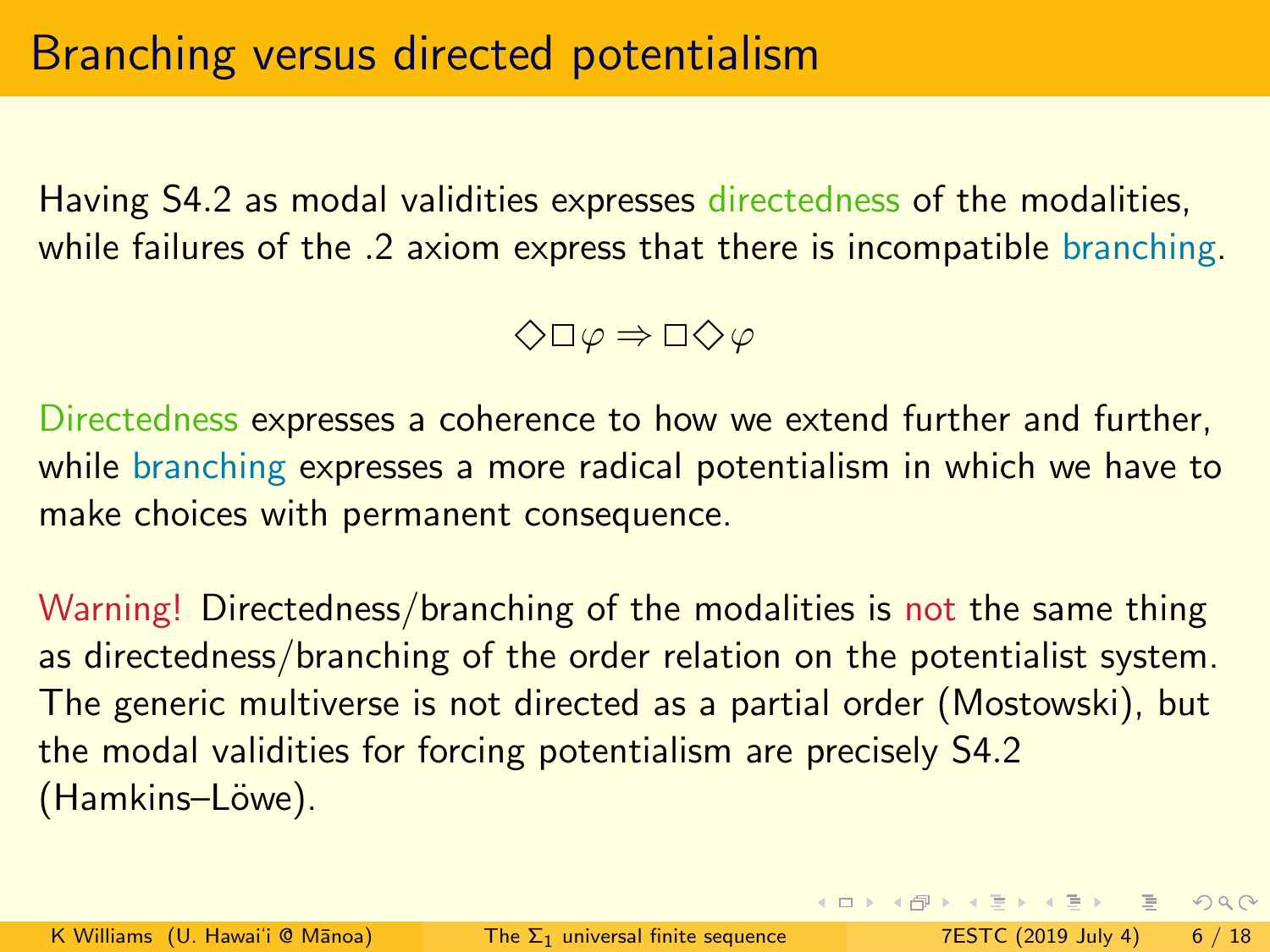The potentialist system we consider: countable models of set theory, ordered by end-extension.

Informally: N end-extends M if  $M \subset N$  and old sets have no new elements. Formally:  $\;$  N end-extends  $M$  if  $M \subseteq N$  and  $a \in^N b \in M$  implies  $a \in M.$ 

 $E^*$   $A^*$   $E^*$   $B^*$   $C^*$   $D^*$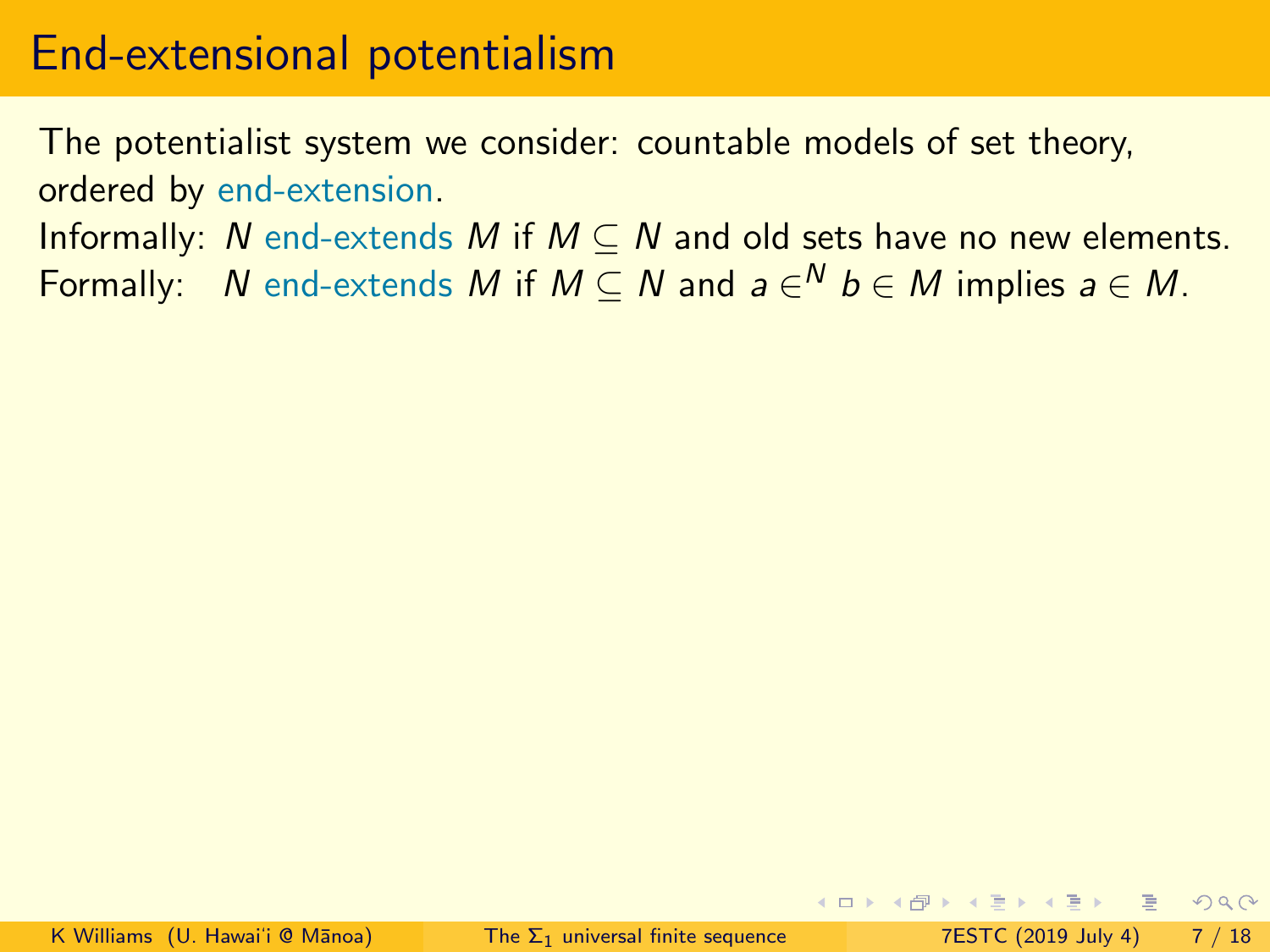The potentialist system we consider: countable models of set theory, ordered by end-extension.

Informally: N end-extends M if  $M \subset N$  and old sets have no new elements. Formally:  $\;$  N end-extends  $M$  if  $M \subseteq N$  and  $a \in^N b \in M$  implies  $a \in M.$ Examples:

• Rank-extensions, e.g.  $V_{\alpha} \subseteq V_{\beta}$ 

KEL KALE KEL KEL EL YOKA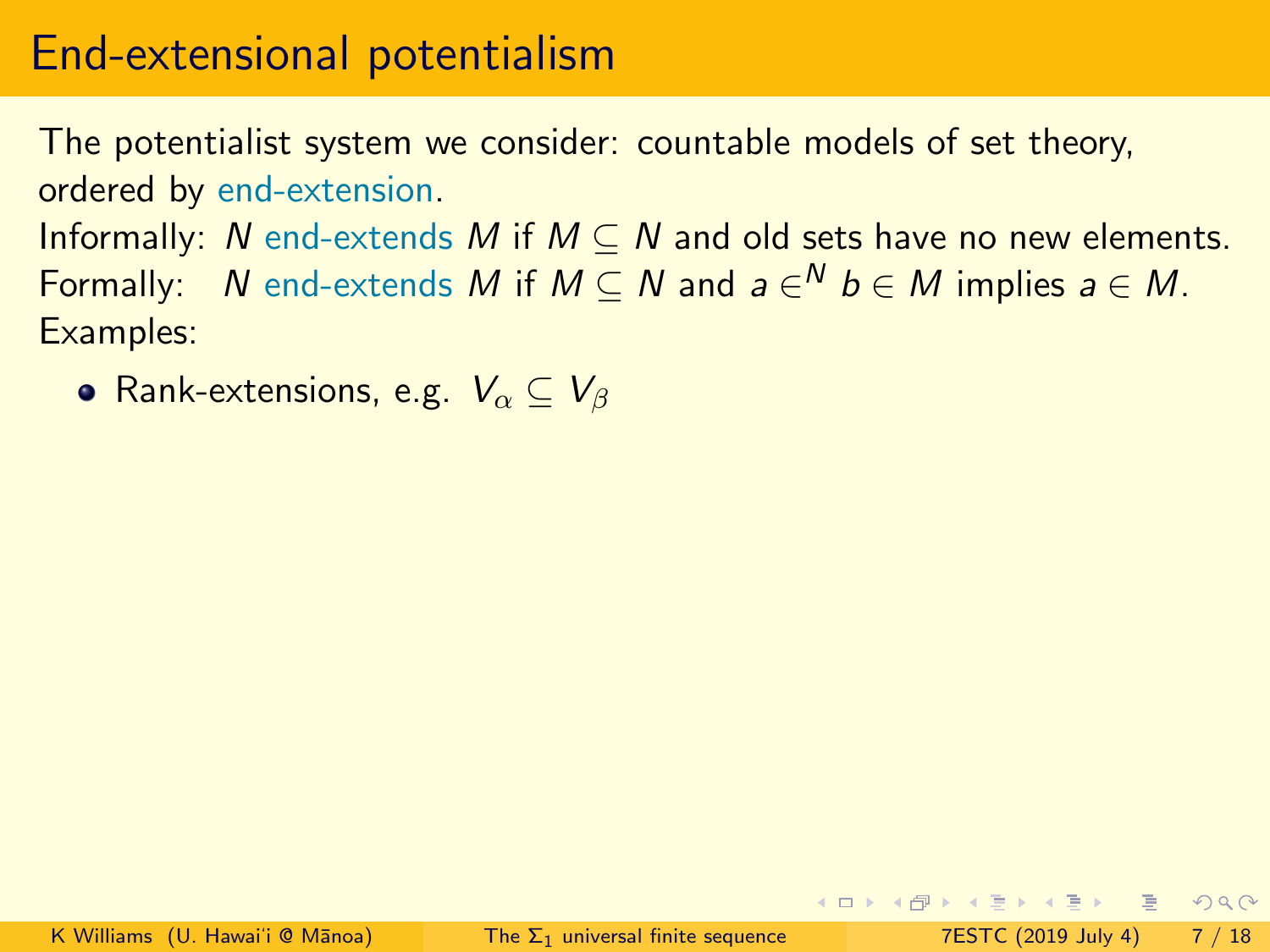The potentialist system we consider: countable models of set theory, ordered by end-extension.

Informally: N end-extends M if  $M \subset N$  and old sets have no new elements. Formally:  $\;$  N end-extends  $M$  if  $M \subseteq N$  and  $a \in^N b \in M$  implies  $a \in M.$ Examples:

- Rank-extensions, e.g.  $V_{\alpha} \subseteq V_{\beta}$
- Forcing extensions  $V \subset V[G]$

 $E^*$   $A^*$   $E^*$   $B^*$   $C^*$   $D^*$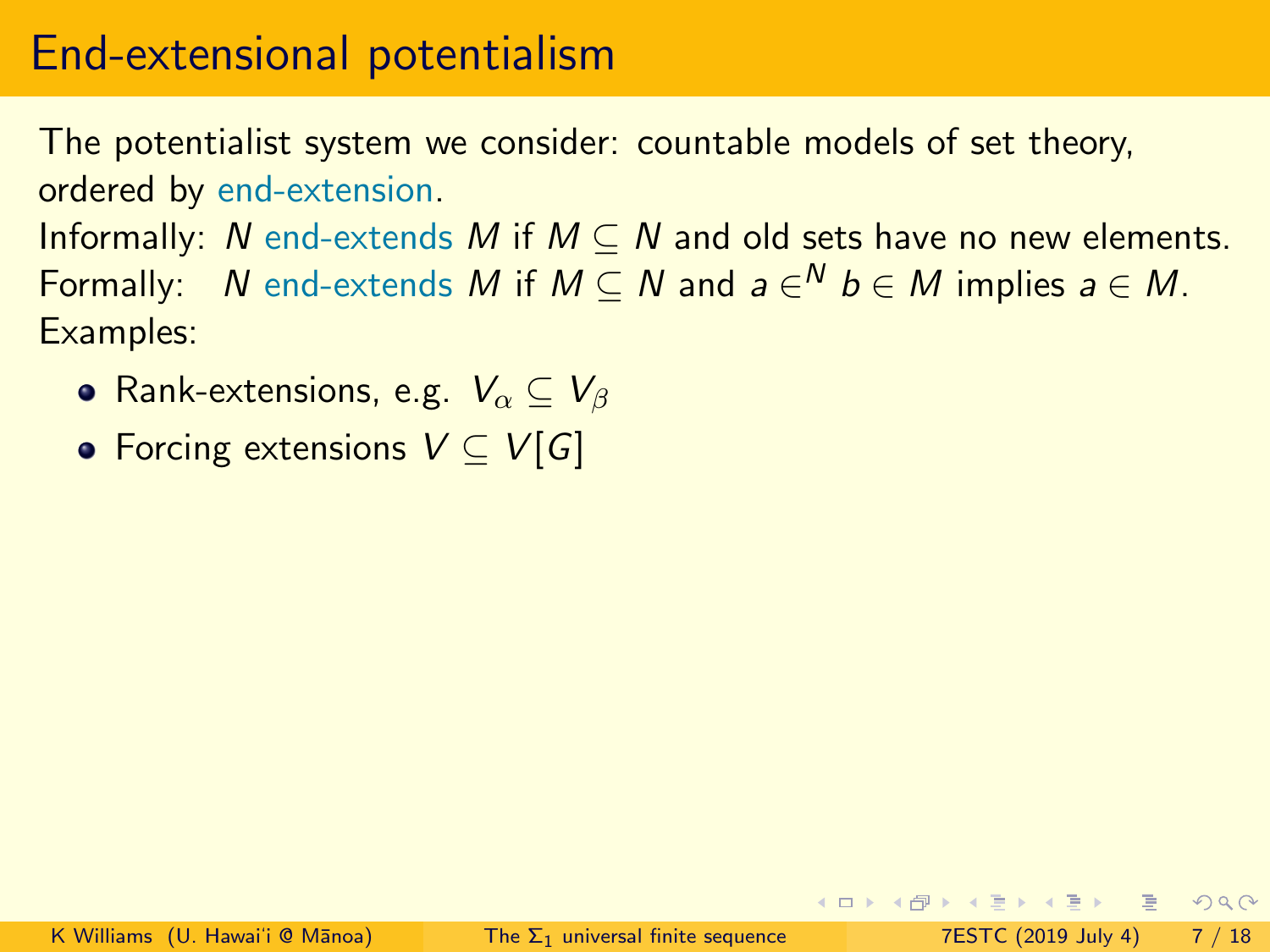The potentialist system we consider: countable models of set theory, ordered by end-extension.

Informally: N end-extends M if  $M \subset N$  and old sets have no new elements. Formally:  $\;$  N end-extends  $M$  if  $M \subseteq N$  and  $a \in^N b \in M$  implies  $a \in M.$ Examples:

- Rank-extensions, e.g.  $V_{\alpha} \subseteq V_{\beta}$
- Forcing extensions  $V \subset V[G]$
- And many more!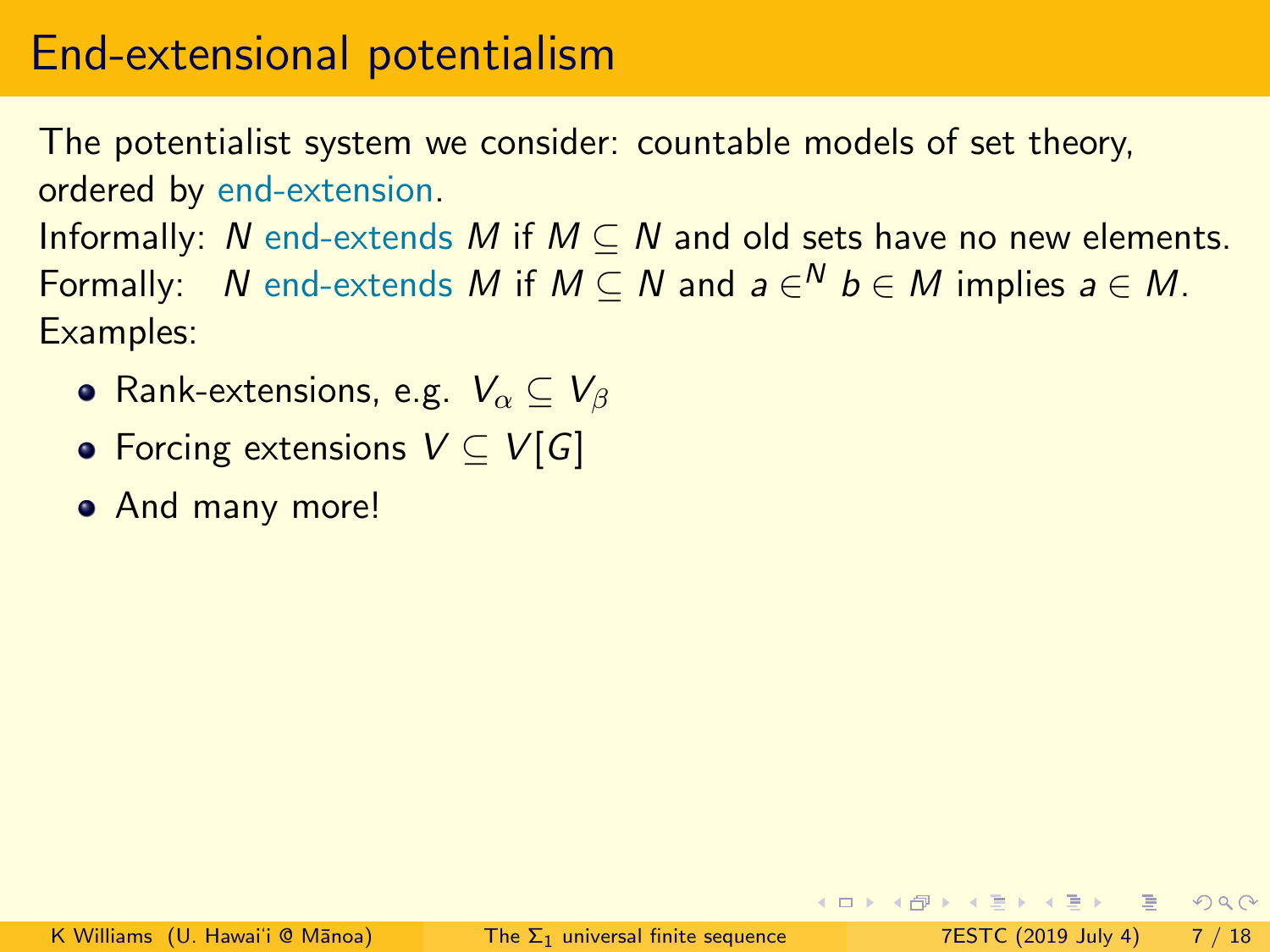The potentialist system we consider: countable models of set theory, ordered by end-extension.

Informally: N end-extends M if  $M \subset N$  and old sets have no new elements. Formally:  $\;$  N end-extends  $M$  if  $M \subseteq N$  and  $a \in^N b \in M$  implies  $a \in M.$ Examples:

- Rank-extensions, e.g.  $V_{\alpha} \subseteq V_{\beta}$
- Forcing extensions  $V \subseteq V[G]$
- And many more!

#### Theorem (Keisler–Morley)

Every countable model of ZF has an elementary end-extension, which is necessarily also a rank-extension.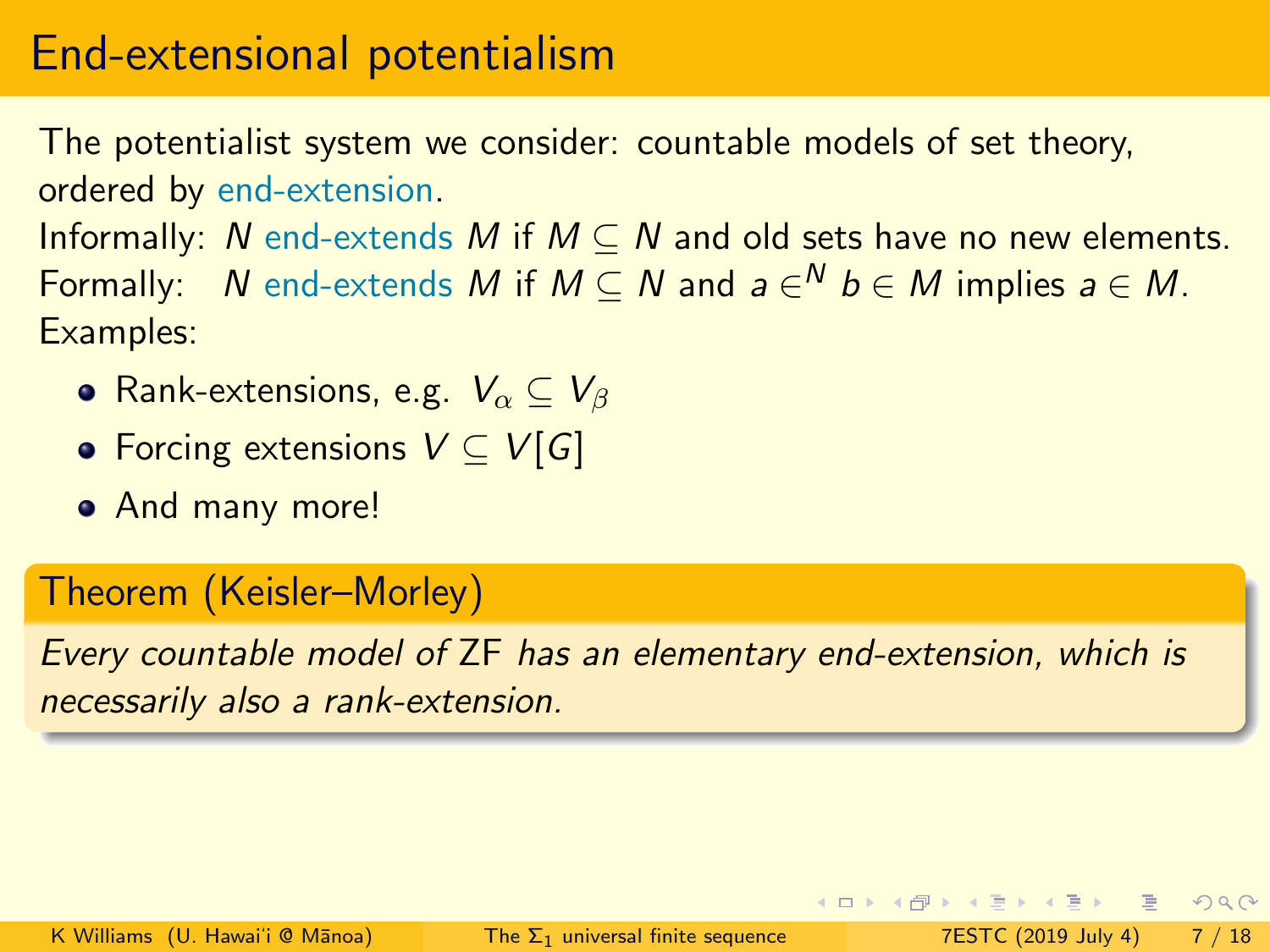The potentialist system we consider: countable models of set theory, ordered by end-extension.

Informally: N end-extends M if  $M \subset N$  and old sets have no new elements. Formally:  $\;$  N end-extends  $M$  if  $M \subseteq N$  and  $a \in^N b \in M$  implies  $a \in M.$ Examples:

- Rank-extensions, e.g.  $V_{\alpha} \subseteq V_{\beta}$
- Forcing extensions  $V \subset V[G]$
- And many more!

#### Theorem (Keisler–Morley)

Every countable model of ZF has an elementary end-extension, which is necessarily also a rank-extension.

#### **Observation**

If N end-extends M and  $M \models \varphi(a)$  for a  $\Sigma_1$  formula  $\varphi$ , then  $N \models \varphi(a)$ .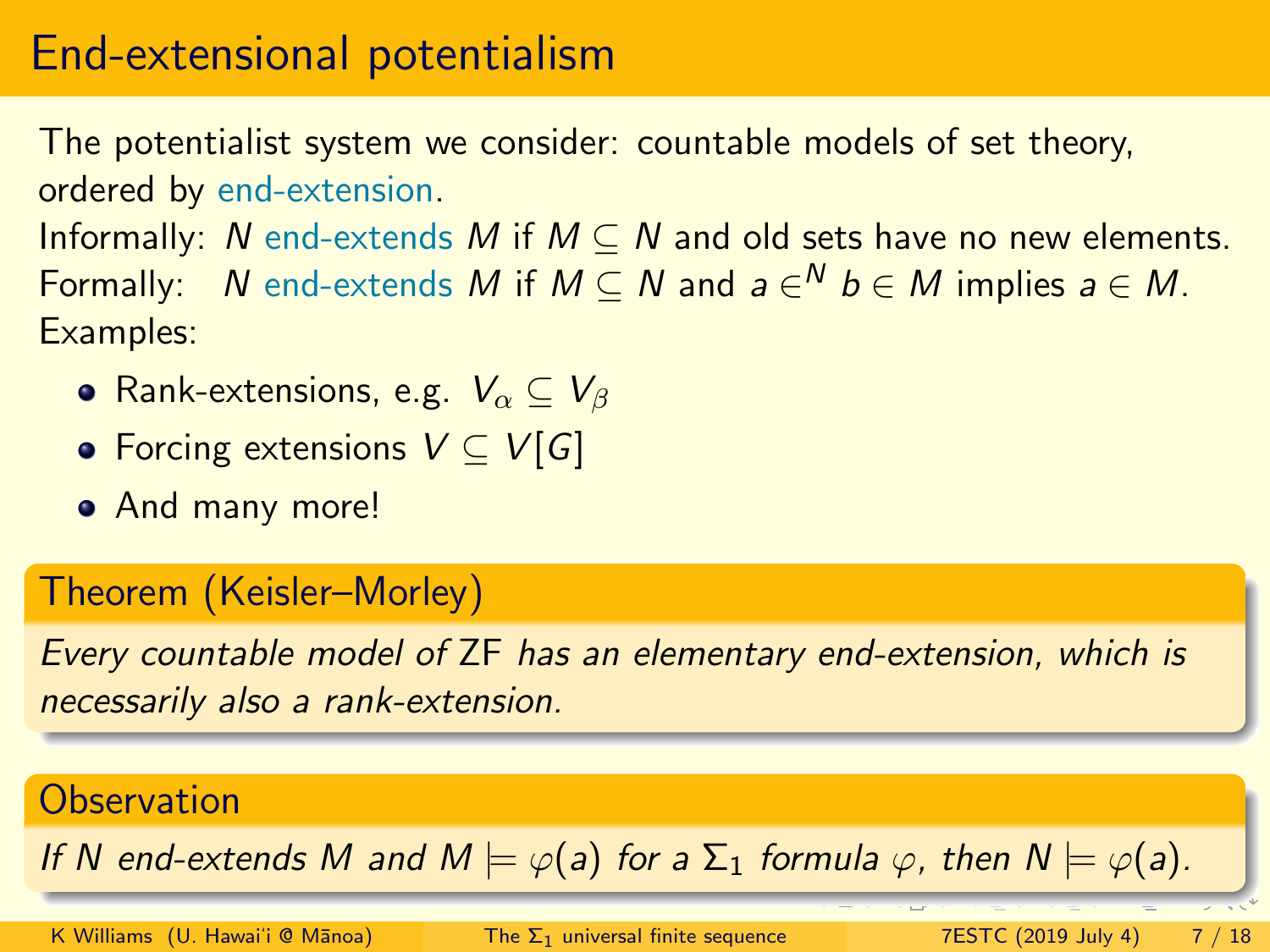# The  $\Sigma_1$ -definable universal finite sequence

Let  $\overline{ZF}$  be a fixed computably enumerable extension of ZF.

Theorem (Hamkins–Welch–W.)

There is a  $\Sigma_1$  definition for a finite sequence

 $a_0, \ldots, a_n$ 

with the following properties.

- **1 2F** proves the sequence is finite.
- **2** If  $M \models \overline{ZF}$  is transitive then the sequence in M is the empty sequence.
- **3** If in countable  $M \models \overline{ZF}$  the sequence is s and  $t \in M$  is any finite extension of s, then there is  $N \models \overline{ZF}$  an end-extension of M so that the sequence in  $N$  is exactly  $t$ .

 $\equiv$ 

 $QQ$ 

ヨメ メヨメ

**4 ロ ▶ 4 包 ▶ 4**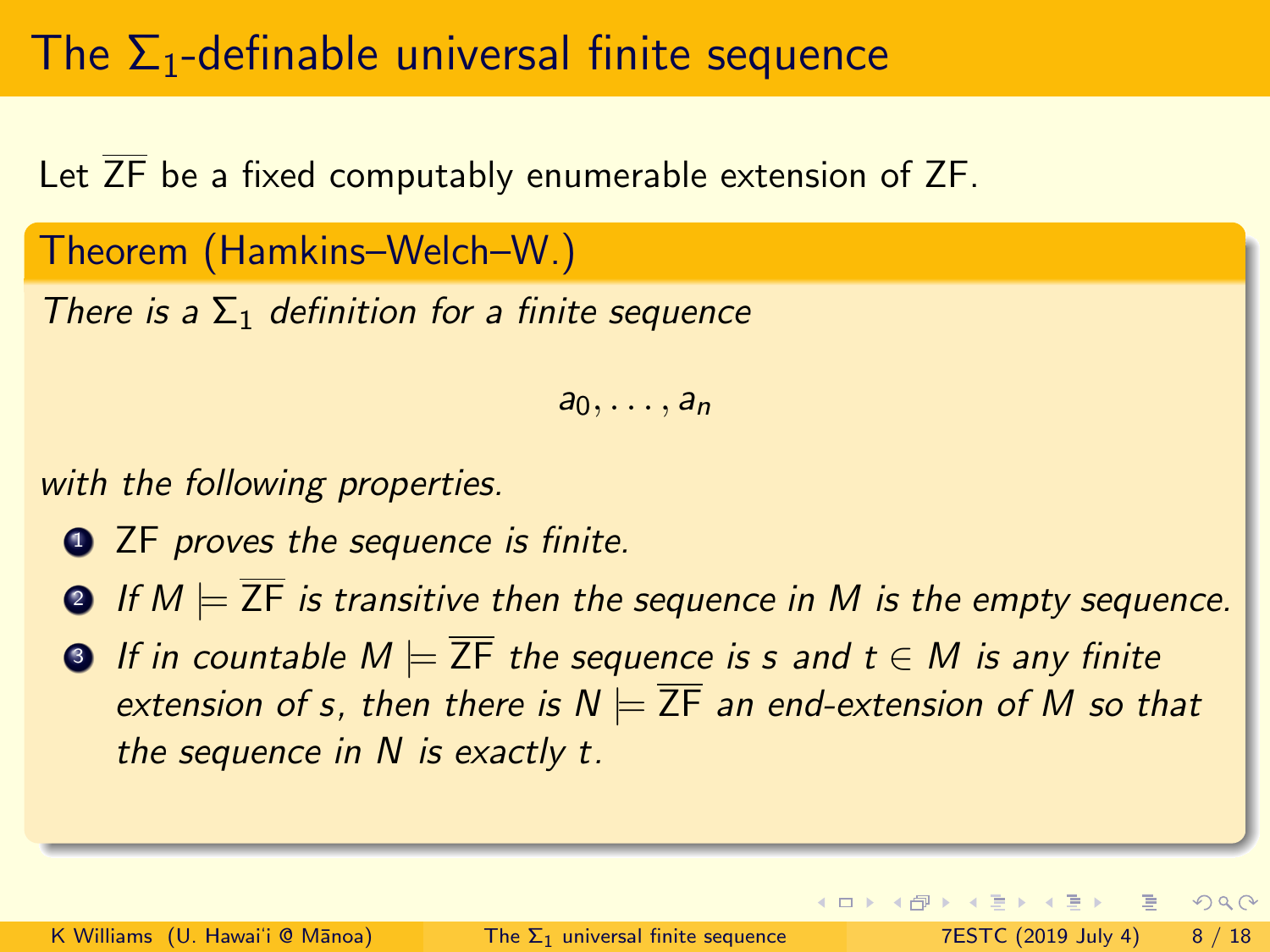# The  $\Sigma_1$ -definable universal finite sequence

Let  $\overline{ZF}$  be a fixed computably enumerable extension of ZF.

Theorem (Hamkins–Welch–W.)

There is a  $\Sigma_1$  definition for a finite sequence

 $a_0, \ldots, a_n$ 

with the following properties.

- **1 2F** proves the sequence is finite.
- **2** If  $M \models \overline{ZF}$  is transitive then the sequence in M is the empty sequence.
- **3** If in countable  $M \models \overline{ZF}$  the sequence is s and  $t \in M$  is any finite extension of s, then there is  $N \models \overline{ZF}$  an end-extension of M so that the sequence in N is exactly t.
- $\bigcirc$  Indeed, in (3) it suffices that  $M \models$  ZF has an inner model  $W \models \overline{\mathsf{ZF}}$ .

 $QQ$ 

 $\mathbf{A} \square \rightarrow \mathbf{A} \square \rightarrow \mathbf{A} \square \rightarrow \mathbf{A} \square \rightarrow \mathbf{A} \square \rightarrow \mathbf{A} \square \rightarrow \mathbf{A} \square \rightarrow \mathbf{A} \square \rightarrow \mathbf{A} \square \rightarrow \mathbf{A} \square \rightarrow \mathbf{A} \square \rightarrow \mathbf{A} \square \rightarrow \mathbf{A} \square \rightarrow \mathbf{A} \square \rightarrow \mathbf{A} \square \rightarrow \mathbf{A} \square \rightarrow \mathbf{A} \square \rightarrow \mathbf{A} \square \rightarrow \mathbf{A} \square \rightarrow \mathbf{A} \square \rightarrow \mathbf{A} \square \rightarrow \mathbf{A} \square \rightarrow$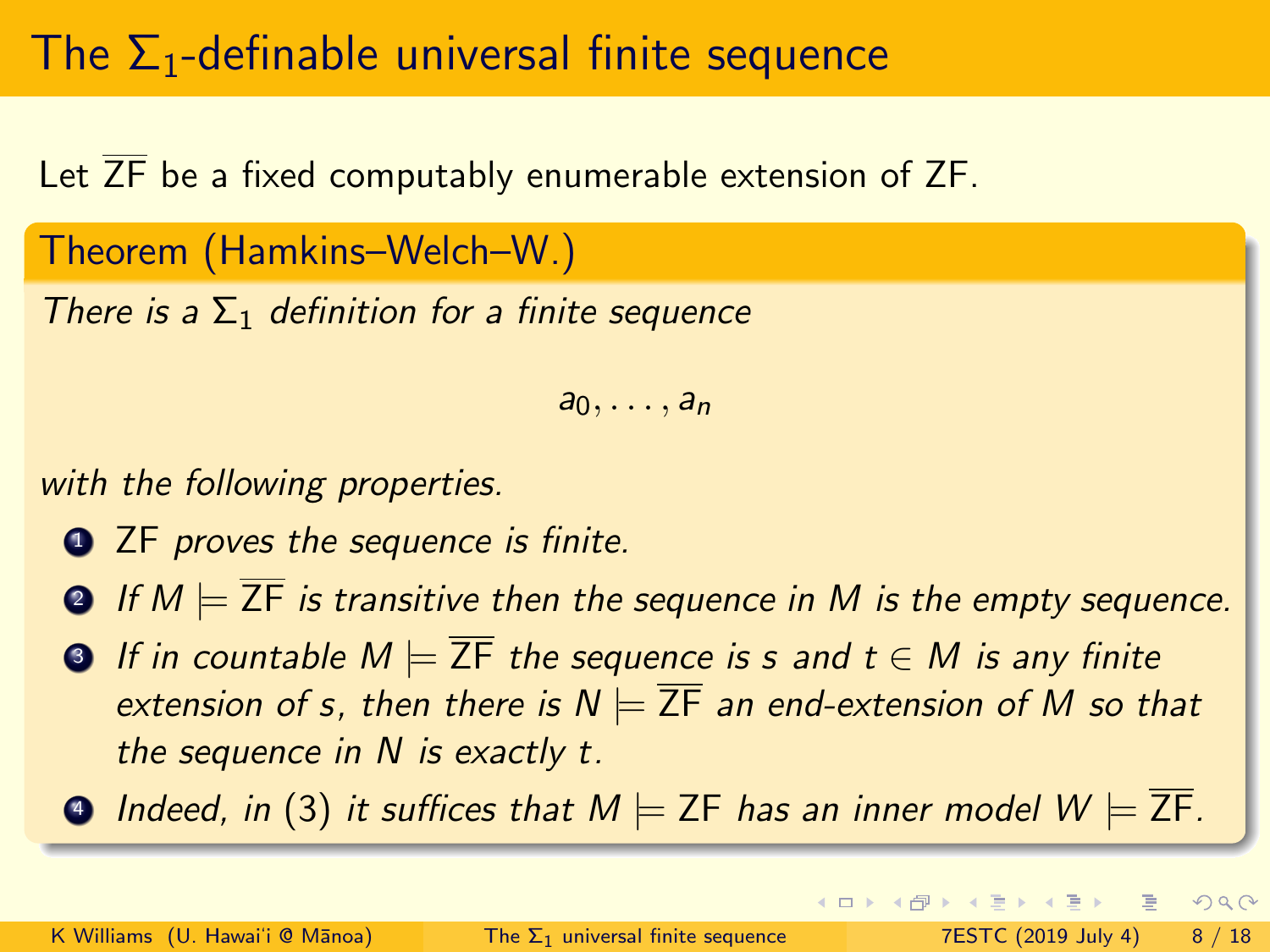$a_0, \ldots, a_n$  is defined using auxiliary information  $k_0 > \cdots > k_n$  finite ordinals and  $m_0 \in \cdots \in m_n$  countable transitive sets. Stage *n* succeeds if all previous stages succeed, and

**KOD KARD KED KED ARA**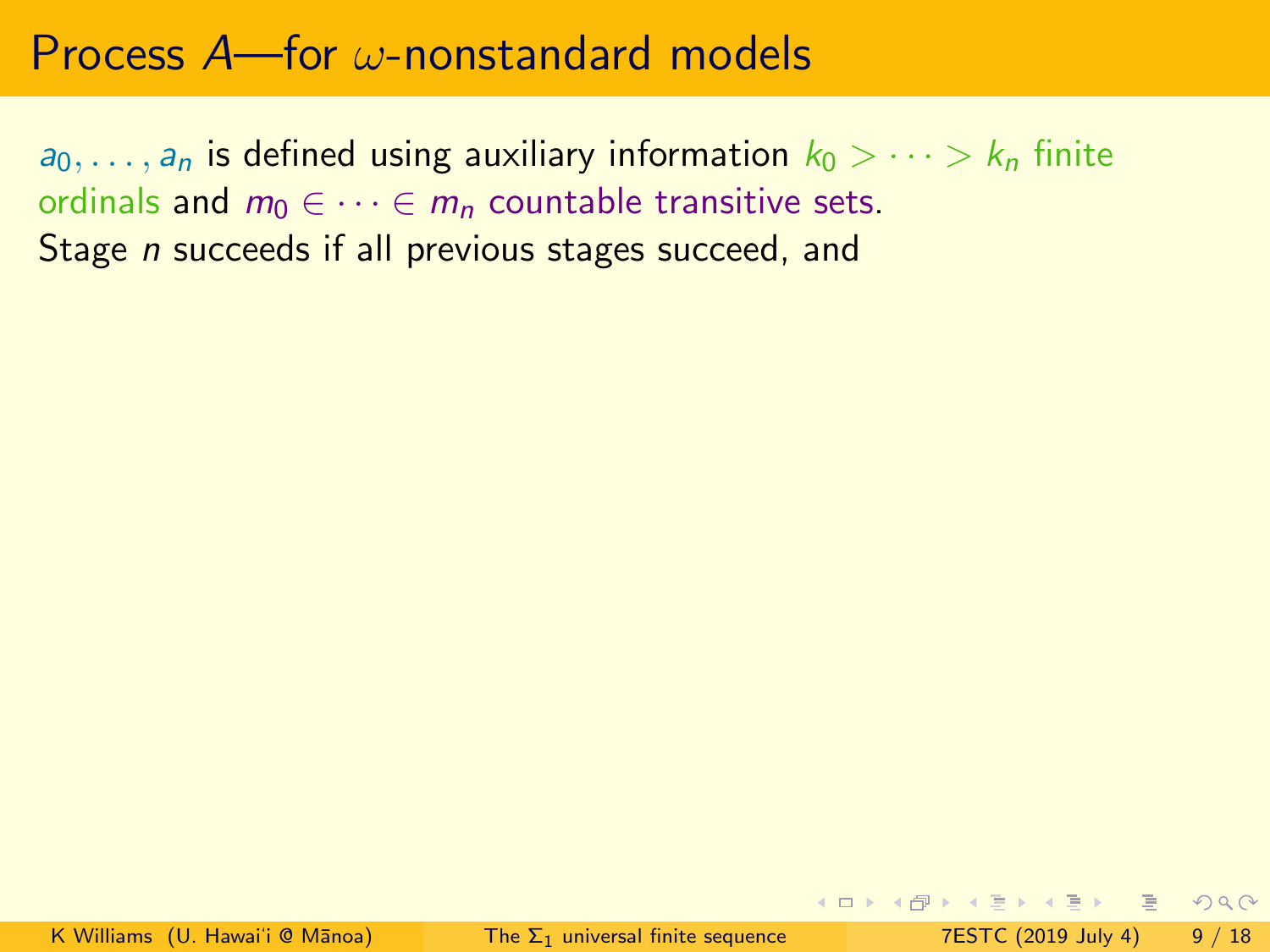$a_0, \ldots, a_n$  is defined using auxiliary information  $k_0 > \cdots > k_n$  finite ordinals and  $m_0 \in \cdots \in m_n$  countable transitive sets. Stage *n* succeeds if all previous stages succeed, and there are a,  $k < k_{n-1}$ , and  $m \ni m_{n-1}$  so that

K ロ ▶ K 個 ▶ K ミ ▶ K ミ ▶ │ ミ │ K 9 Q Q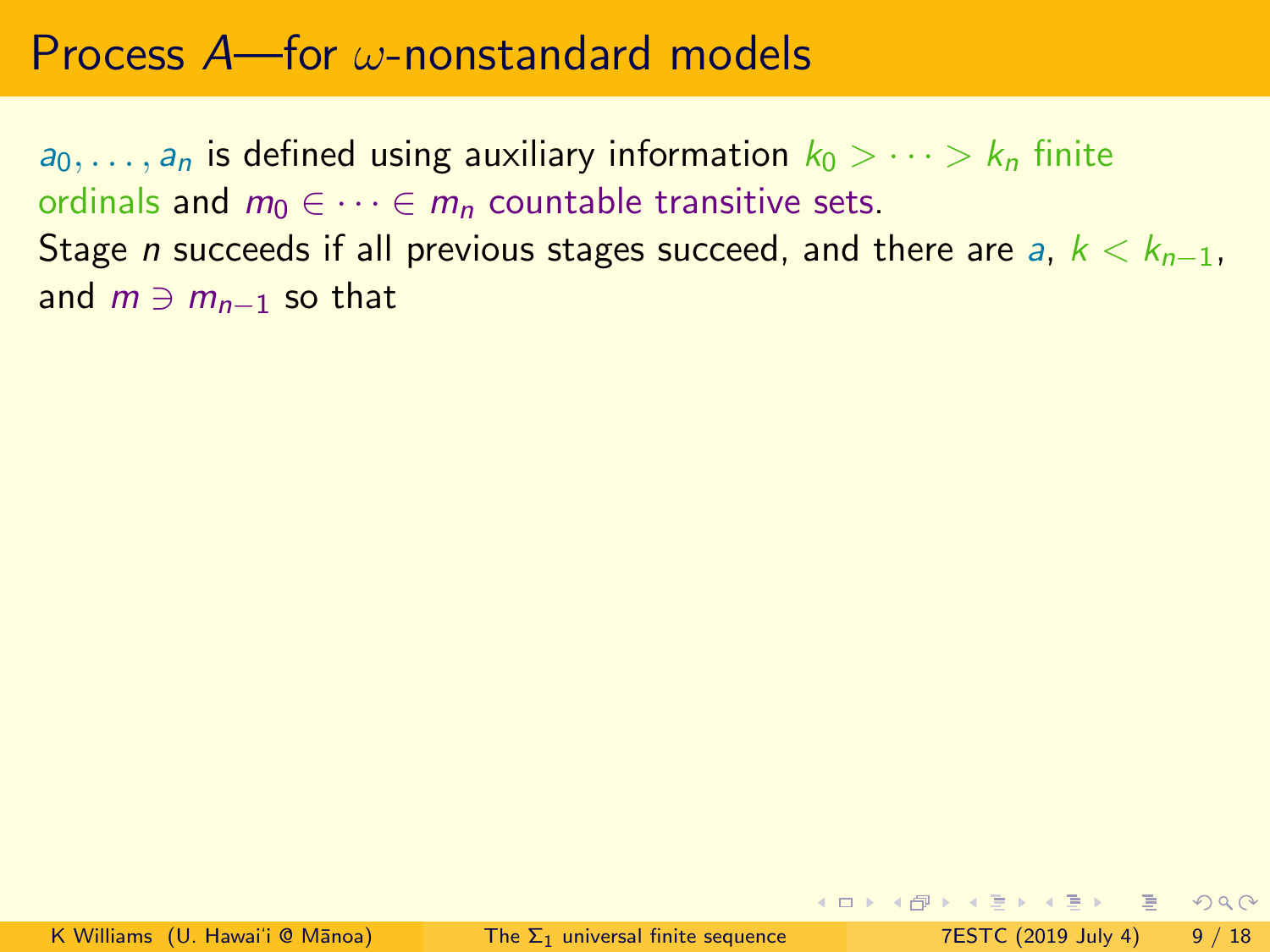$a_0, \ldots, a_n$  is defined using auxiliary information  $k_0 > \cdots > k_n$  finite ordinals and  $m_0 \in \cdots \in m_n$  countable transitive sets. Stage *n* succeeds if all previous stages succeed, and there are a,  $k < k_{n-1}$ , and  $m \ni m_{n-1}$  so that  $(m, \in)$  has no end-extension to a model N of  $\overline{ZF}_k$ in which the process A sequence is exactly  $a_0, \ldots, a_{n-1}$ , a, defined using the same auxiliary information.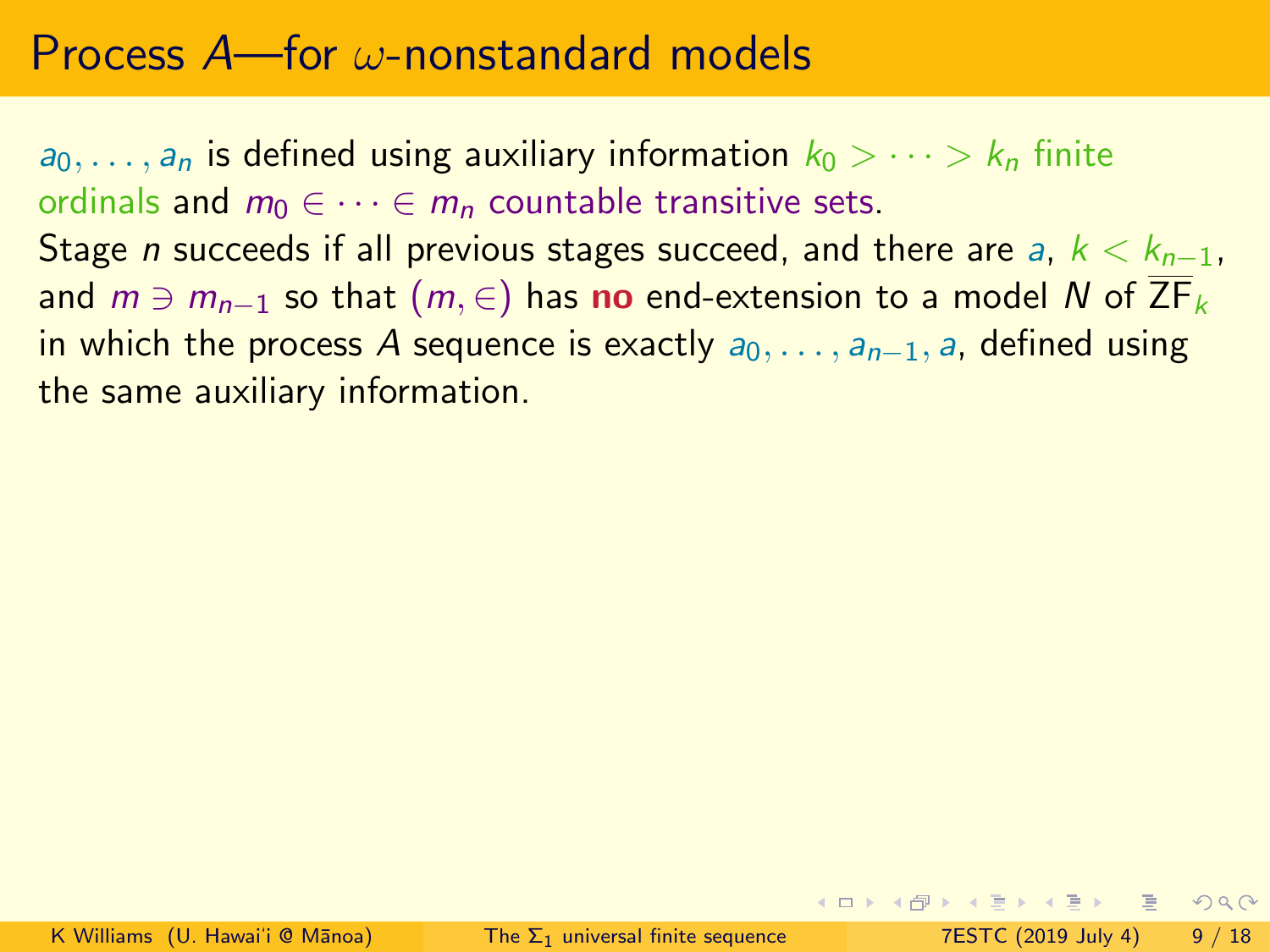$a_0, \ldots, a_n$  is defined using auxiliary information  $k_0 > \cdots > k_n$  finite ordinals and  $m_0 \in \cdots \in m_n$  countable transitive sets. Stage *n* succeeds if all previous stages succeed, and there are a,  $k < k_{n-1}$ , and  $m \ni m_{n-1}$  so that  $(m, \in)$  has no end-extension to a model N of  $\overline{ZF}_k$ in which the process A sequence is exactly  $a_0, \ldots, a_{n-1}$ , a, defined using the same auxiliary information.

If stage *n* succeeds, let  $(a_n, k_n, m_n)$  be the triple seen first in the *L*-order.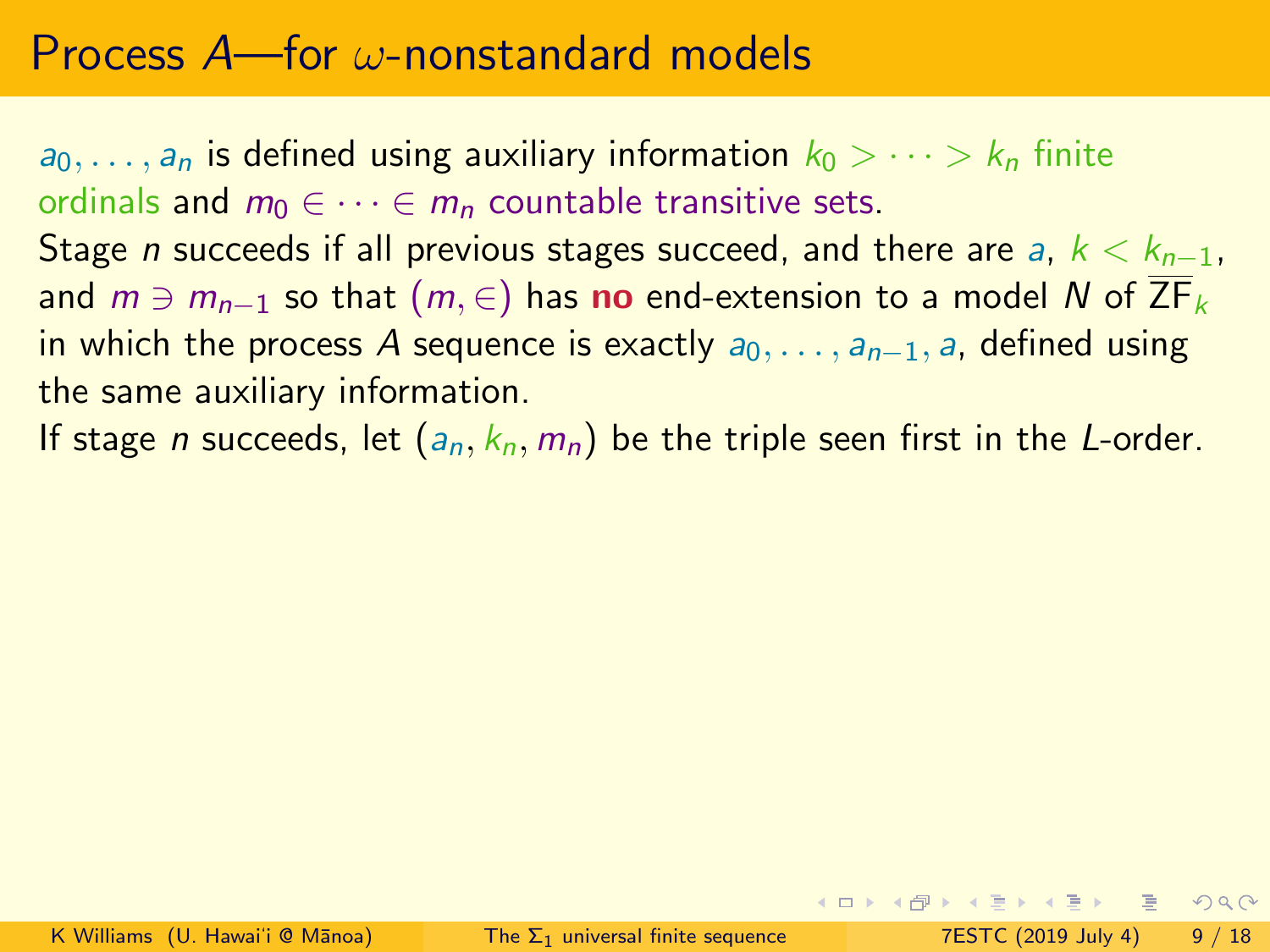$a_0, \ldots, a_n$  is defined using auxiliary information  $k_0 > \cdots > k_n$  finite ordinals and  $m_0 \in \cdots \in m_n$  countable transitive sets. Stage *n* succeeds if all previous stages succeed, and there are a,  $k < k_{n-1}$ , and  $m \ni m_{n-1}$  so that  $(m, \in)$  has no end-extension to a model N of  $\overline{ZF}_k$ in which the process A sequence is exactly  $a_0, \ldots, a_{n-1}$ , a, defined using the same auxiliary information.

If stage *n* succeeds, let  $(a_n, k_n, m_n)$  be the triple seen first in the *L*-order.

The apparent circularity of the definition is resolved by the Gödel–Carnap fixed-point theorem.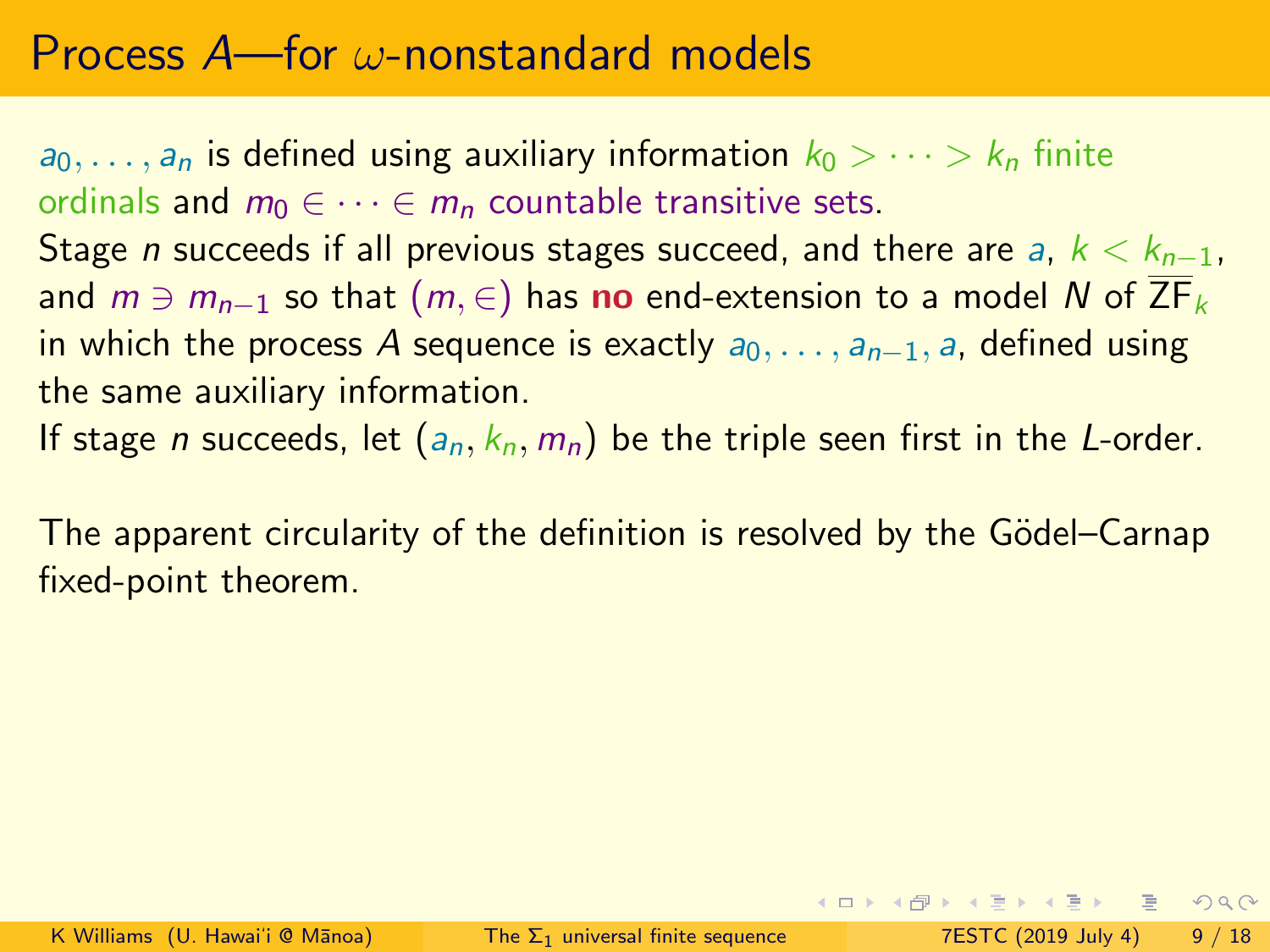$a_0, \ldots, a_n$  is defined using auxiliary information  $k_0 > \cdots > k_n$  finite ordinals and  $m_0 \in \cdots \in m_n$  countable transitive sets. Stage *n* succeeds if all previous stages succeed, and there are a,  $k < k_{n-1}$ , and  $m \ni m_{n-1}$  so that  $(m, \in)$  has no end-extension to a model N of  $\overline{ZF}_k$ in which the process A sequence is exactly  $a_0, \ldots, a_{n-1}$ , a, defined using the same auxiliary information.

If stage *n* succeeds, let  $(a_n, k_n, m_n)$  be the triple seen first in the *L*-order.

The apparent circularity of the definition is resolved by the Gödel–Carnap fixed-point theorem. The definition is  $\Sigma_1$ .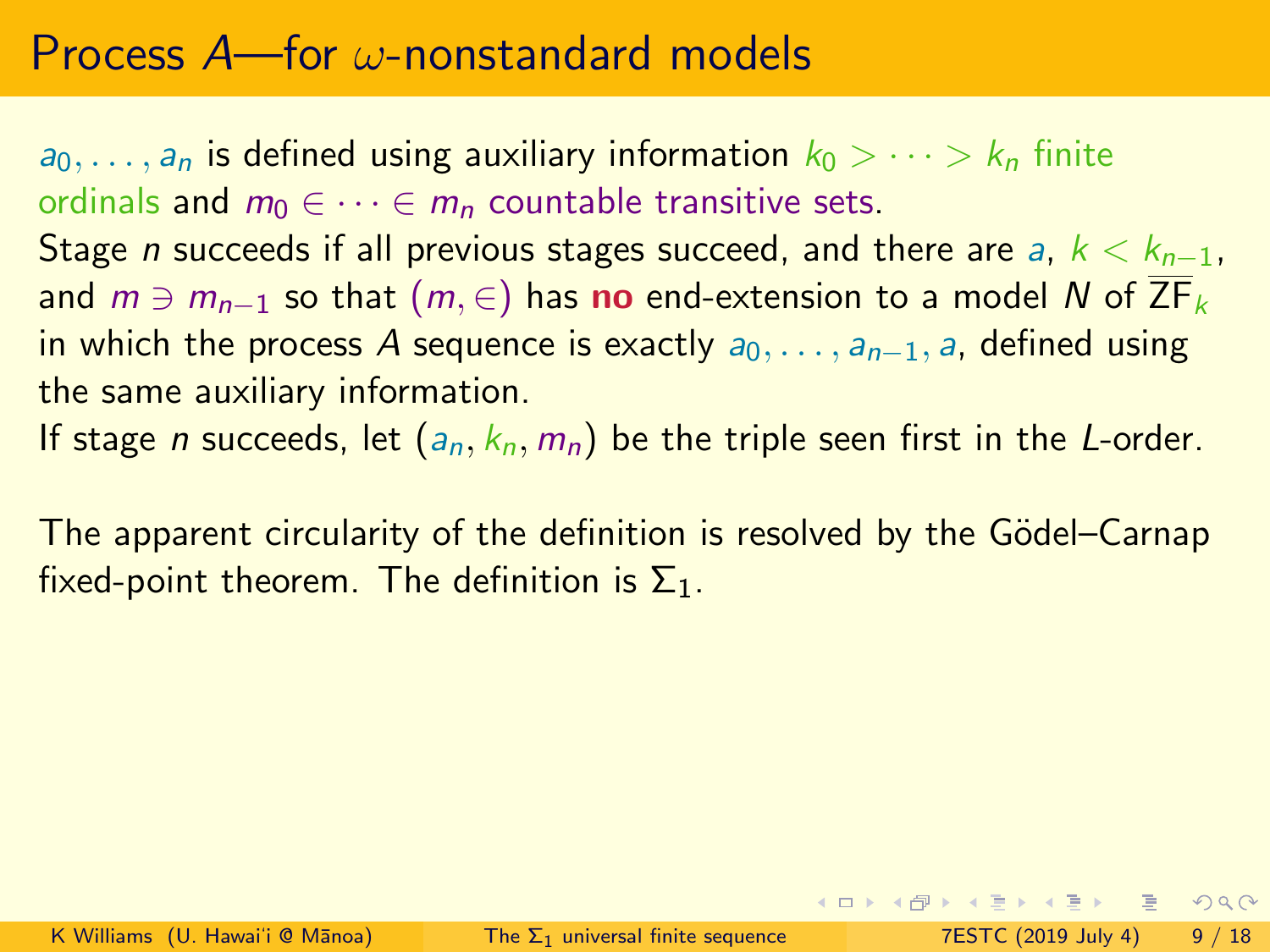$a_0, \ldots, a_n$  is defined using auxiliary information  $k_0 > \cdots > k_n$  finite ordinals and  $m_0 \in \cdots \in m_n$  countable transitive sets. Stage *n* succeeds if all previous stages succeed, and there are a,  $k < k_{n-1}$ , and  $m \ni m_{n-1}$  so that  $(m, \in)$  has no end-extension to a model N of  $\overline{ZF}_k$ in which the process A sequence is exactly  $a_0, \ldots, a_{n-1}$ , a, defined using the same auxiliary information.

If stage *n* succeeds, let  $(a_n, k_n, m_n)$  be the triple seen first in the *L*-order.

The apparent circularity of the definition is resolved by the Gödel-Carnap fixed-point theorem. The definition is  $\Sigma_1$ . The sequence is finite, because the  $k_i$  count down.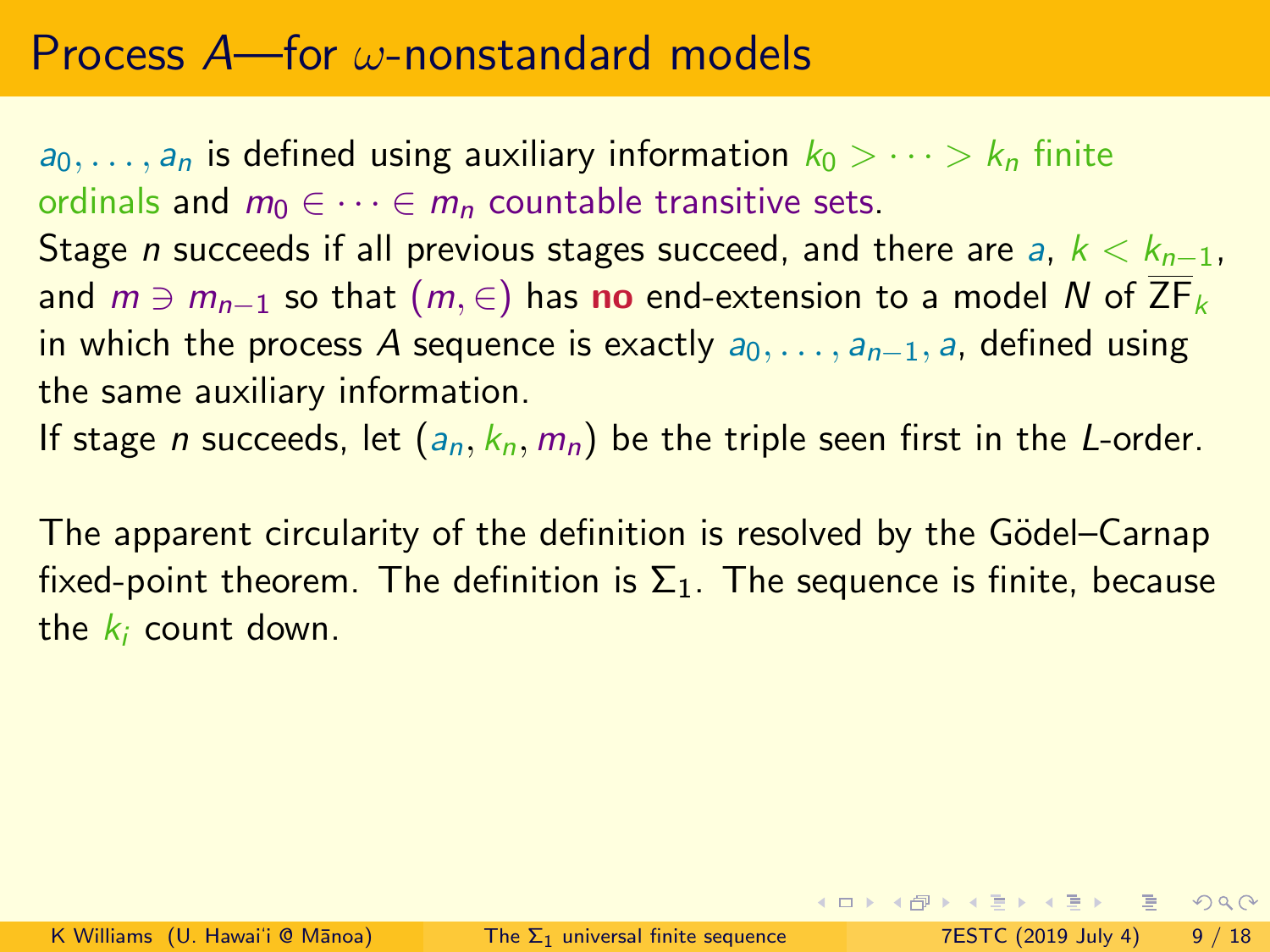<span id="page-28-0"></span> $a_0, \ldots, a_n$  is defined using auxiliary information  $k_0 > \cdots > k_n$  finite ordinals and  $m_0 \in \cdots \in m_n$  countable transitive sets. Stage *n* succeeds if all previous stages succeed, and there are a,  $k < k_{n-1}$ , and  $m \ni m_{n-1}$  so that  $(m, \in)$  has no end-extension to a model N of  $\overline{ZF}_k$ in which the process A sequence is exactly  $a_0, \ldots, a_{n-1}$ , a, defined using the same auxiliary information.

If stage *n* succeeds, let  $(a_n, k_n, m_n)$  be the triple seen first in the *L*-order.

The apparent circularity of the definition is resolved by the Gödel-Carnap fixed-point theorem. The definition is  $\Sigma_1$ . The sequence is finite, because the  $k_i$  count down. Each  $k_i$  must be nonstandard (by reflection).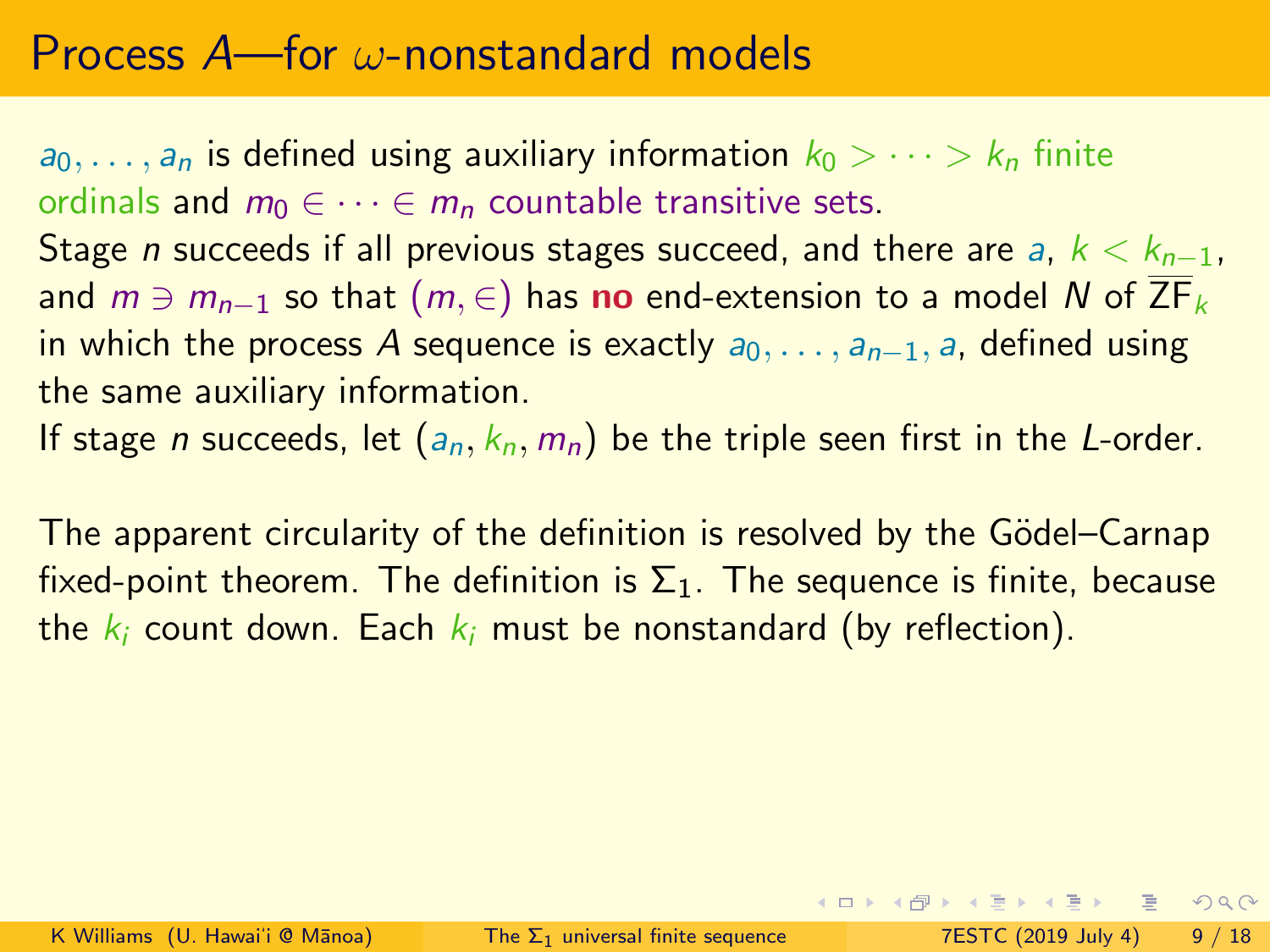$a_0, \ldots, a_n$  is defined using auxiliary information  $k_0 > \cdots > k_n$  finite ordinals and  $m_0 \in \cdots \in m_n$  countable transitive sets. Stage *n* succeeds if all previous stages succeed, and there are a,  $k < k_{n-1}$ , and  $m \ni m_{n-1}$  so that  $(m, \in)$  has no end-extension to a model N of  $\overline{ZF}_k$ in which the process A sequence is exactly  $a_0, \ldots, a_{n-1}$ , a, defined using the same auxiliary information.

If stage *n* succeeds, let  $(a_n, k_n, m_n)$  be the triple seen first in the *L*-order.

The apparent circularity of the definition is resolved by the Gödel–Carnap fixed-point theorem. The definition is  $\Sigma_1$ . The sequence is finite, because the  $k_i$  count down. Each  $k_i$  must be nonstandard (by reflection).

To extend: if stage *n* fails in M then for any  $a \in M$  and nonstandard  $k < k_{n-1}$  can find in  $M^+[g]$ , a forcing extension of an elementary end-extension of  $M$ , a model of  $\overline{\mathsf{ZF}}_k$ , which end-extends  $m = V_{\theta}{}^{M^+} \supseteq M$ and whose process A sequence is  $a_0, \ldots, a_{n-1}, a$ [.](#page-28-0)  $2990$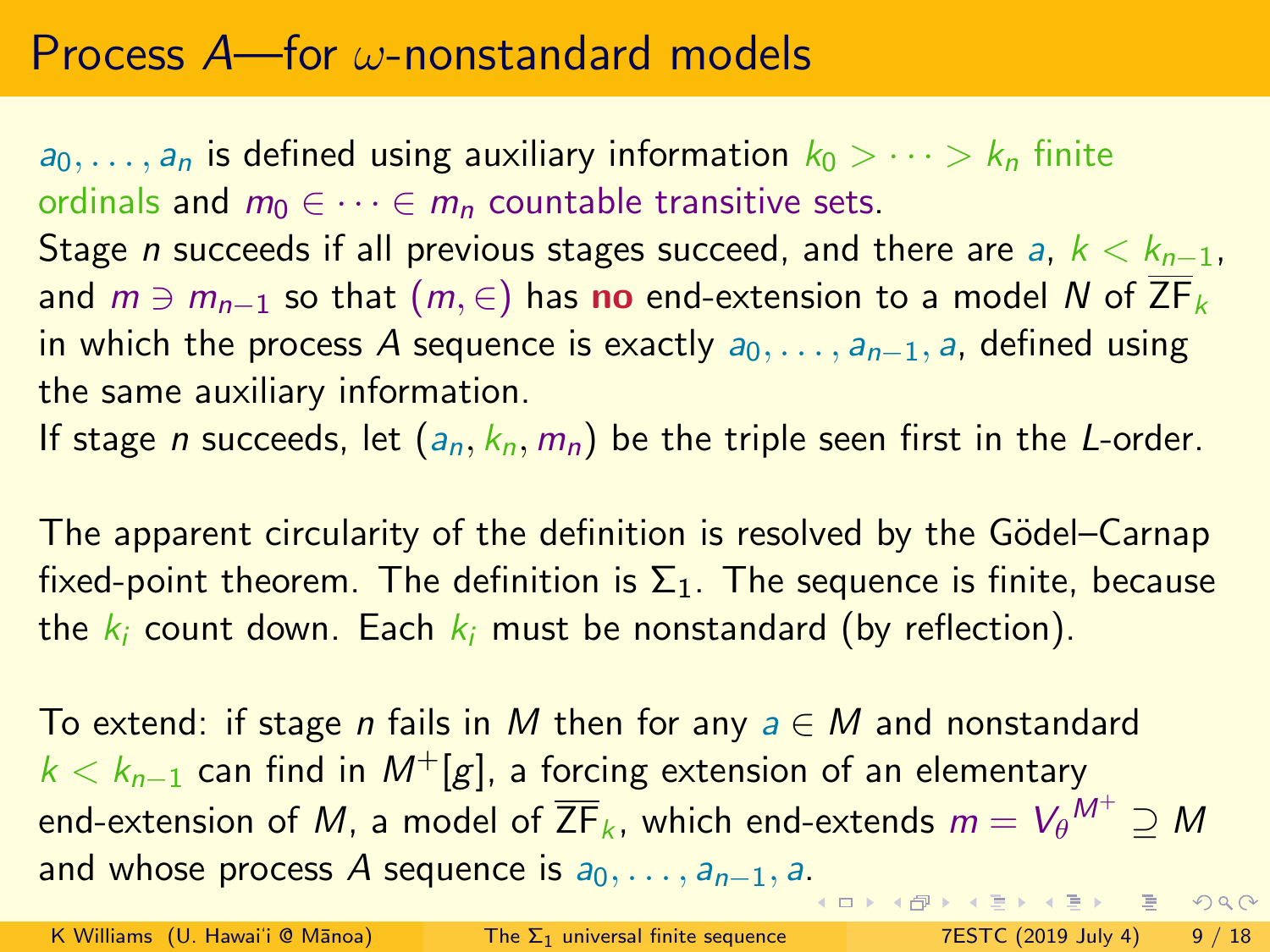$a_0, \ldots, a_n$  is defined using auxiliary information  $\lambda_0 > \cdots > \lambda_n$  countable ordinals and  $m_0 \in \cdots \in m_n$  countable transitive sets. Stage *n* succeeds if all previous stages succeed, and

K ロ ▶ K 個 ▶ K ミ ▶ K ミ ▶ │ ミ │ K 9 Q Q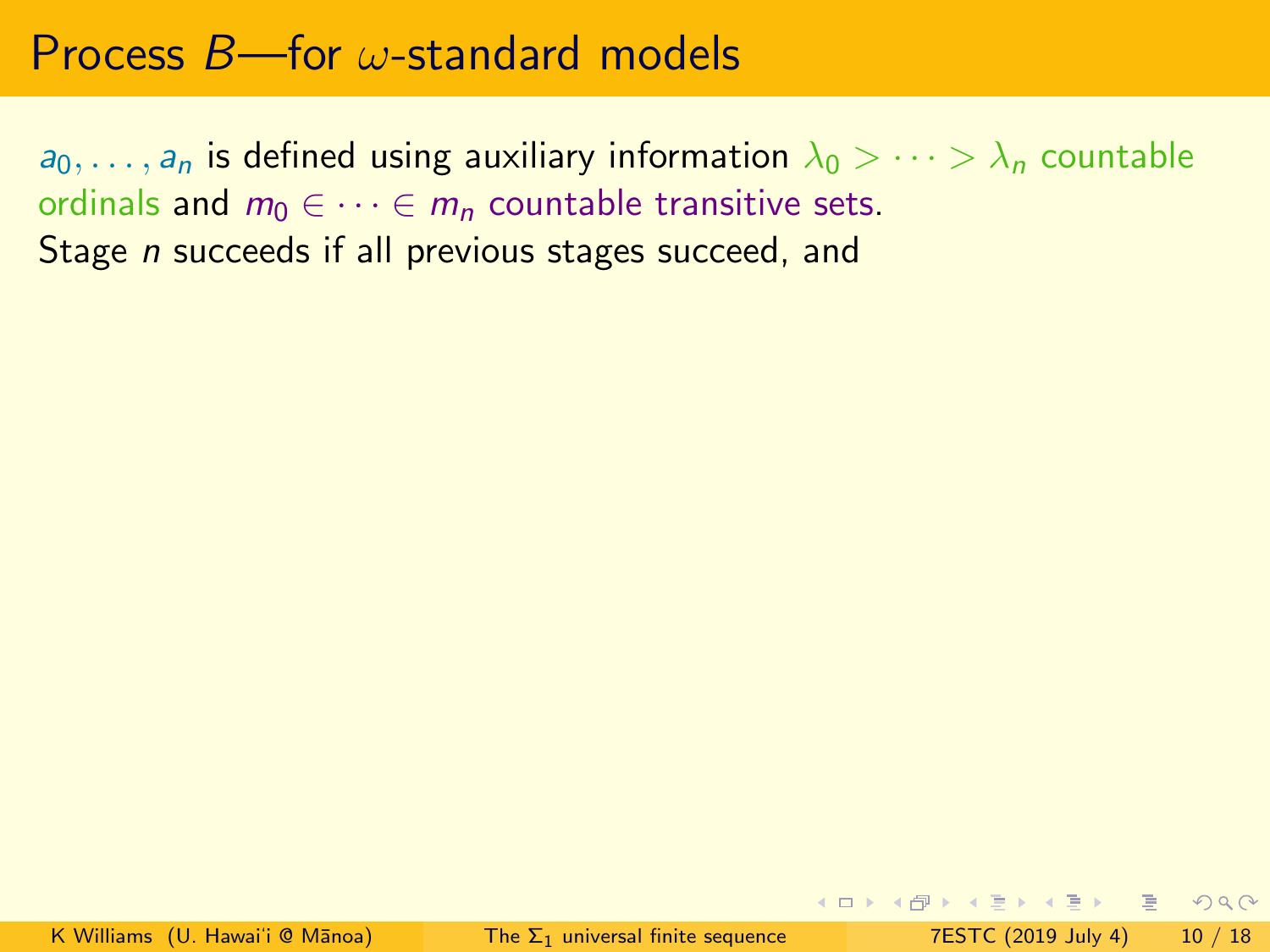$a_0, \ldots, a_n$  is defined using auxiliary information  $\lambda_0 > \cdots > \lambda_n$  countable ordinals and  $m_0 \in \cdots \in m_n$  countable transitive sets. Stage *n* succeeds if all previous stages succeed, and there are a,  $\lambda < \lambda_{n-1}$ , and  $m \ni m_{n-1}$  so that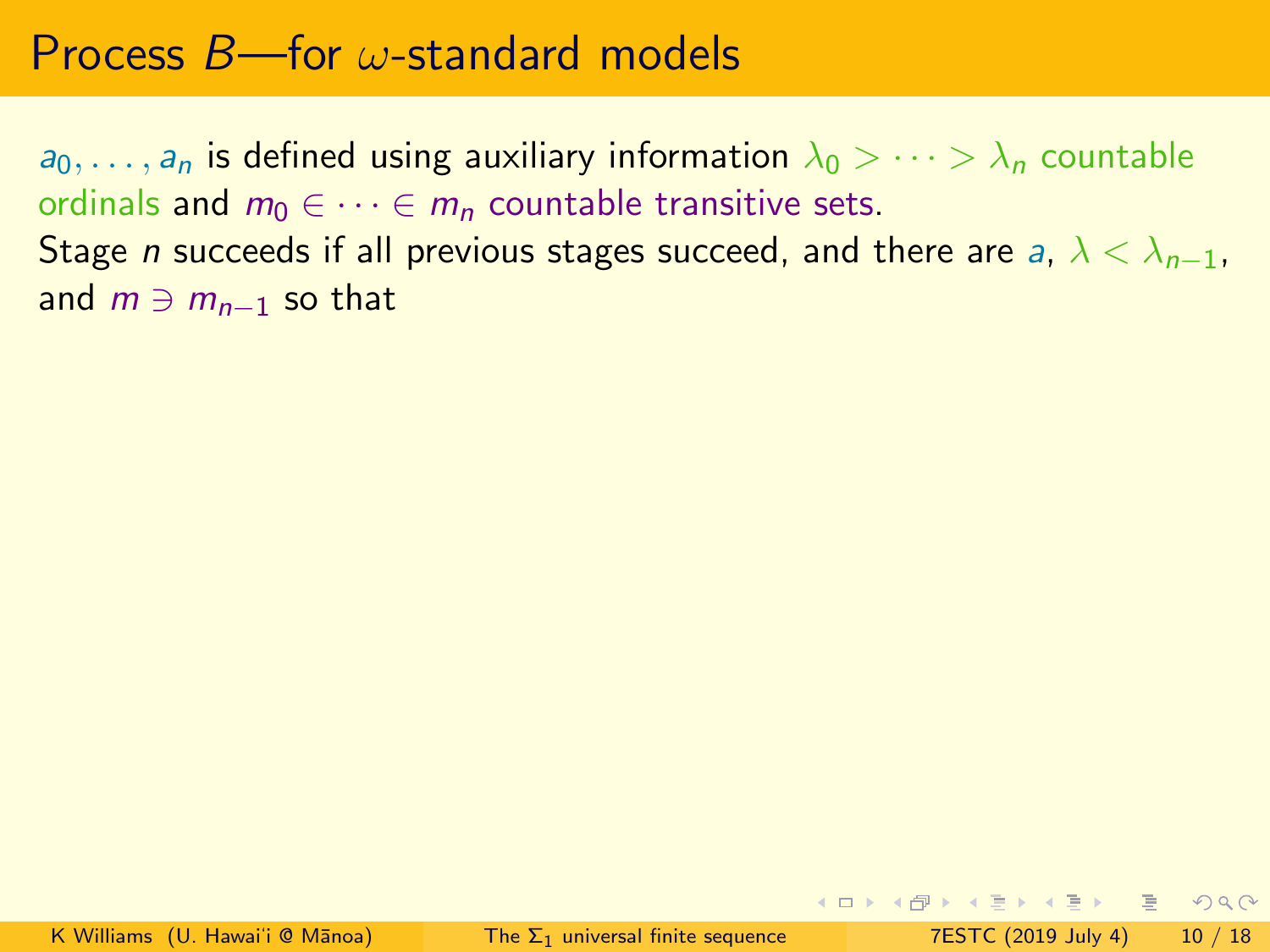$a_0, \ldots, a_n$  is defined using auxiliary information  $\lambda_0 > \cdots > \lambda_n$  countable ordinals and  $m_0 \in \cdots \in m_n$  countable transitive sets. Stage *n* succeeds if all previous stages succeed, and there are a,  $\lambda < \lambda_{n-1}$ , and  $m \ni m_{n-1}$  so that  $(m, ∈)$  has no end-extension to a model N of  $\overline{ZF}$  in which the process B sequence is exactly  $a_0, \ldots, a_{n-1}$ , a, defined using the same auxiliary information; and:

**KOD KARD KED KED ARA**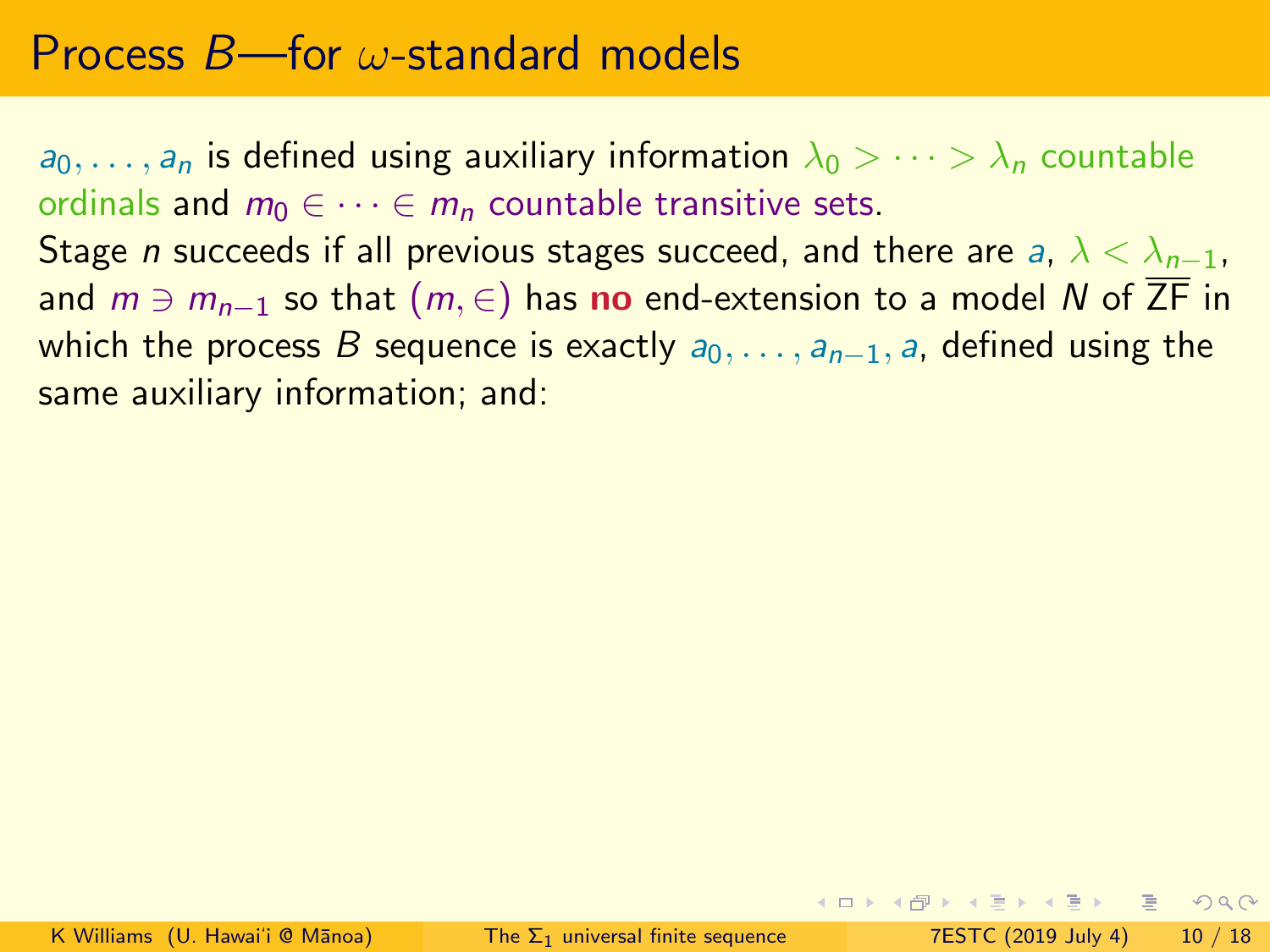$a_0, \ldots, a_n$  is defined using auxiliary information  $\lambda_0 > \cdots > \lambda_n$  countable ordinals and  $m_0 \in \cdots \in m_n$  countable transitive sets. Stage *n* succeeds if all previous stages succeed, and there are a,  $\lambda < \lambda_{n-1}$ , and  $m \ni m_{n-1}$  so that  $(m, \in)$  has no end-extension to a model N of  $\overline{ZF}$  in

which the process B sequence is exactly  $a_0, \ldots, a_{n-1}$ , a, defined using the same auxiliary information; and:

the tree canonically associated to the  $\Pi^1_1$  assertion  $\,$  " $(m,\in)$  has  ${\bf no}$ end-extension blah blah" is well-founded and has rank  $\lambda$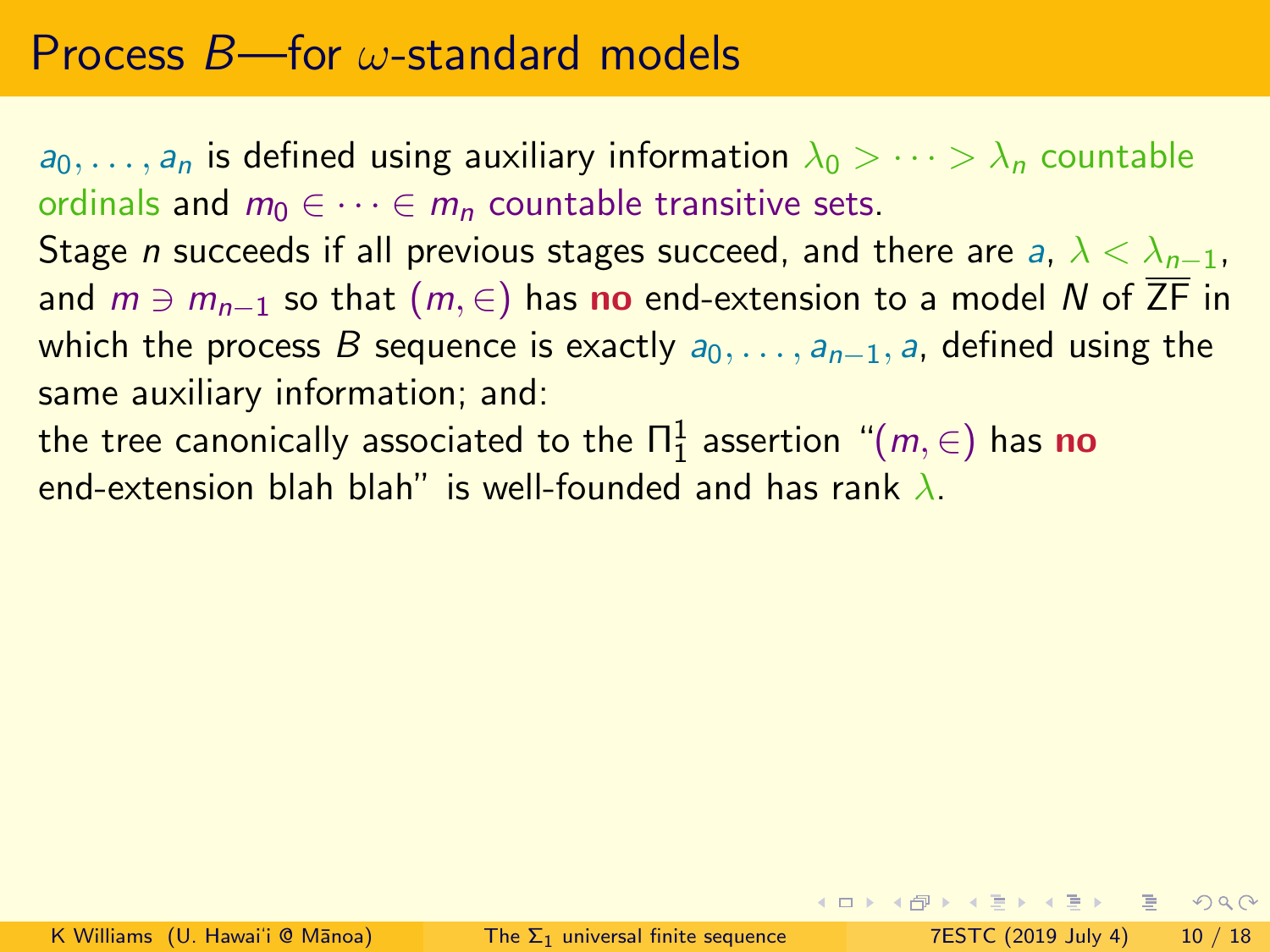$a_0, \ldots, a_n$  is defined using auxiliary information  $\lambda_0 > \cdots > \lambda_n$  countable ordinals and  $m_0 \in \cdots \in m_n$  countable transitive sets.

Stage *n* succeeds if all previous stages succeed, and there are a,  $\lambda < \lambda_{n-1}$ , and  $m \ni m_{n-1}$  so that  $(m, ∈)$  has no end-extension to a model N of  $\overline{ZF}$  in which the process B sequence is exactly  $a_0, \ldots, a_{n-1}$ , a, defined using the same auxiliary information; and:

the tree canonically associated to the  $\Pi^1_1$  assertion  $\,$  " $(m,\in)$  has  ${\bf no}$ end-extension blah blah" is well-founded and has rank  $\lambda$ .

If stage *n* succeeds, let  $(a_n, k_n, m_n)$  be the triple seen first in the *L*-order.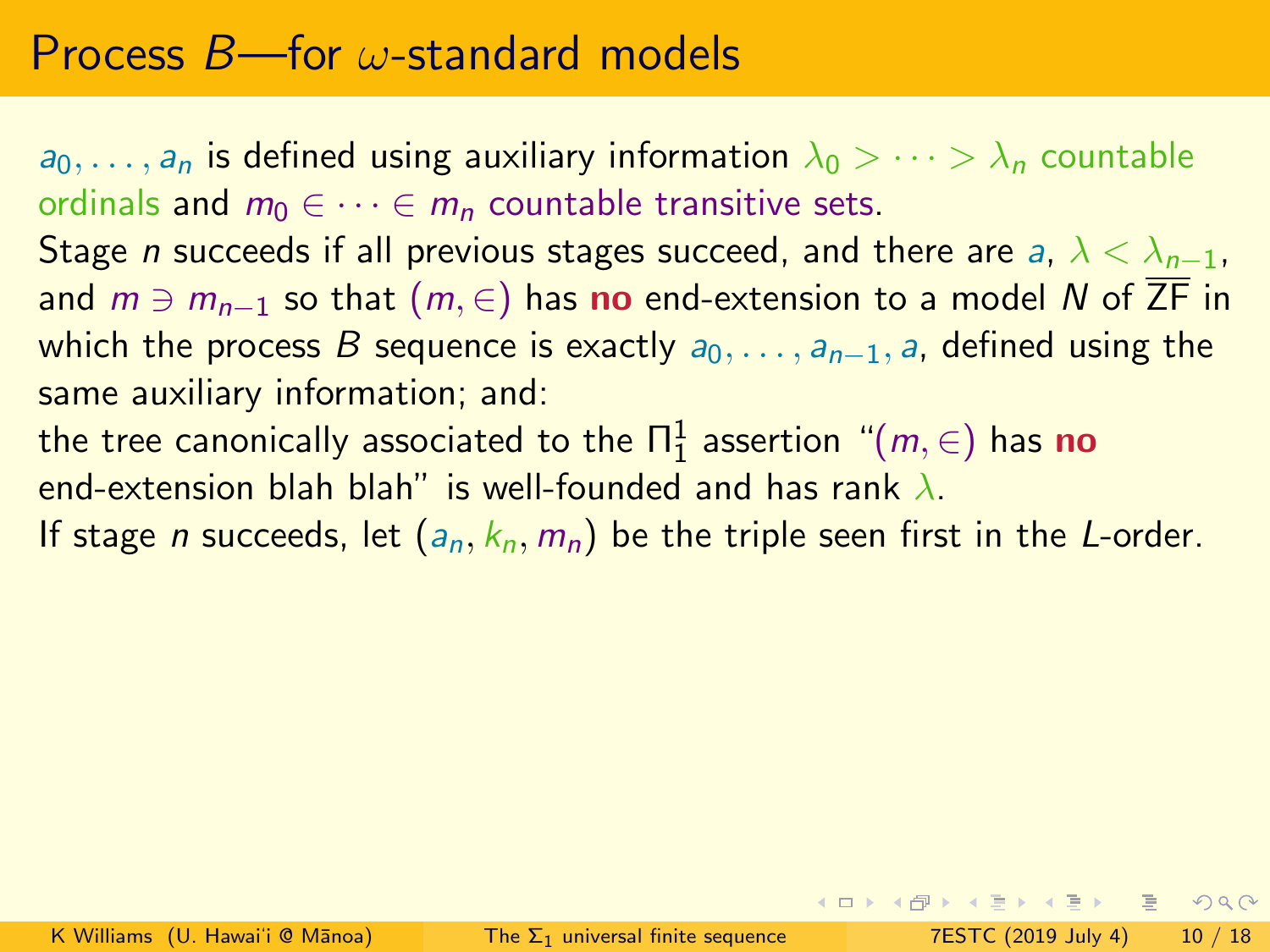$a_0, \ldots, a_n$  is defined using auxiliary information  $\lambda_0 > \cdots > \lambda_n$  countable ordinals and  $m_0 \in \cdots \in m_n$  countable transitive sets.

Stage *n* succeeds if all previous stages succeed, and there are a,  $\lambda < \lambda_{n-1}$ , and  $m \ni m_{n-1}$  so that  $(m, \in)$  has no end-extension to a model N of  $\overline{ZF}$  in which the process B sequence is exactly  $a_0, \ldots, a_{n-1}$ , a, defined using the same auxiliary information; and:

the tree canonically associated to the  $\Pi^1_1$  assertion  $\,$  " $(m,\in)$  has  ${\bf no}$ end-extension blah blah" is well-founded and has rank  $\lambda$ .

If stage *n* succeeds, let  $(a_n, k_n, m_n)$  be the triple seen first in the *L*-order.

Similar to before: The apparent circularity of the definition is resolved by the Gödel–Carnap fixed-point theorem.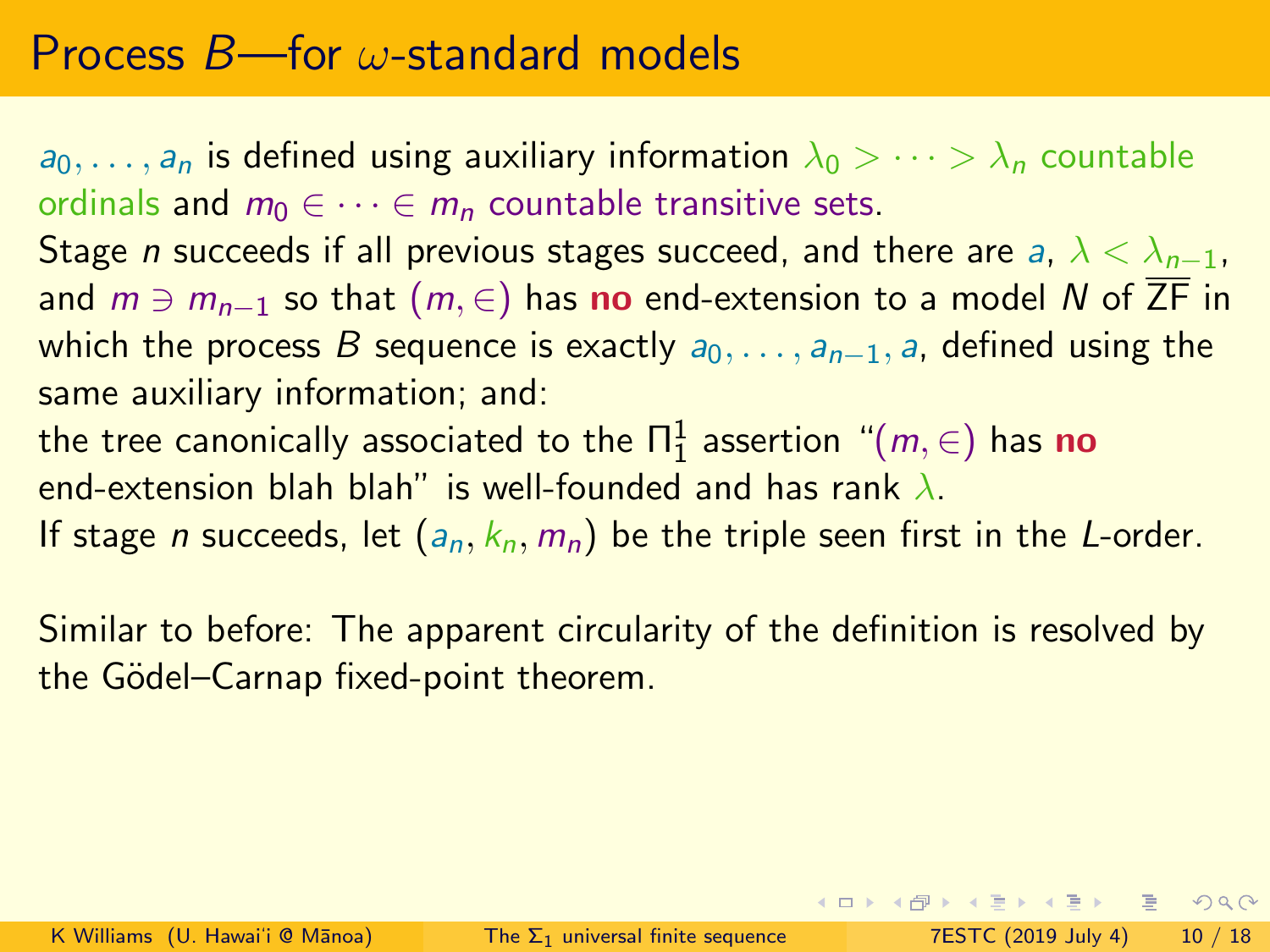$a_0, \ldots, a_n$  is defined using auxiliary information  $\lambda_0 > \cdots > \lambda_n$  countable ordinals and  $m_0 \in \cdots \in m_n$  countable transitive sets.

Stage *n* succeeds if all previous stages succeed, and there are a,  $\lambda < \lambda_{n-1}$ , and  $m \ni m_{n-1}$  so that  $(m, \in)$  has no end-extension to a model N of  $\overline{ZF}$  in which the process B sequence is exactly  $a_0, \ldots, a_{n-1}$ , a, defined using the same auxiliary information; and:

the tree canonically associated to the  $\Pi^1_1$  assertion  $\,$  " $(m,\in)$  has  ${\bf no}$ end-extension blah blah" is well-founded and has rank  $\lambda$ .

If stage *n* succeeds, let  $(a_n, k_n, m_n)$  be the triple seen first in the *L*-order.

Similar to before: The apparent circularity of the definition is resolved by the Gödel–Carnap fixed-point theorem. The definition is  $\Sigma_1$ .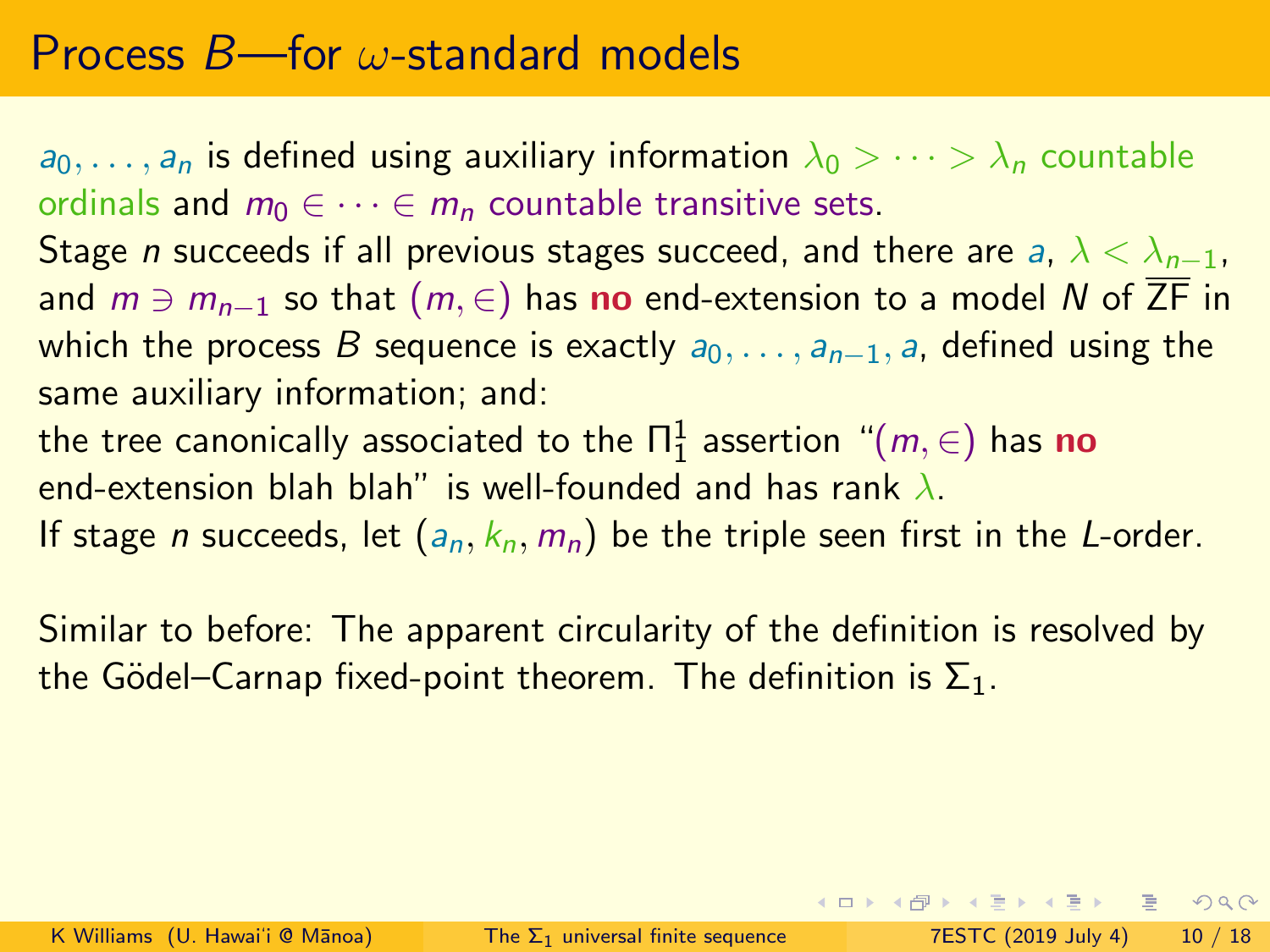$a_0, \ldots, a_n$  is defined using auxiliary information  $\lambda_0 > \cdots > \lambda_n$  countable ordinals and  $m_0 \in \cdots \in m_n$  countable transitive sets.

Stage *n* succeeds if all previous stages succeed, and there are a,  $\lambda < \lambda_{n-1}$ , and  $m \ni m_{n-1}$  so that  $(m, \in)$  has no end-extension to a model N of  $\overline{ZF}$  in which the process B sequence is exactly  $a_0, \ldots, a_{n-1}$ , a, defined using the same auxiliary information; and:

the tree canonically associated to the  $\Pi^1_1$  assertion  $\,$  " $(m,\in)$  has  ${\bf no}$ end-extension blah blah" is well-founded and has rank  $\lambda$ .

If stage *n* succeeds, let  $(a_n, k_n, m_n)$  be the triple seen first in the *L*-order.

Similar to before: The apparent circularity of the definition is resolved by the Gödel–Carnap fixed-point theorem. The definition is  $\Sigma_1$ . The sequence is finite, because the  $\lambda_i$  count down.

K ロ ▶ K 個 ▶ K 로 ▶ K 로 ▶ - 로 - K 9 Q @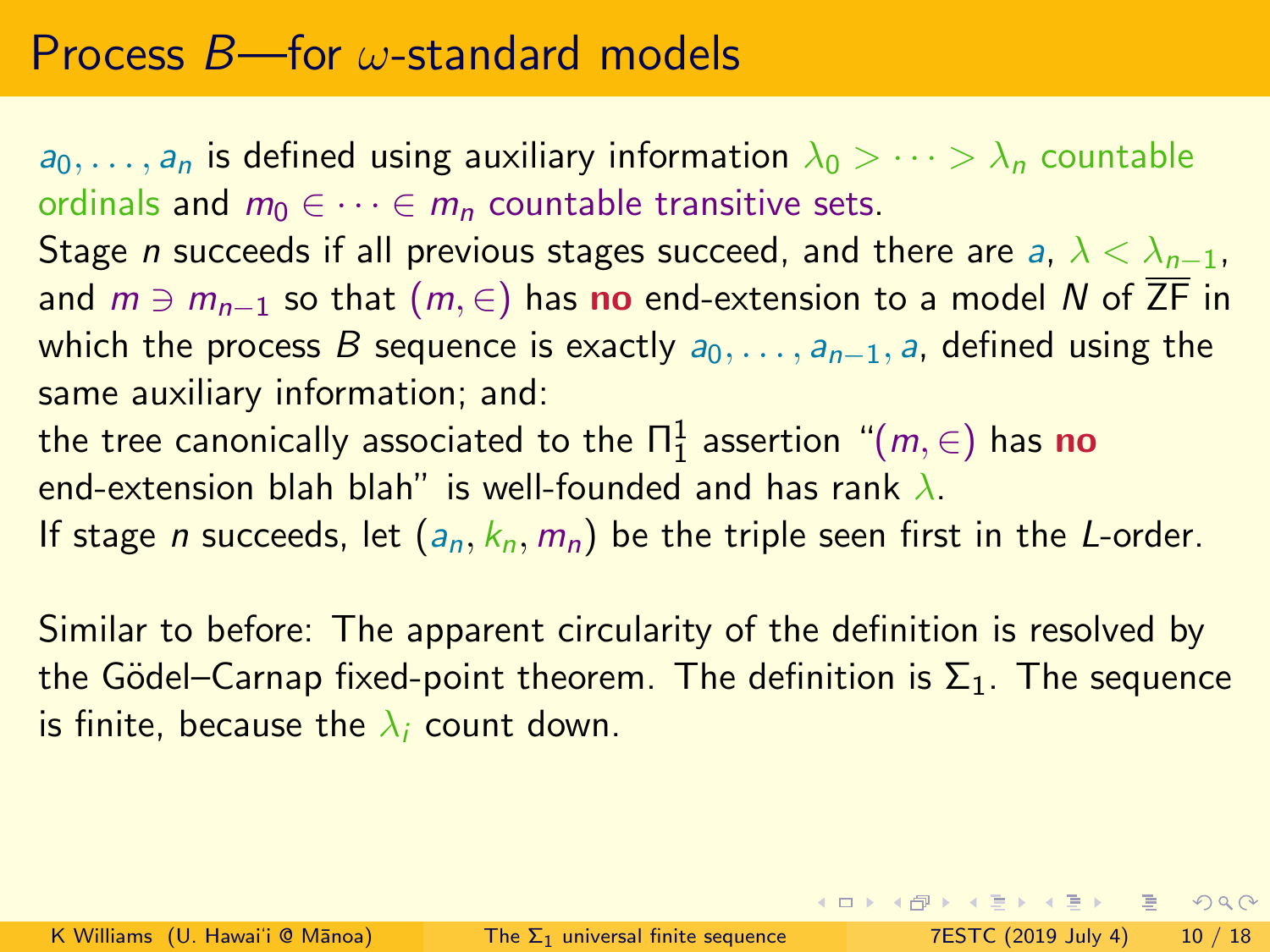$a_0, \ldots, a_n$  is defined using auxiliary information  $\lambda_0 > \cdots > \lambda_n$  countable ordinals and  $m_0 \in \cdots \in m_n$  countable transitive sets.

Stage *n* succeeds if all previous stages succeed, and there are a,  $\lambda < \lambda_{n-1}$ , and  $m \ni m_{n-1}$  so that  $(m, \in)$  has no end-extension to a model N of  $\overline{ZF}$  in which the process B sequence is exactly  $a_0, \ldots, a_{n-1}$ , a, defined using the same auxiliary information; and:

the tree canonically associated to the  $\Pi^1_1$  assertion  $\,$  " $(m,\in)$  has  ${\bf no}$ end-extension blah blah" is well-founded and has rank  $\lambda$ .

If stage *n* succeeds, let  $(a_n, k_n, m_n)$  be the triple seen first in the *L*-order.

Similar to before: The apparent circularity of the definition is resolved by the Gödel–Carnap fixed-point theorem. The definition is  $\Sigma_1$ . The sequence is finite, because the  $\lambda_i$  count down. Each  $\lambda_i$  must be nonstandard.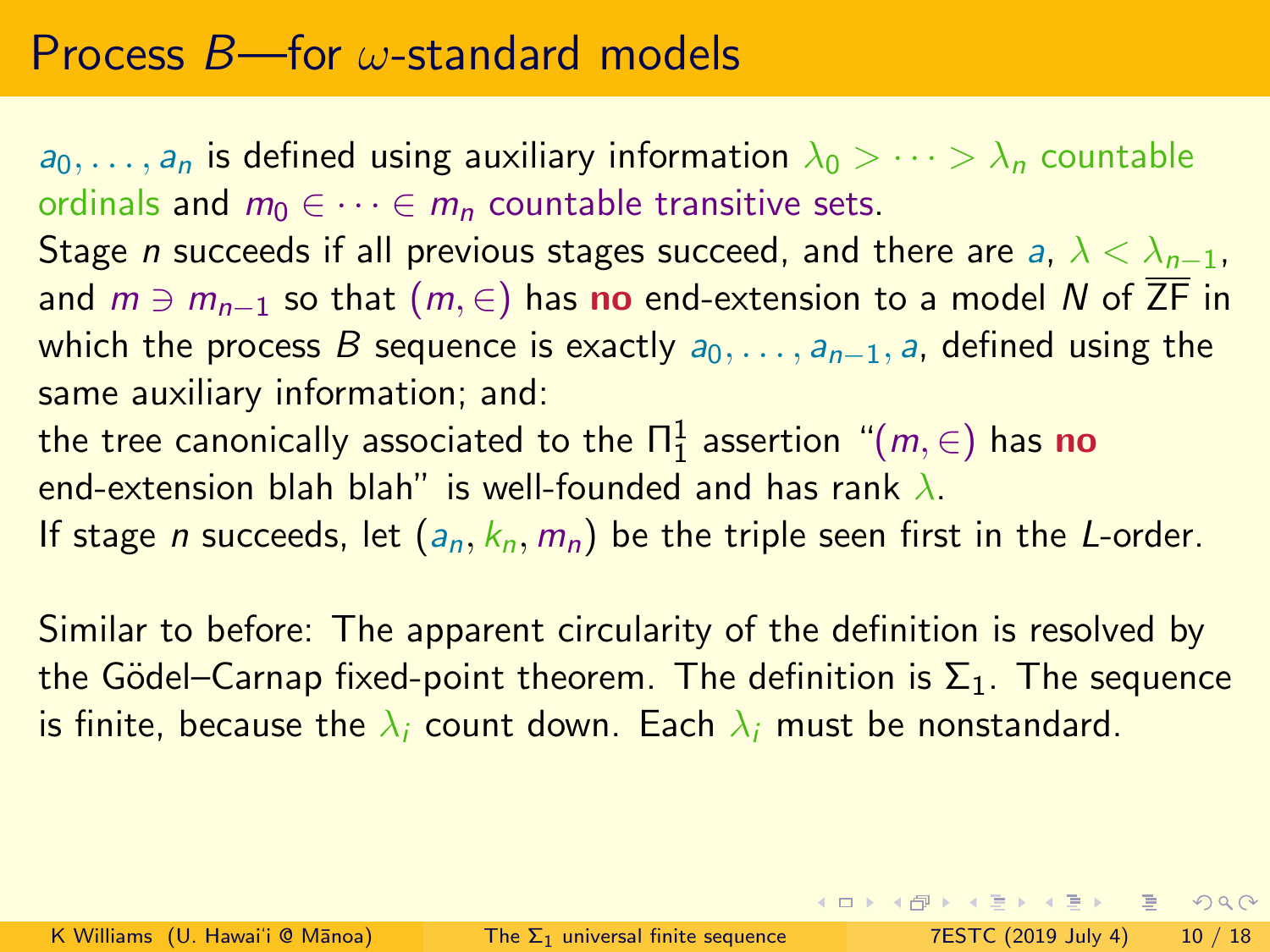$a_0, \ldots, a_n$  is defined using auxiliary information  $\lambda_0 > \cdots > \lambda_n$  countable ordinals and  $m_0 \in \cdots \in m_n$  countable transitive sets.

Stage *n* succeeds if all previous stages succeed, and there are a,  $\lambda < \lambda_{n-1}$ , and  $m \ni m_{n-1}$  so that  $(m, \in)$  has no end-extension to a model N of  $\overline{ZF}$  in which the process B sequence is exactly  $a_0, \ldots, a_{n-1}$ , a, defined using the same auxiliary information; and:

the tree canonically associated to the  $\Pi^1_1$  assertion  $\,$  " $(m,\in)$  has  ${\bf no}$ end-extension blah blah" is well-founded and has rank  $\lambda$ .

If stage *n* succeeds, let  $(a_n, k_n, m_n)$  be the triple seen first in the *L*-order.

Similar to before: The apparent circularity of the definition is resolved by the Gödel–Carnap fixed-point theorem. The definition is  $\Sigma_1$ . The sequence is finite, because the  $\lambda_i$  count down. Each  $\lambda_i$  must be nonstandard.

To extend: again find the desired end-extension of M in a forcing extension of an elementary end-extension of M.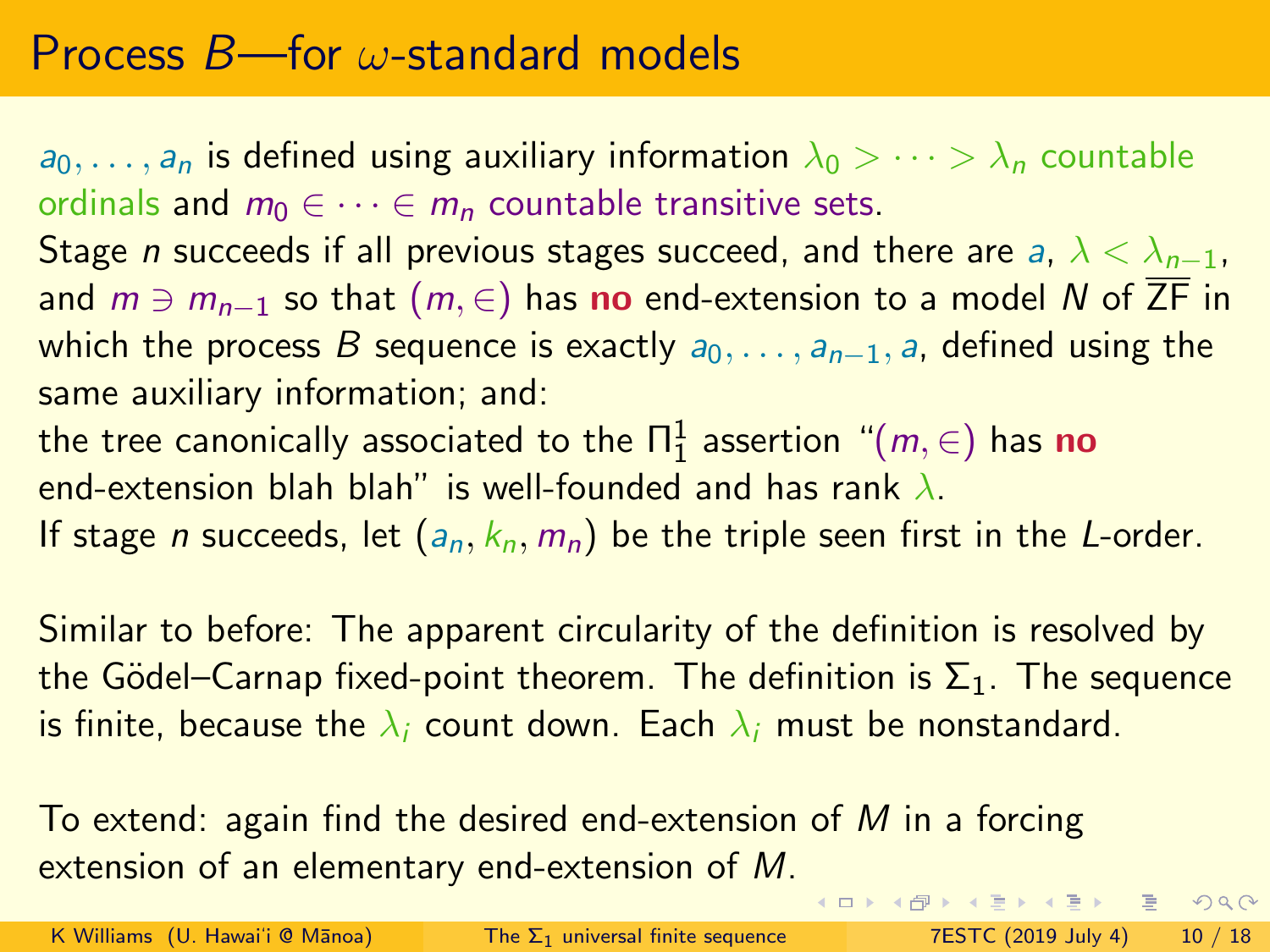You can combine processes A and B into a single process which has the extension property for any countable model of  $\overline{ZF}$ .

K ロ ▶ K 個 ▶ K ミ ▶ K ミ ▶ │ ミ │ K 9 Q Q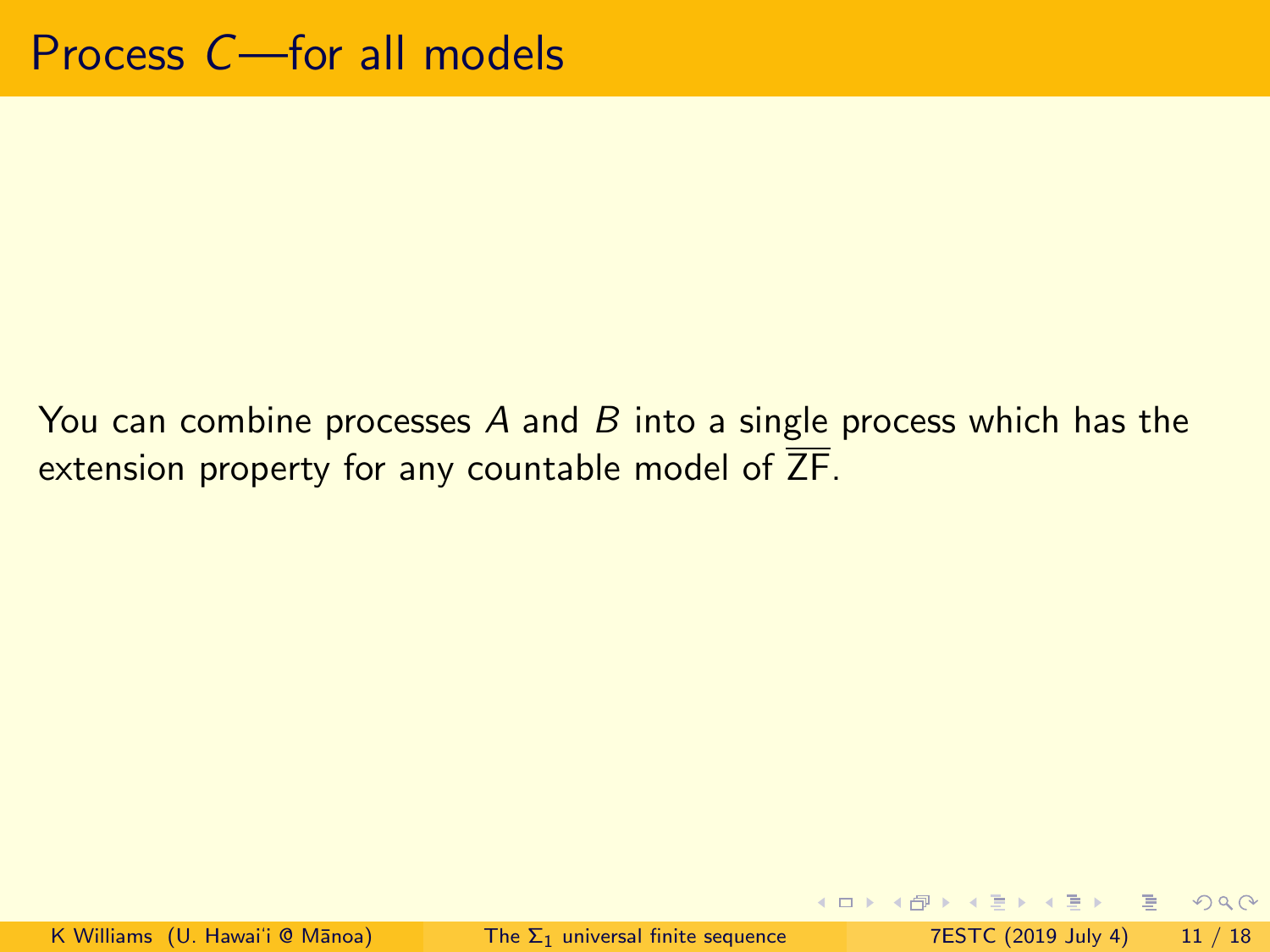Theorem (Barwise)

Every countable model of ZF end-extends to a model of ZFC  $+$  V = L.

 $\Omega$ 

4 ロ → 4 何 →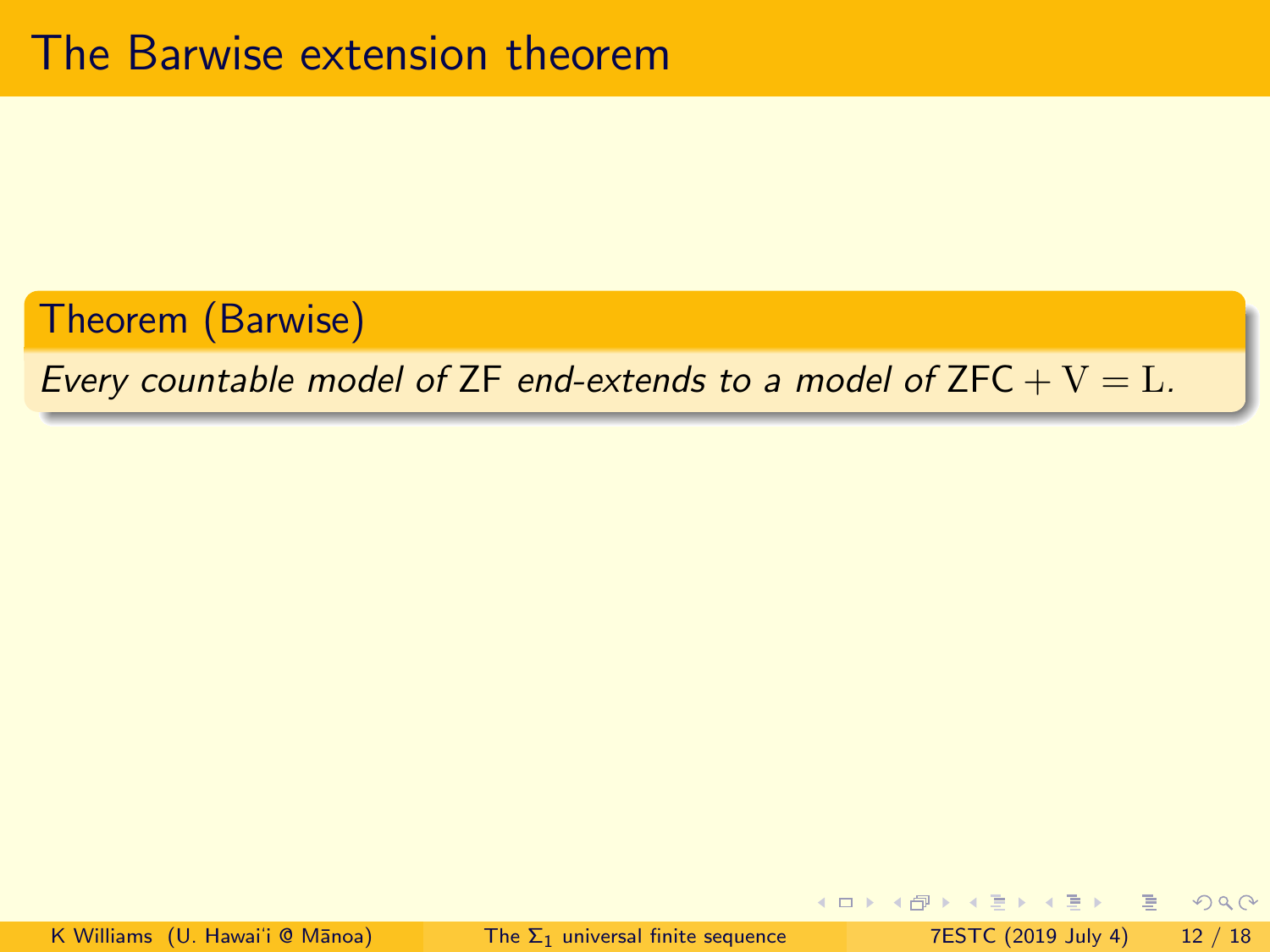#### Theorem (Barwise)

Every countable model of ZF end-extends to a model of ZFC  $+V = L$ .

Our theorem gives a new proof of the Barwise extension theorem, which does not go through the theory of admissible sets. (Either derive it as an immediate corollary of (4) using  $\overline{ZF} = \overline{ZFC} + V = L$ , or you can give a direct proof similar to our proof for the universal finite sequence.)

 $QQ$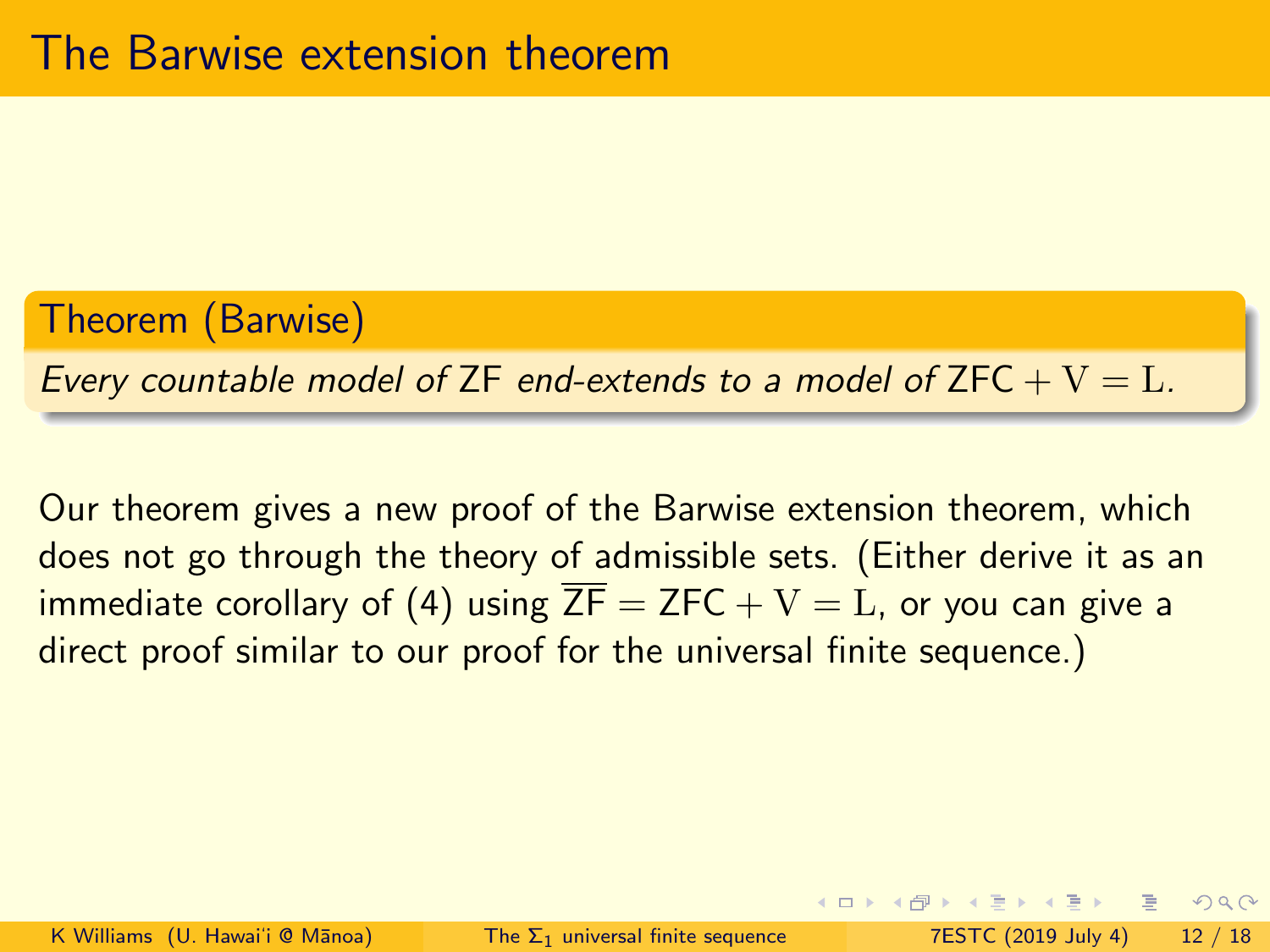$(M, \subseteq)$  a potentialist system, worlds have sequences and integers.

#### Definition

 $M$  has a universal finite sequence if there is a definition for a sequence  $s$ so that:

- $\textbf{D}$  If  $M$  is a world in  $\mathcal M$  then  $\textbf{s}^M$  is a finite sequence.
- $\mathbf{2}$  If  $M\subseteq N$  are worlds in  $\mathcal M$  then  $\mathsf s^M\subseteq\mathsf s^N.$
- $\bullet$  If  $M$  is a world in  $\mathcal M$  and  $t\in M$  is any finite sequence extending  $s^M,$ then there is  $N\supseteq M$  in  ${\cal M}$  so that  ${\mathsf s}^{\sf N}={\mathsf t}.$

 $E^*$   $A^*$   $E^*$   $B^*$   $C^*$   $D^*$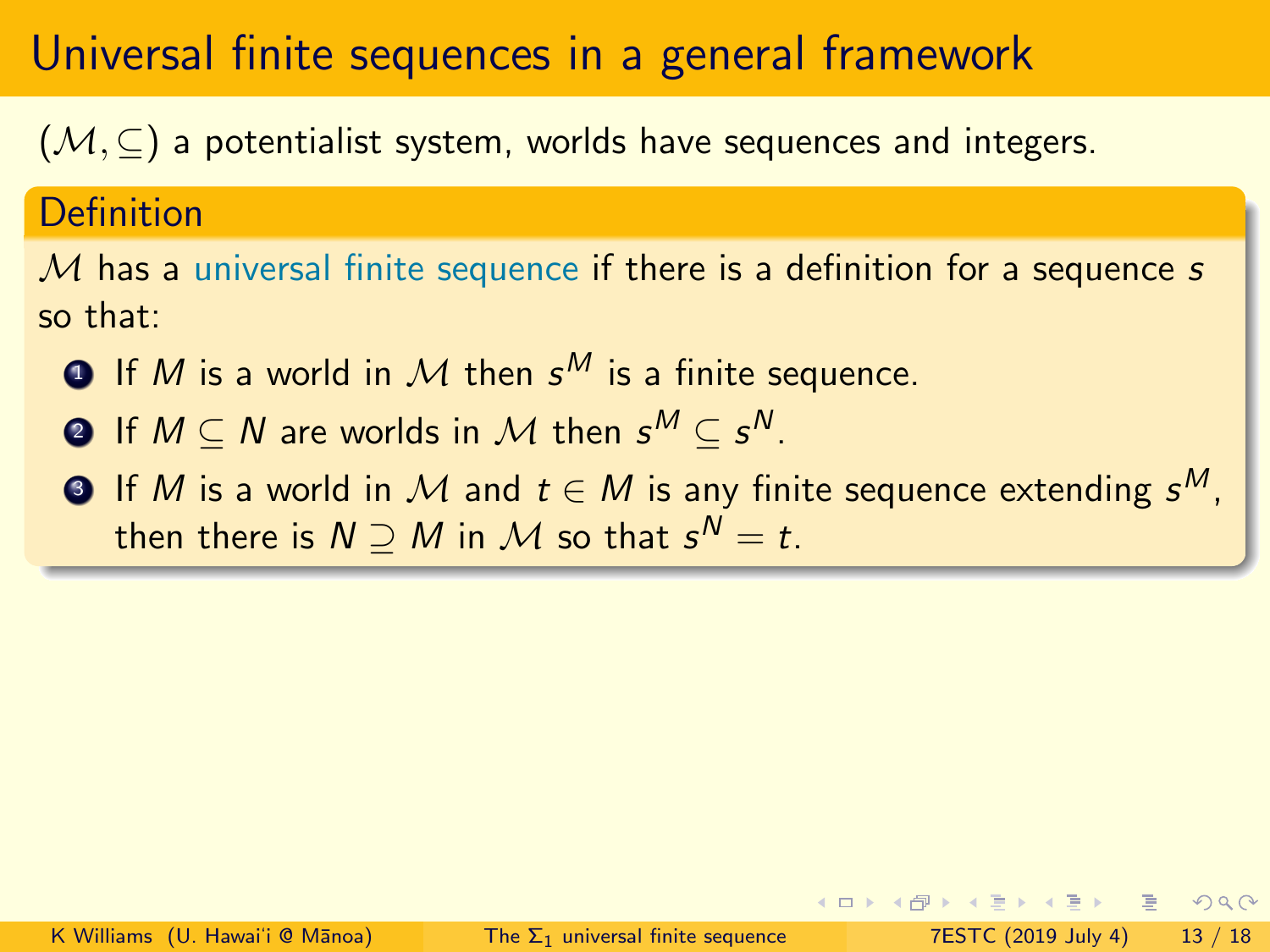$(M, \subseteq)$  a potentialist system, worlds have sequences and integers.

#### Definition

 $M$  has a universal finite sequence if there is a definition for a sequence s so that:

- $\textbf{D}$  If  $M$  is a world in  $\mathcal M$  then  $\textbf{s}^M$  is a finite sequence.
- $\mathbf{2}$  If  $M\subseteq N$  are worlds in  $\mathcal M$  then  $\mathsf s^M\subseteq\mathsf s^N.$
- $\bullet$  If  $M$  is a world in  $\mathcal M$  and  $t\in M$  is any finite sequence extending  $s^M,$ then there is  $N\supseteq M$  in  ${\cal M}$  so that  ${\mathsf s}^{\sf N}={\mathsf t}.$
- End-extensional potentialism admits a universal finite sequence.

KENKEN E MAG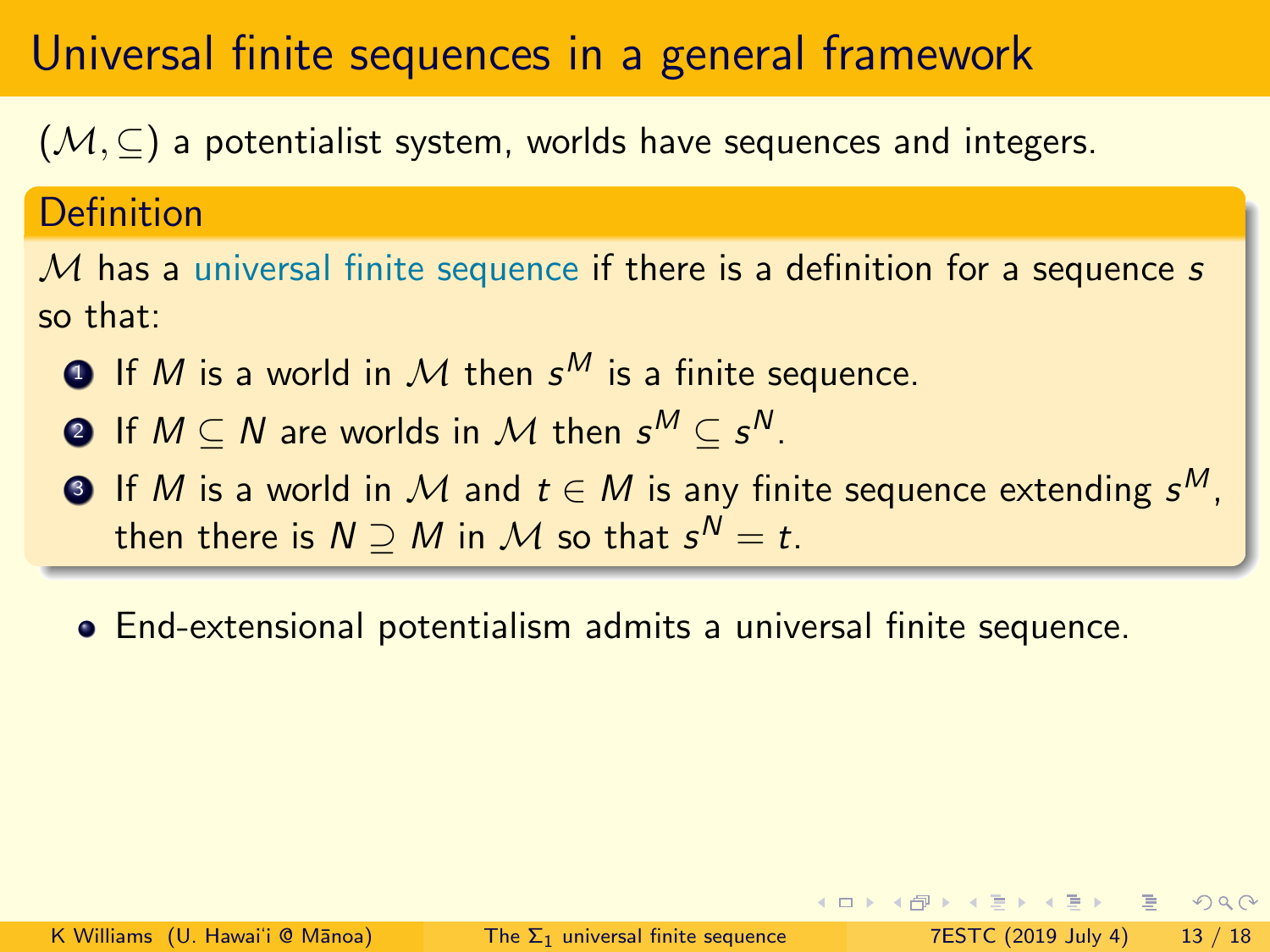$(M, \subseteq)$  a potentialist system, worlds have sequences and integers.

#### Definition

 $M$  has a universal finite sequence if there is a definition for a sequence s so that:

- $\textbf{D}$  If  $M$  is a world in  $\mathcal M$  then  $\textbf{s}^M$  is a finite sequence.
- $\mathbf{2}$  If  $M\subseteq N$  are worlds in  $\mathcal M$  then  $\mathsf s^M\subseteq\mathsf s^N.$
- $\bullet$  If  $M$  is a world in  $\mathcal M$  and  $t\in M$  is any finite sequence extending  $s^M,$ then there is  $N\supseteq M$  in  ${\cal M}$  so that  ${\mathsf s}^{\sf N}={\mathsf t}.$
- End-extensional potentialism admits a universal finite sequence.
- Corollary: So do Δ<sub>0</sub>-elementary potentialism and L-extensional potentialism.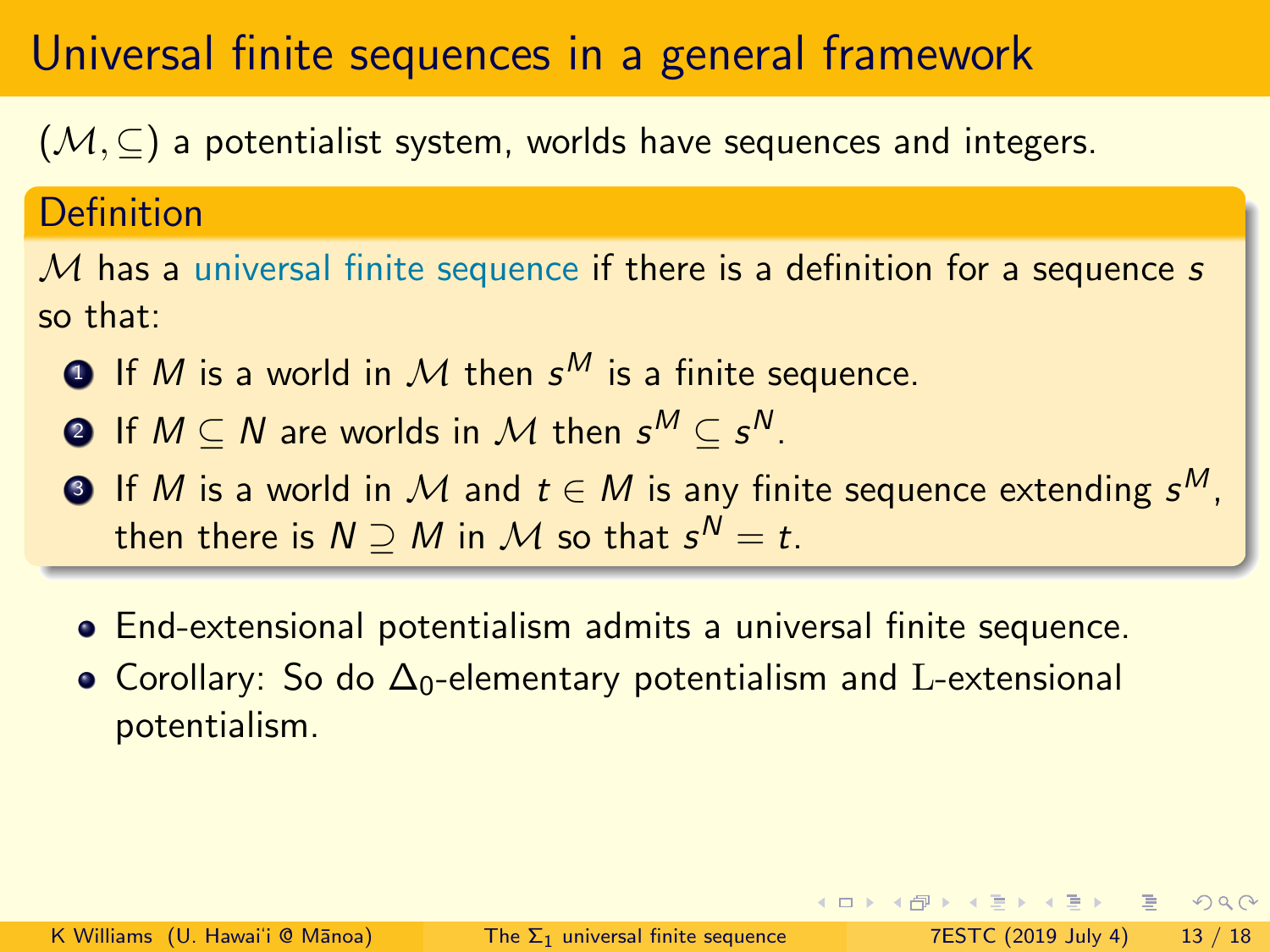$(M, \subseteq)$  a potentialist system, worlds have sequences and integers.

#### Definition

 $M$  has a universal finite sequence if there is a definition for a sequence s so that:

- $\textbf{D}$  If  $M$  is a world in  $\mathcal M$  then  $\textbf{s}^M$  is a finite sequence.
- $\mathbf{2}$  If  $M\subseteq N$  are worlds in  $\mathcal M$  then  $\mathsf s^M\subseteq\mathsf s^N.$
- $\bullet$  If  $M$  is a world in  $\mathcal M$  and  $t\in M$  is any finite sequence extending  $s^M,$ then there is  $N\supseteq M$  in  ${\cal M}$  so that  ${\mathsf s}^{\sf N}={\mathsf t}.$
- End-extensional potentialism admits a universal finite sequence.
- Corollary: So do Δ<sub>0</sub>-elementary potentialism and L-extensional potentialism.
- As does rank-extensional potentialism. (Hamkins–Woodin)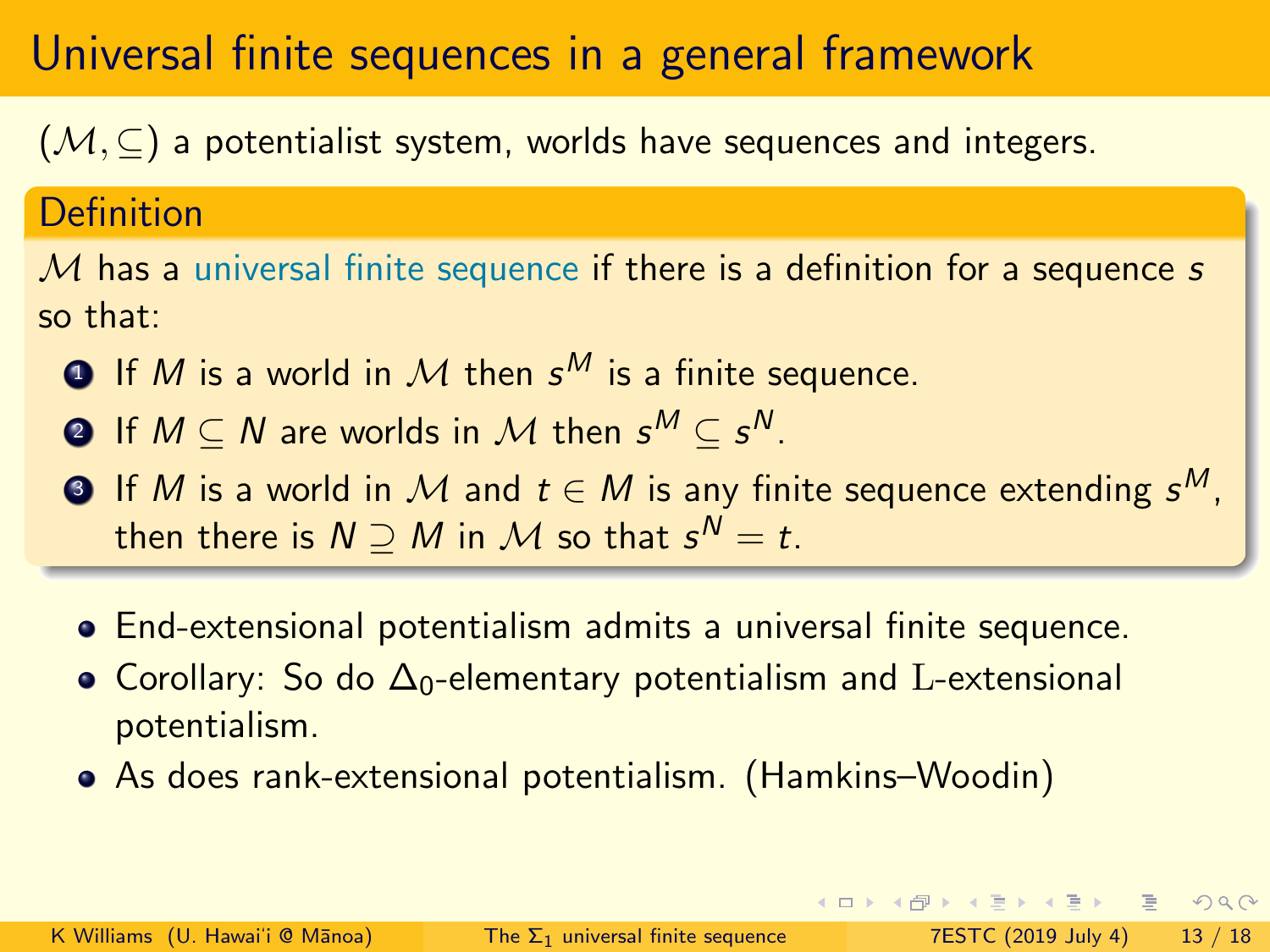$(M, \subseteq)$  a potentialist system, worlds have sequences and integers.

#### Definition

 $M$  has a universal finite sequence if there is a definition for a sequence s so that:

- $\textbf{D}$  If  $M$  is a world in  $\mathcal M$  then  $\textbf{s}^M$  is a finite sequence.
- $\mathbf{2}$  If  $M\subseteq N$  are worlds in  $\mathcal M$  then  $\mathsf s^M\subseteq\mathsf s^N.$
- $\bullet$  If  $M$  is a world in  $\mathcal M$  and  $t\in M$  is any finite sequence extending  $s^M,$ then there is  $N\supseteq M$  in  ${\cal M}$  so that  ${\mathsf s}^{\sf N}={\mathsf t}.$
- End-extensional potentialism admits a universal finite sequence.
- Corollary: So do Δ<sub>0</sub>-elementary potentialism and L-extensional potentialism.
- As does rank-extensional potentialism. (Hamkins–Woodin)
- Woodin's universal algorithm gives a universal finite sequence for arithmetic potentialism. **KOD KAD KED KED E VAR**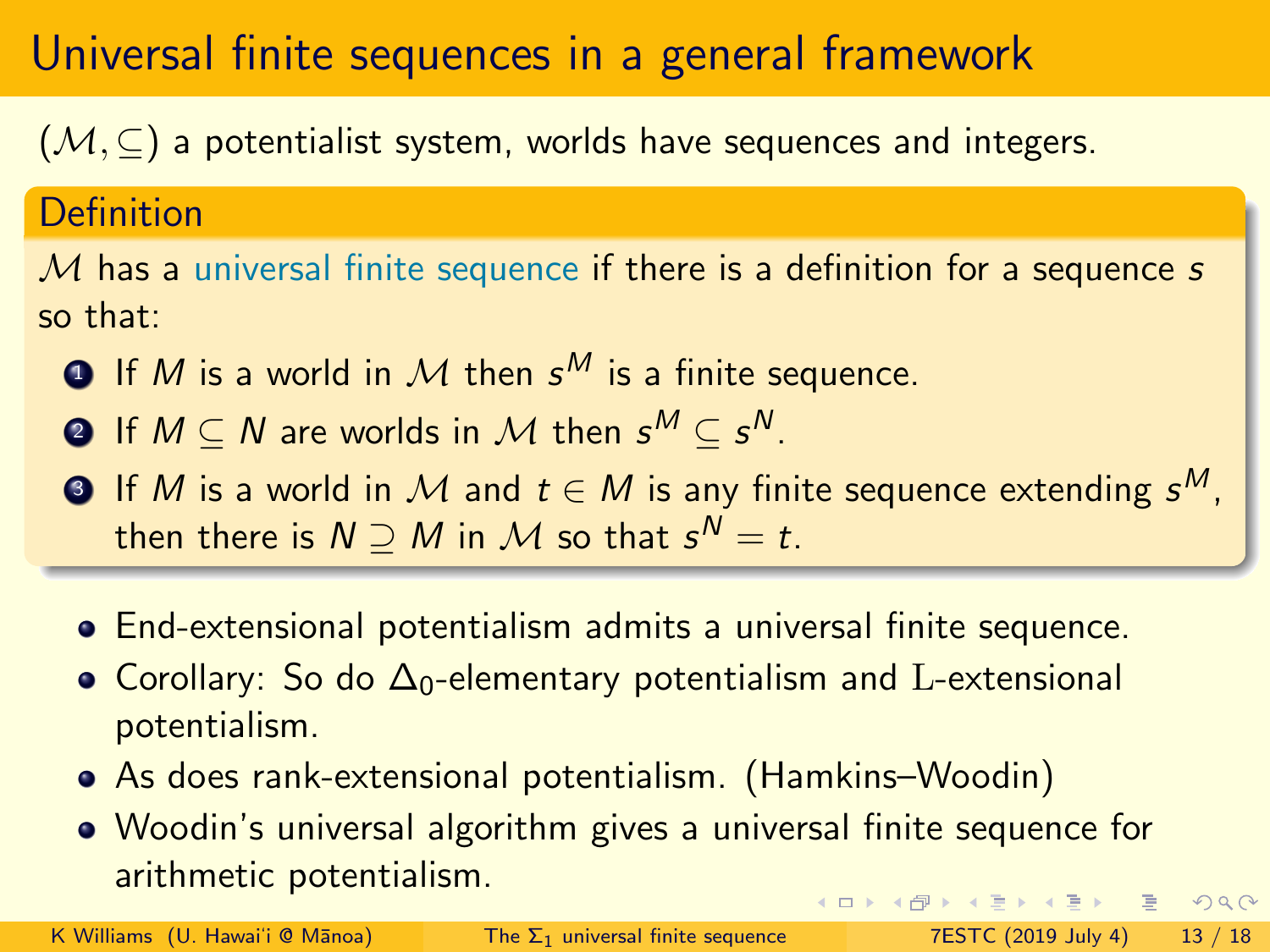#### Theorem (Hamkins)

If a potentialist system admits a universal finite sequence, then its modal validities are precisely S4. So it has branching modalities. (If worlds may be  $\omega$ -nonstandard, then you need a single parameter, for the length of the sequence. If all worlds are  $\omega$ -standard, then this holds without admitting parameters.)

 $2Q$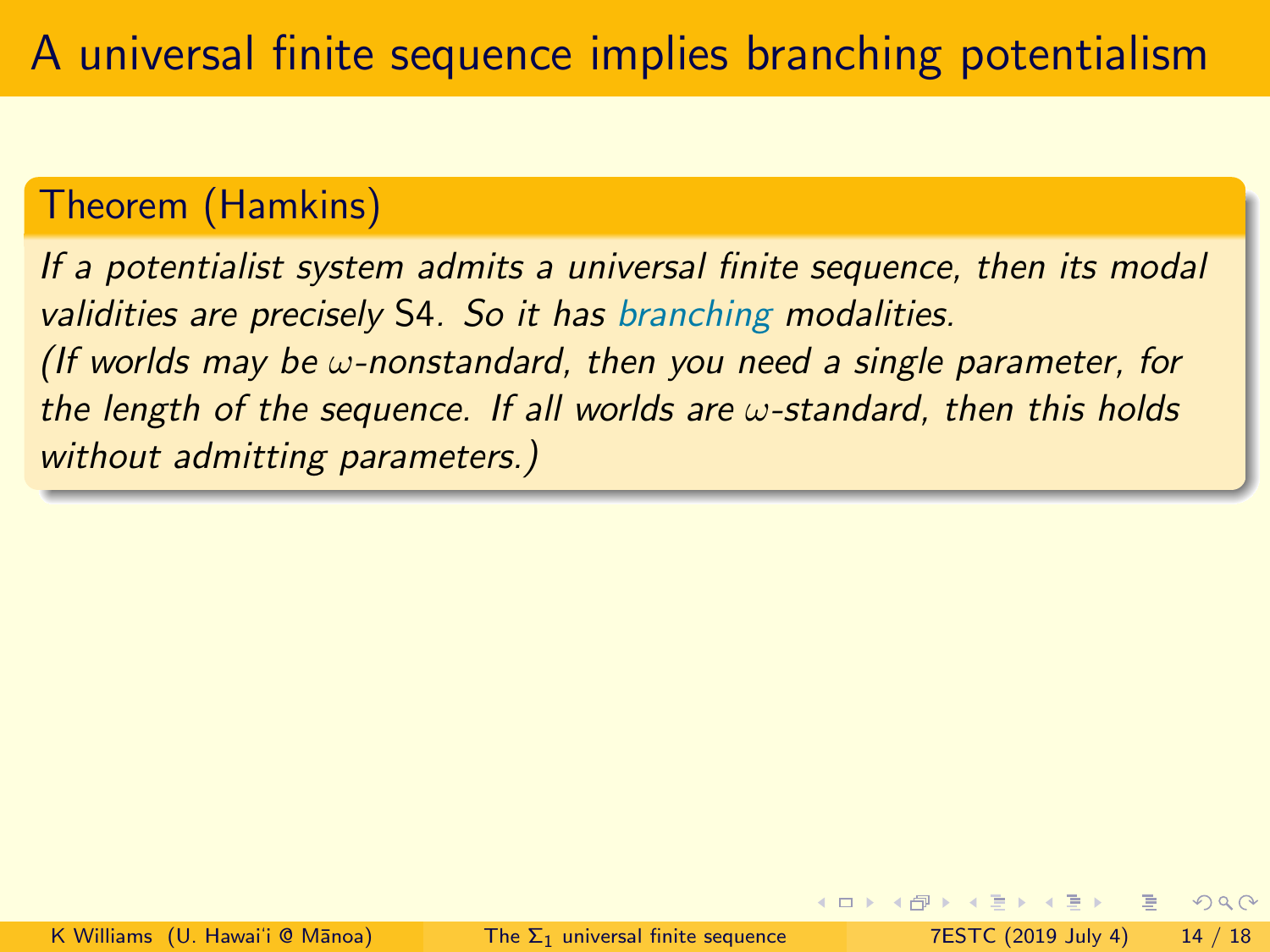#### Theorem (Hamkins)

If a potentialist system admits a universal finite sequence, then its modal validities are precisely S4. So it has branching modalities. (If worlds may be  $\omega$ -nonstandard, then you need a single parameter, for the length of the sequence. If all worlds are  $\omega$ -standard, then this holds without admitting parameters.)

S4 is always a lower bound. To get that it also an upper bound uses that the class of finite pre-trees is complete for S4. That is, if a modal assertion  $\varphi$  is not in S4 then there is a finite pre-tree which invalidates  $\varphi$ .

 $QQ$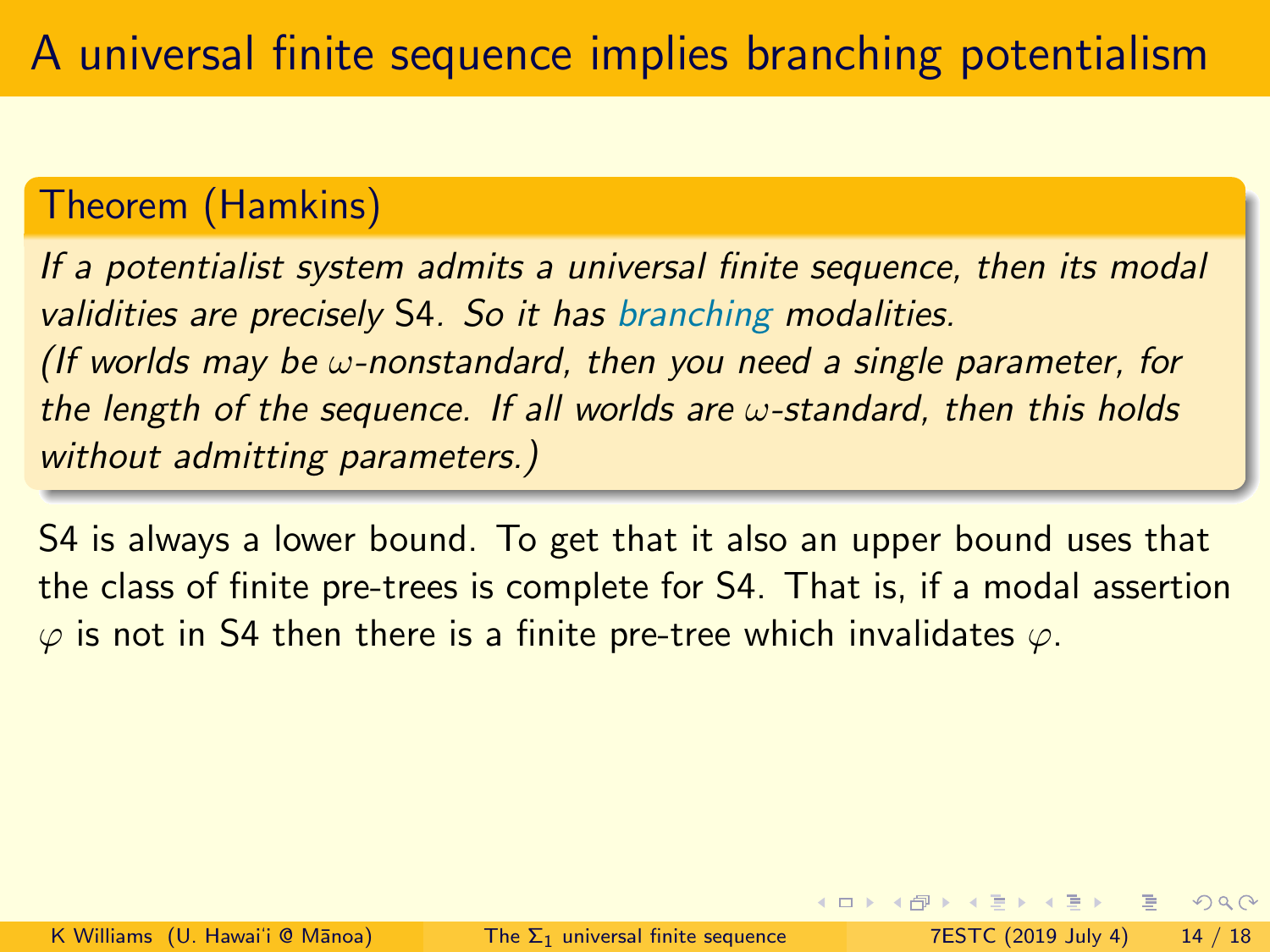#### Theorem (Hamkins)

If a potentialist system admits a universal finite sequence, then its modal validities are precisely S4. So it has branching modalities. (If worlds may be  $\omega$ -nonstandard, then you need a single parameter, for the length of the sequence. If all worlds are  $\omega$ -standard, then this holds without admitting parameters.)

S4 is always a lower bound. To get that it also an upper bound uses that the class of finite pre-trees is complete for S4. That is, if a modal assertion  $\varphi$  is not in S4 then there is a finite pre-tree which invalidates  $\varphi$ .

So to prove the theorem we have to see how to use a universal finite sequence to label pre-trees with formulae so that the order-relation on the pre-tree agrees with possibility among the formulae.

 $QQ$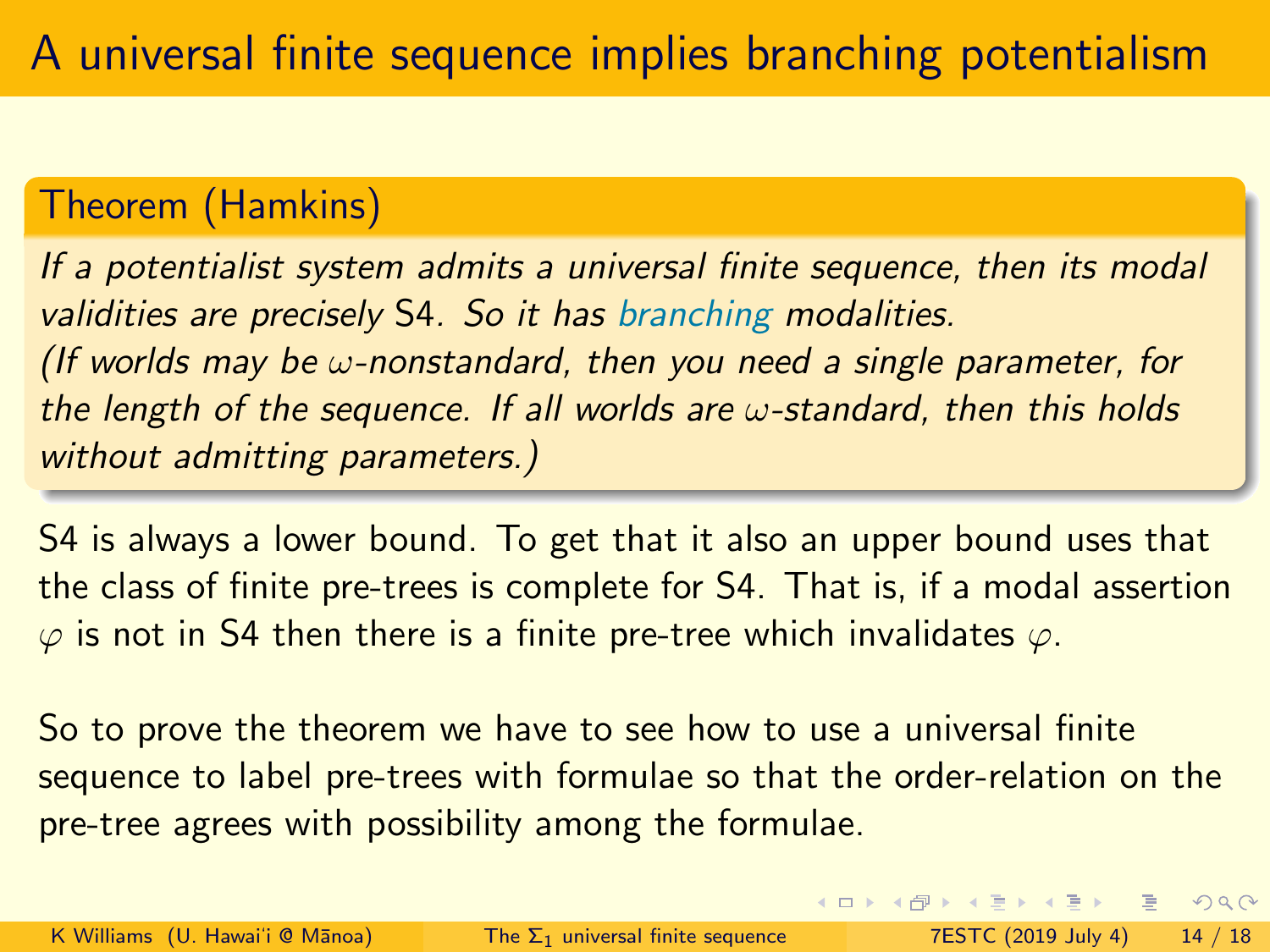#### The universal finite sequence and labeling pre-trees

Look at what gets added to the end of the universal finite sequence:



 $QQ$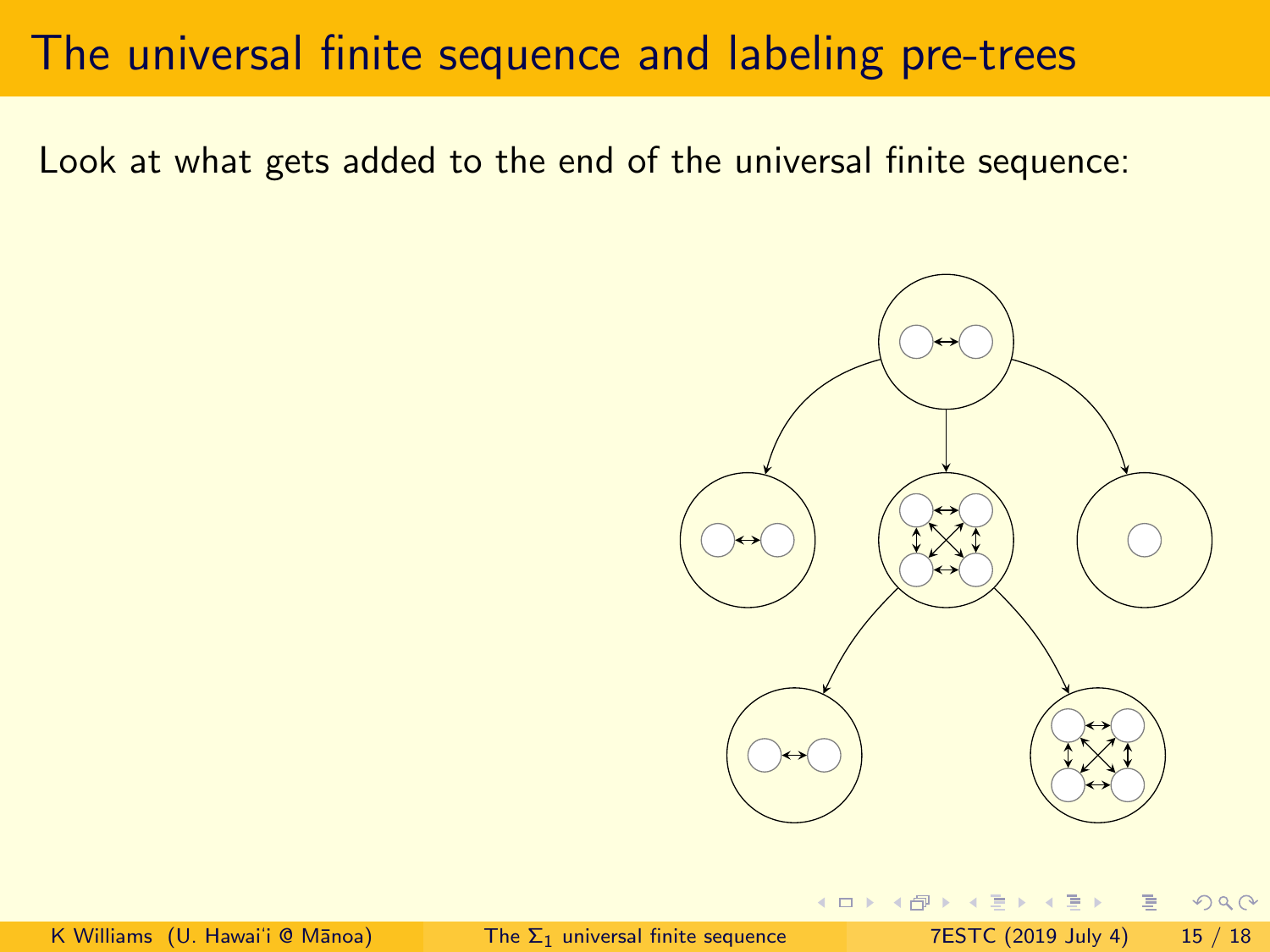#### The universal finite sequence and labeling pre-trees

Look at what gets added to the end of the universal finite sequence:

• Step 1: the subsequence  $\langle e_i \rangle$  of even numbers tell you how to descend the tree to determine your cluster. If  $B$  is the branching of the current node, then  $e_i$ mod 2B tells you where to go.



 $2Q$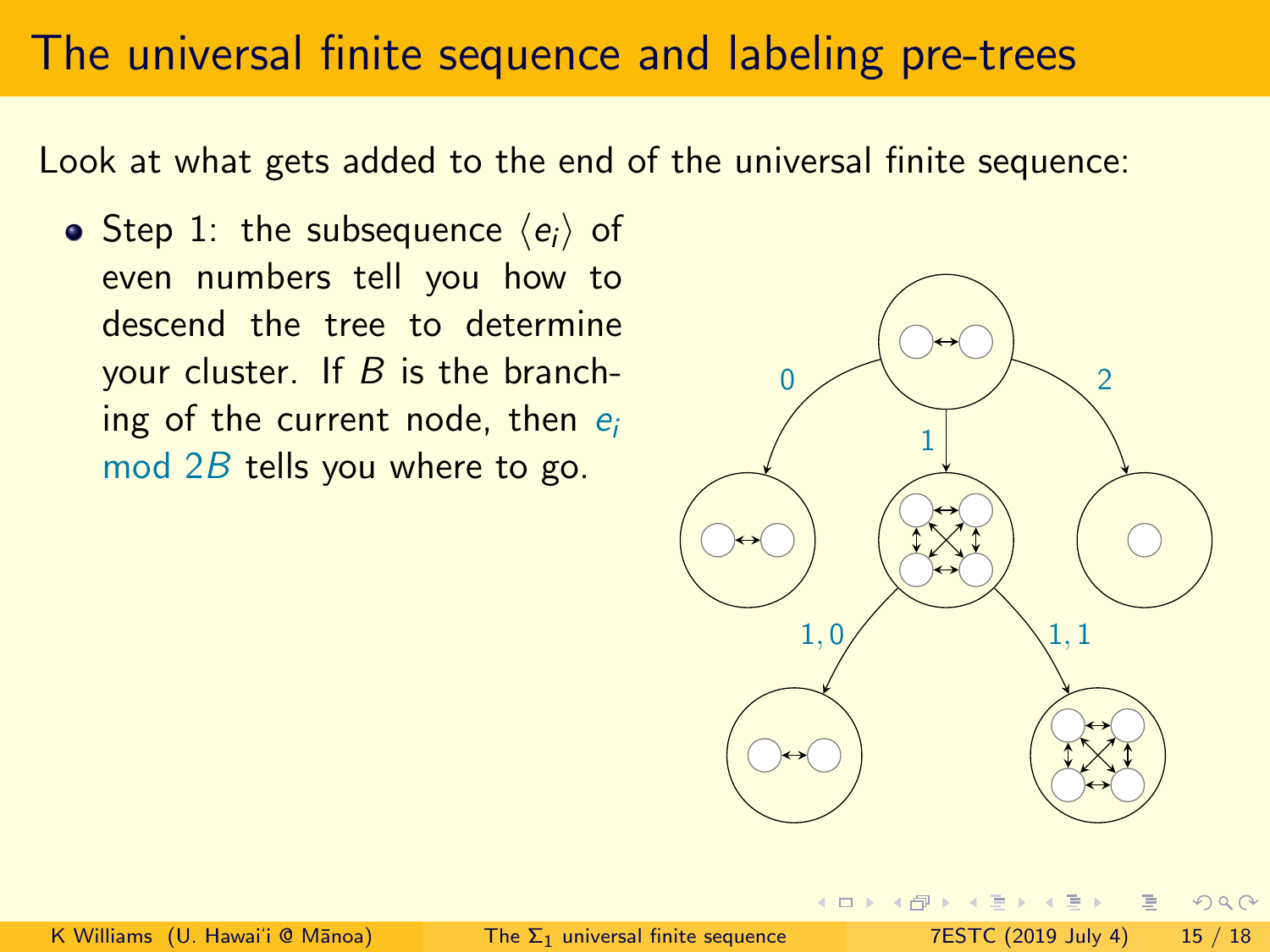#### The universal finite sequence and labeling pre-trees

Look at what gets added to the end of the universal finite sequence:

- Step 1: the subsequence  $\langle e_i \rangle$  of even numbers tell you how to descend the tree to determine your cluster. If  $B$  is the branching of the current node, then  $e_i$ mod 2B tells you where to go.
- Step 2: the final odd number o on the sequence tells you where in your cluster you are. If  $K$  is the size of the cluster, then  $o-1$ mod 2K identifies your node in the cluster. (If no odd numbers are on the sequence, default to 0.)



 $2Q$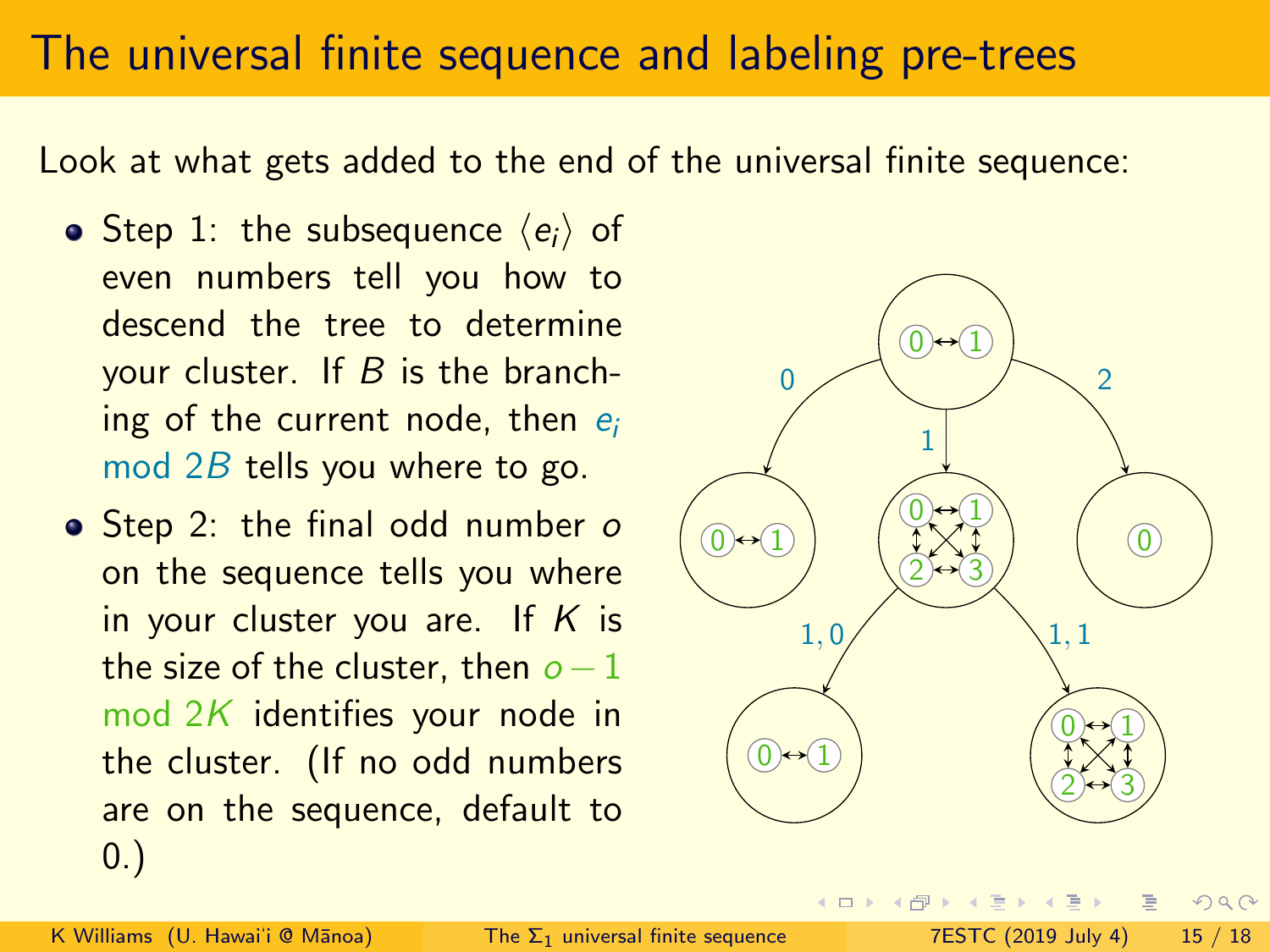#### Theorem (Hamkins–Welch–W.)

The following are equivalent, for countable  $\omega$ -nonstandard  $M \models \mathsf{ZF}$ , and  $\varphi$ a sentence.

- $\bullet$   $M \models \diamondsuit \varphi$  in end-extensional potentialism.
- <sup>2</sup> For each standard k, M thinks that each countable transitive has an end-extension to a model of  $ZF_k + \varphi$ .
- $\odot$  For each standard k, M thinks that each real is in an  $\omega$ -model of  $ZF_k + \varphi$ .
- $\Phi$   $\varphi$  is consistent with ZF plus the  $\Sigma_1$ -theory of M.

 $QQ$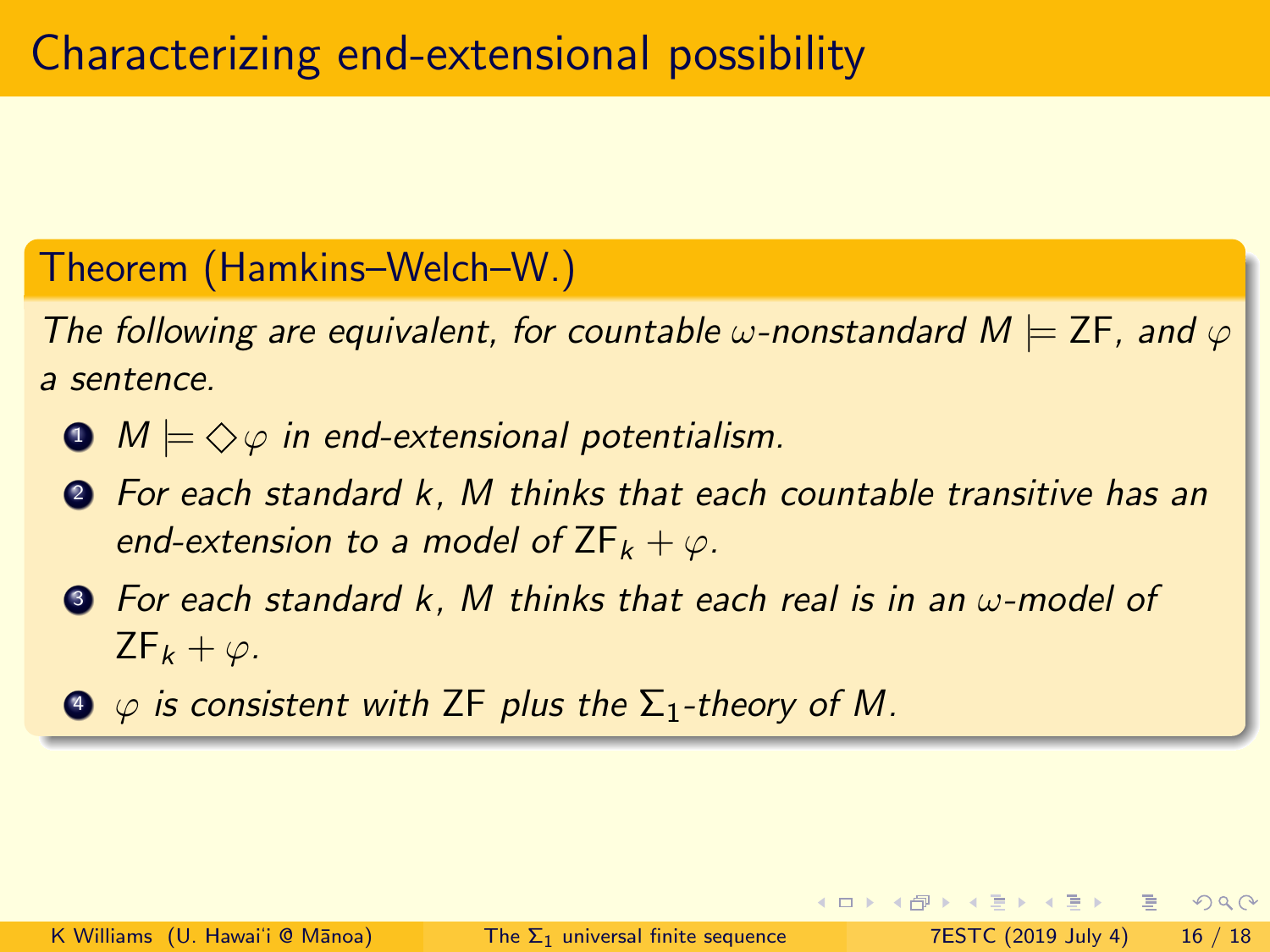M satisfies the end-extensional maximality principle if for any sentence  $\varphi$ we have  $M \models \Diamond \Box \varphi$  implies  $M \models \varphi$ .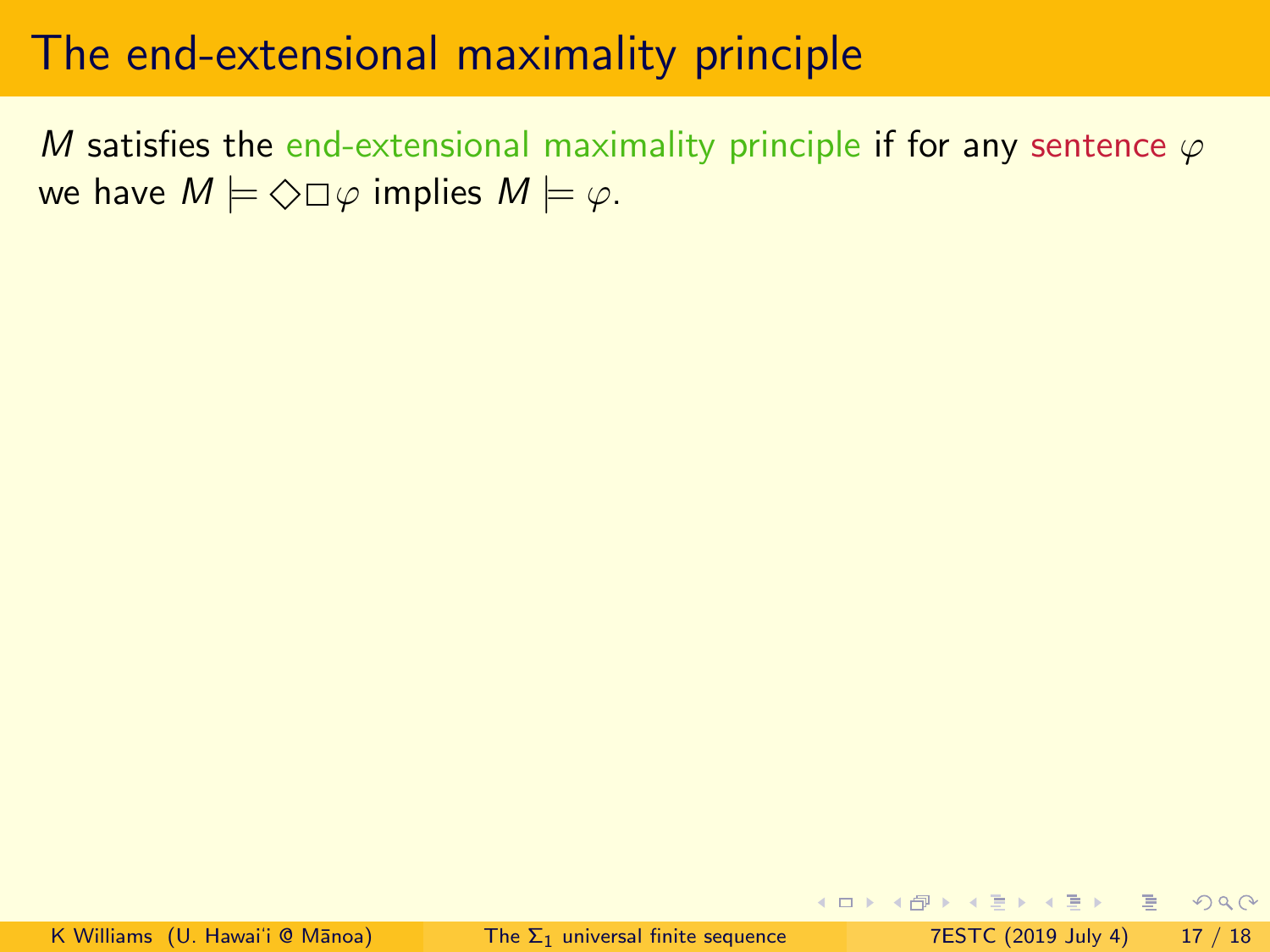M satisfies the end-extensional maximality principle if for any sentence  $\varphi$ we have  $M \models \Diamond \Box \varphi$  implies  $M \models \varphi$ .

(This is outright false if you allow parameters in  $\varphi$ .)

**KOD KARD KED KED ARA**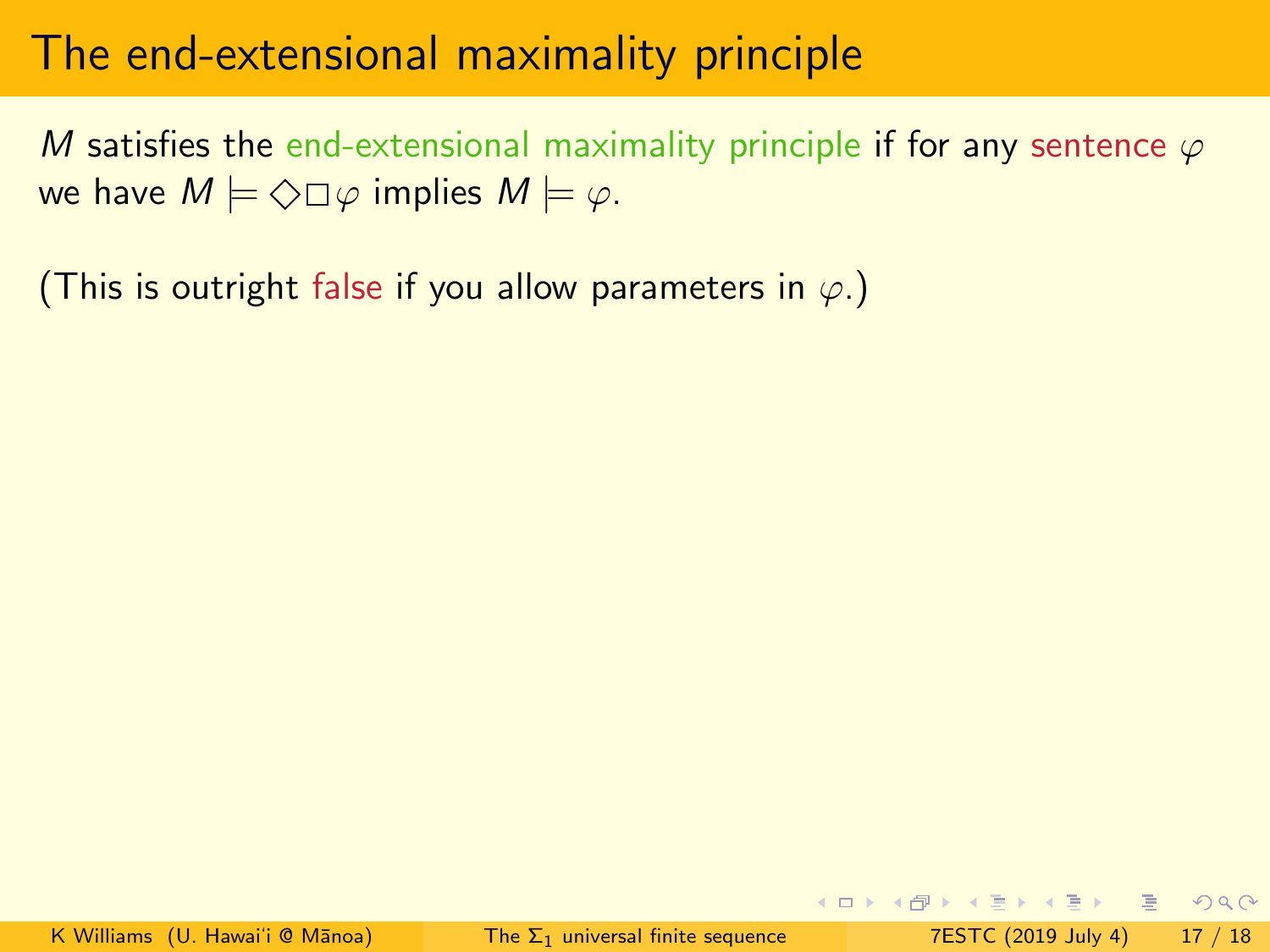M satisfies the end-extensional maximality principle if for any sentence  $\varphi$ we have  $M \models \Diamond \Box \varphi$  implies  $M \models \varphi$ .

(This is outright false if you allow parameters in  $\varphi$ .)

Observation: if M satisfies the end-extensional maximality principle then it must be ω-nonstandard.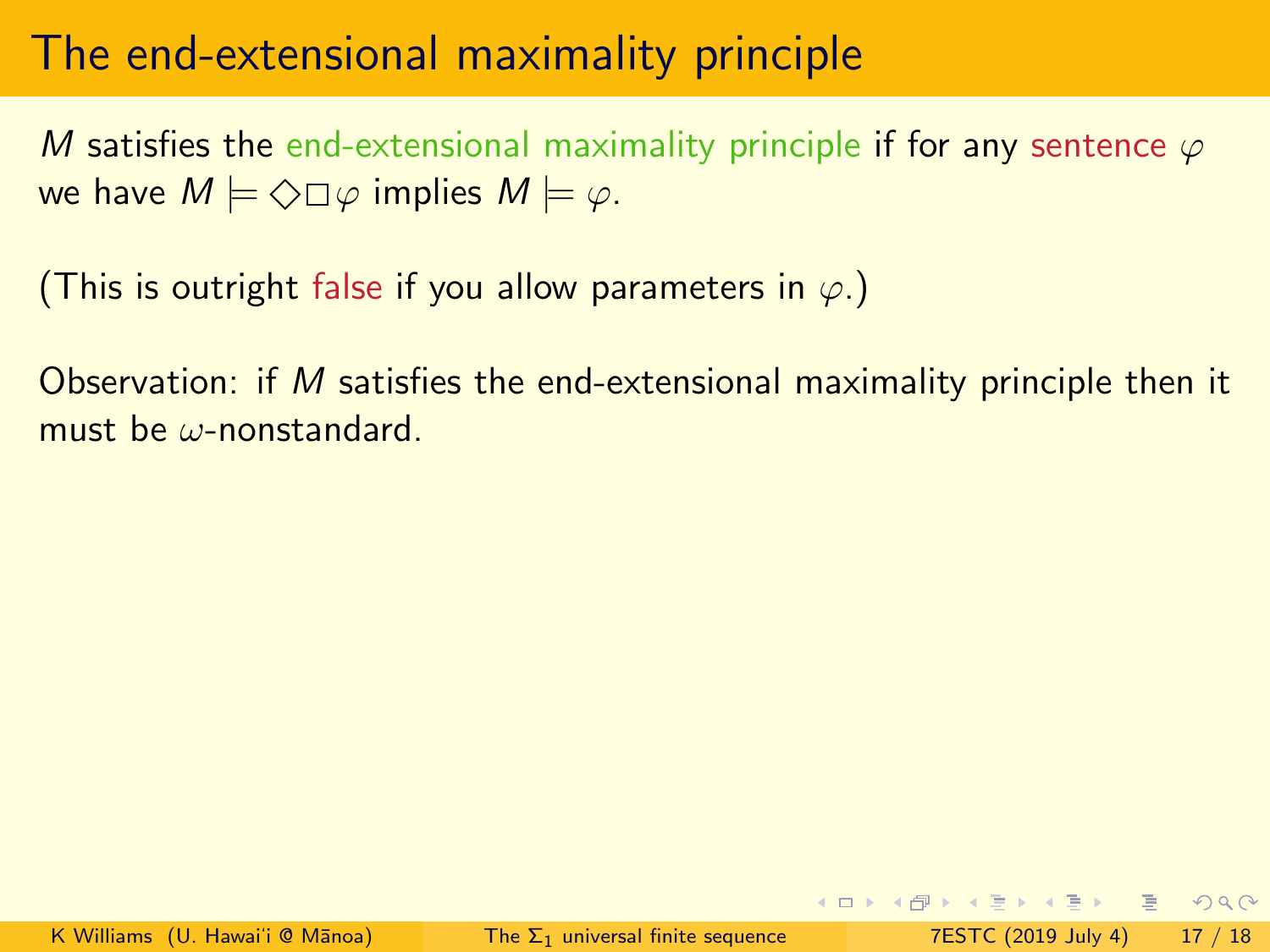M satisfies the end-extensional maximality principle if for any sentence  $\varphi$ we have  $M \models \Diamond \Box \varphi$  implies  $M \models \varphi$ .

(This is outright false if you allow parameters in  $\varphi$ .)

Observation: if M satisfies the end-extensional maximality principle then it must be ω-nonstandard.

Corollary (Hamkins–Welch–W.)

Every countable model of ZF has a  $\Delta_0$ -elementary extension which satisfies the end-extensional maximality principle.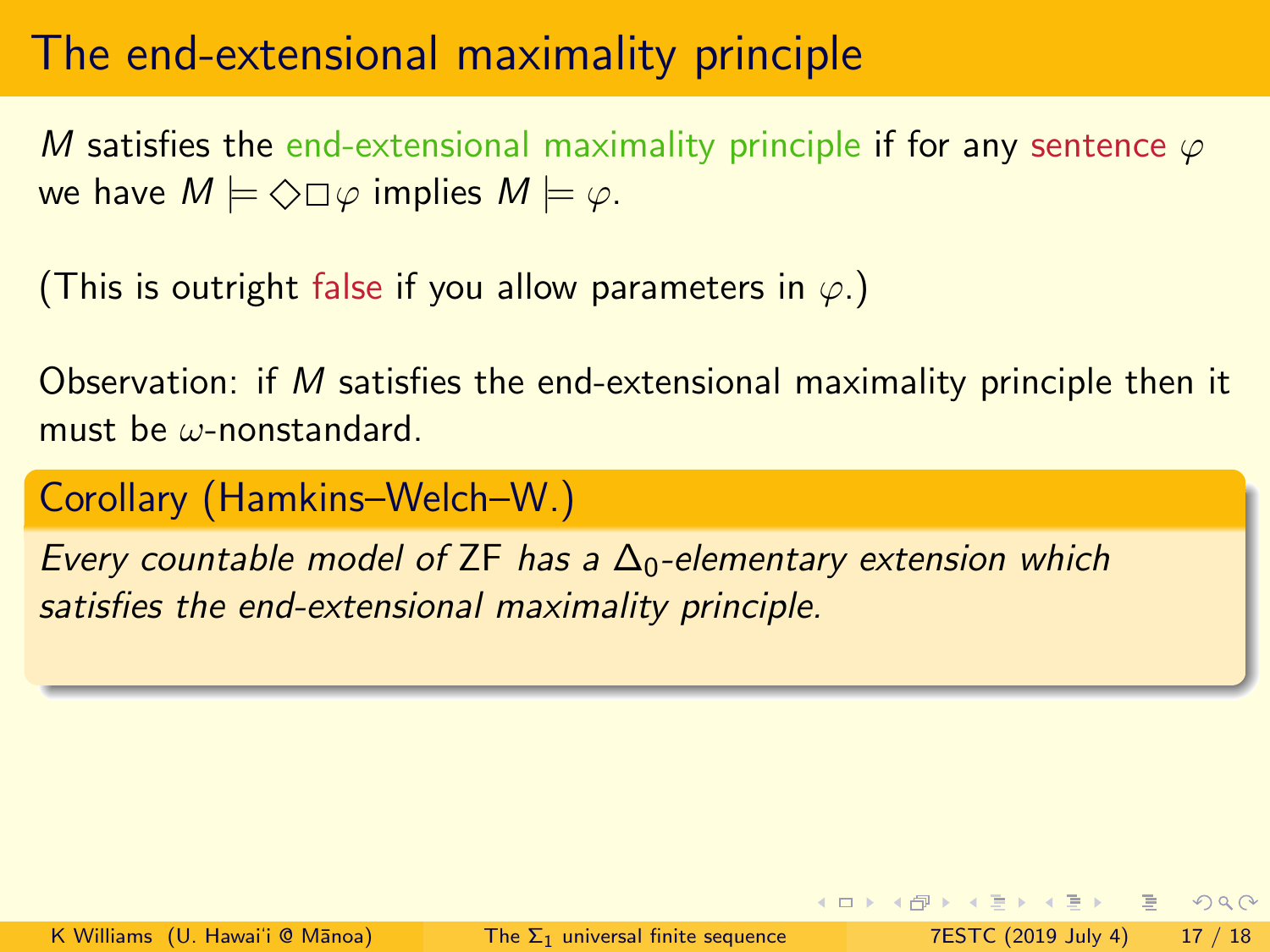M satisfies the end-extensional maximality principle if for any sentence  $\varphi$ we have  $M \models \Diamond \Box \varphi$  implies  $M \models \varphi$ .

(This is outright false if you allow parameters in  $\varphi$ .)

Observation: if M satisfies the end-extensional maximality principle then it must be ω-nonstandard.

Corollary (Hamkins–Welch–W.)

Every countable model of ZF has a  $\Delta_0$ -elementary extension which satisfies the end-extensional maximality principle. It will also satisfy the maximality principle for  $\Delta_0$ -elementary extensions.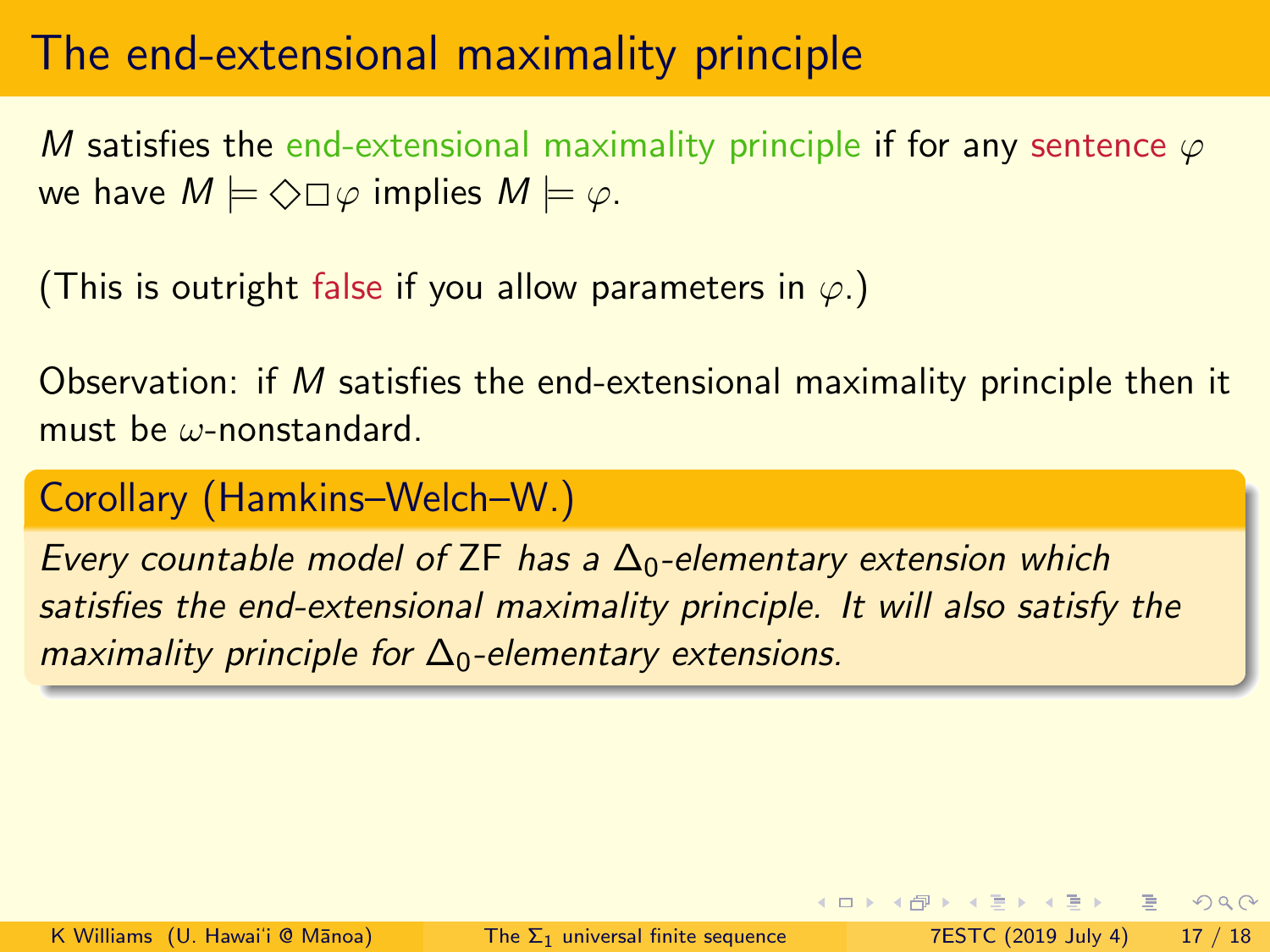M satisfies the end-extensional maximality principle if for any sentence  $\varphi$ we have  $M \models \Diamond \Box \varphi$  implies  $M \models \varphi$ .

(This is outright false if you allow parameters in  $\varphi$ .)

Observation: if M satisfies the end-extensional maximality principle then it must be ω-nonstandard.

#### Corollary (Hamkins–Welch–W.)

Every countable model of ZF has a  $\Delta_0$ -elementary extension which satisfies the end-extensional maximality principle. It will also satisfy the maximality principle for  $\Delta_0$ -elementary extensions.

#### **Question**

Does every countable  $\omega$ -nonstandard model of  $ZF$  have an end-extension which satisfies the end-extensional maximality principle?